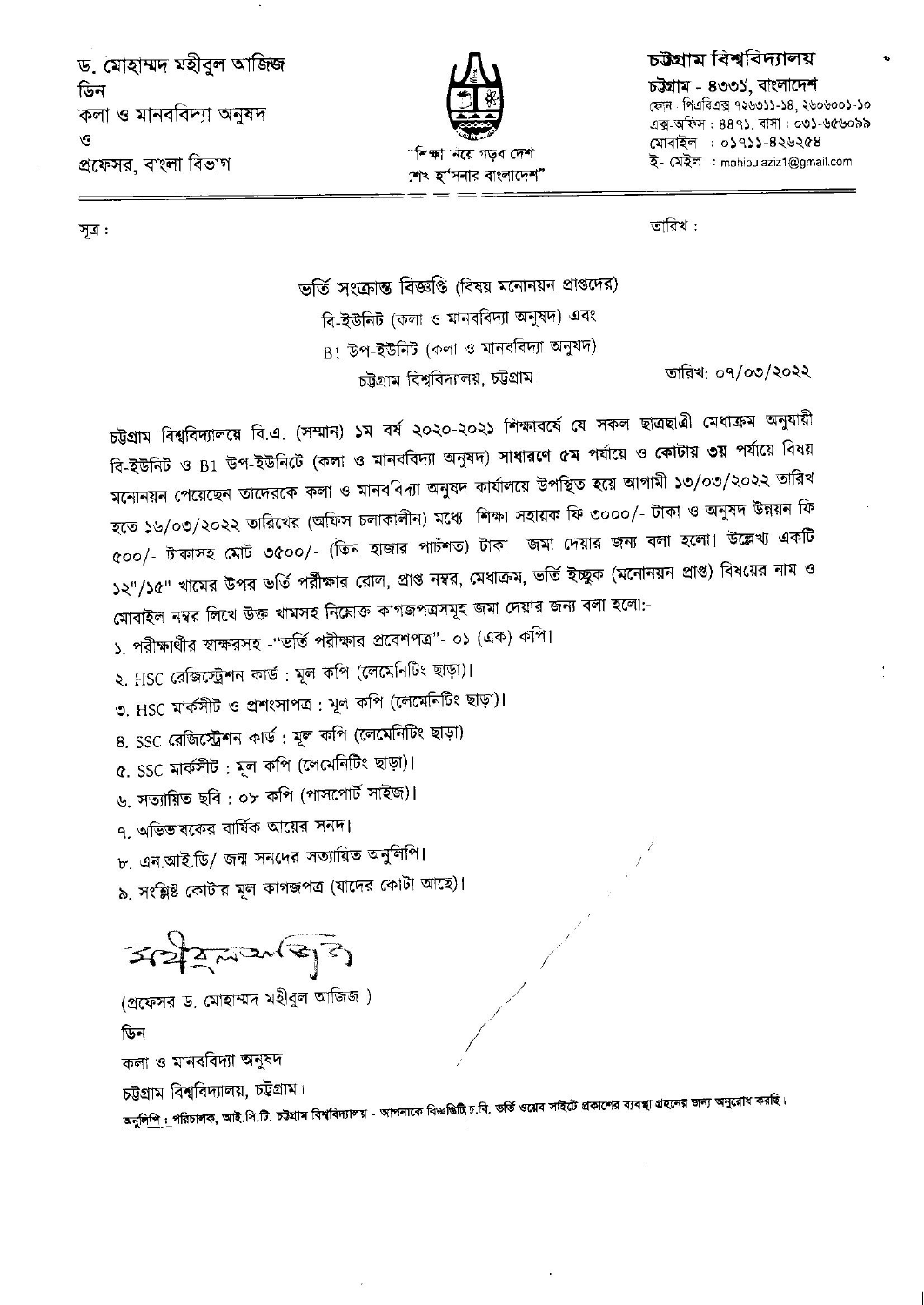| <b>Exam Roll</b> | <b>Name</b>                 | <b>Merit</b> | <b>Department</b>                    | <b>Status</b>  |
|------------------|-----------------------------|--------------|--------------------------------------|----------------|
| 235266           | MD. RADOWAN ISLAM RABBY     | 33           | Dept. of Islamic History and Culture | Admitted (1)   |
| 234188           | <b>MD. RAKIB HOWLADER</b>   | 43           | Dept. of English                     | Admitted (1)   |
| 241858           | <b>FARIHA MUNIR PRITY</b>   | 47           | Dept. of English                     | Admitted (1)   |
| 237162           | MD. MANIK UDDIN             | 50           | Dept. of English                     | Admitted (1)   |
| 233426           | MOHAMMAD SHAHIDUL ISLAM     | 53           | Dept. of History                     | Admitted (1)   |
| 235064           | <b>SADIA SULTANA</b>        | 58           | Dept. of English                     | Admitted (1)   |
| 232255           | <b>SHARMIN AKTER ANYE</b>   | 68           | Dept. of English                     | Admitted (1)   |
| 234186           | MD. SAJJAD HOSSAIN SAJAL    | 71           | Dept. of English                     | Admitted (1)   |
| 239841           | <b>DELWAR HOSSAN</b>        | 83           | Dept. of English                     | Admitted (1)   |
| 229978           | MANJURUL HASAN SHUVO        | 86           | Dept. of English                     | Admitted (1)   |
| 234228           | MD. SAJJAD HOSSEN           | 90           | Dept. of English                     | Admitted (1)   |
| 235867           | MD. ZUBAER RAHMAN HIMEL     | 92           | Dept. of English                     | Admitted (1)   |
| 241498           | SHEIKH TANIMA BINTA SHARIF  | 94           | Dept. of English                     | Admitted (1)   |
| 234751           | <b>SADIA ISHTIAQUE</b>      | 95           | Dept. of English                     | Admitted (1)   |
| 234151           | <b>LAMISA KHOSNOD SAMI</b>  | 104          | Dept. of English                     | Admitted (1)   |
| 242412           | <b>MD. NAZMUL HASAN</b>     | 119          | Dept. of English                     | Admitted (1)   |
| 234357           | <b>NURUL AFSAR</b>          | 132          | Dept. of Bangla                      | Admitted (1)   |
| 242392           | MD. SABBIR ABDULLAH         | 136          | Dept. of English                     | Admitted (1)   |
| 239536           | TASRIN SULTANA RUBA         | 139          | Dept. of English                     | Admitted (1)   |
| 227656           | MOHAMMAD SALEH              | 140          | Dept. of English                     | Admitted (1)   |
| 239785           | <b>SABBIR HOSSIN</b>        | 144          | Dept. of English                     | Admitted (1)   |
| 224861           | MD. OMAR FARUK CHOWDHURY    | 147          | Dept. of English                     | Admitted (1)   |
| 232785           | <b>NOURIN SULTANA JERIN</b> | 177          | Dept. of English                     | Admitted (1)   |
| 234311           | <b>MAHMODUL HASAN</b>       | 183          | Dept. of History                     | Admitted (1)   |
| 242458           | MD. ALAMIN                  | 184          | Dept. of Bangla                      | Admitted (1)   |
| 233726           | <b>MINA KHATUN</b>          | 186          | Dept. of English                     | Admitted (1)   |
| 242157           | FERDOUSI ASHRAFI            | 198          | Dept. of English                     | Admitted (1)   |
| 236527           | KAMRAN MAHMUD OHY           | 206          | Dept. of History                     | Admitted (1)   |
| 220884           | NAHRIN JANNAT TUBA          | 208          | Dept. of English                     | Admitted (1)   |
| 242582           | <b>SALIM REZA SOIKAT</b>    | 209          | Dept. of English                     | Migrated $(1)$ |
| 236787           | MD. ABDUL KADER MUNNA       | 210          | Dept. of English                     | Migrated $(1)$ |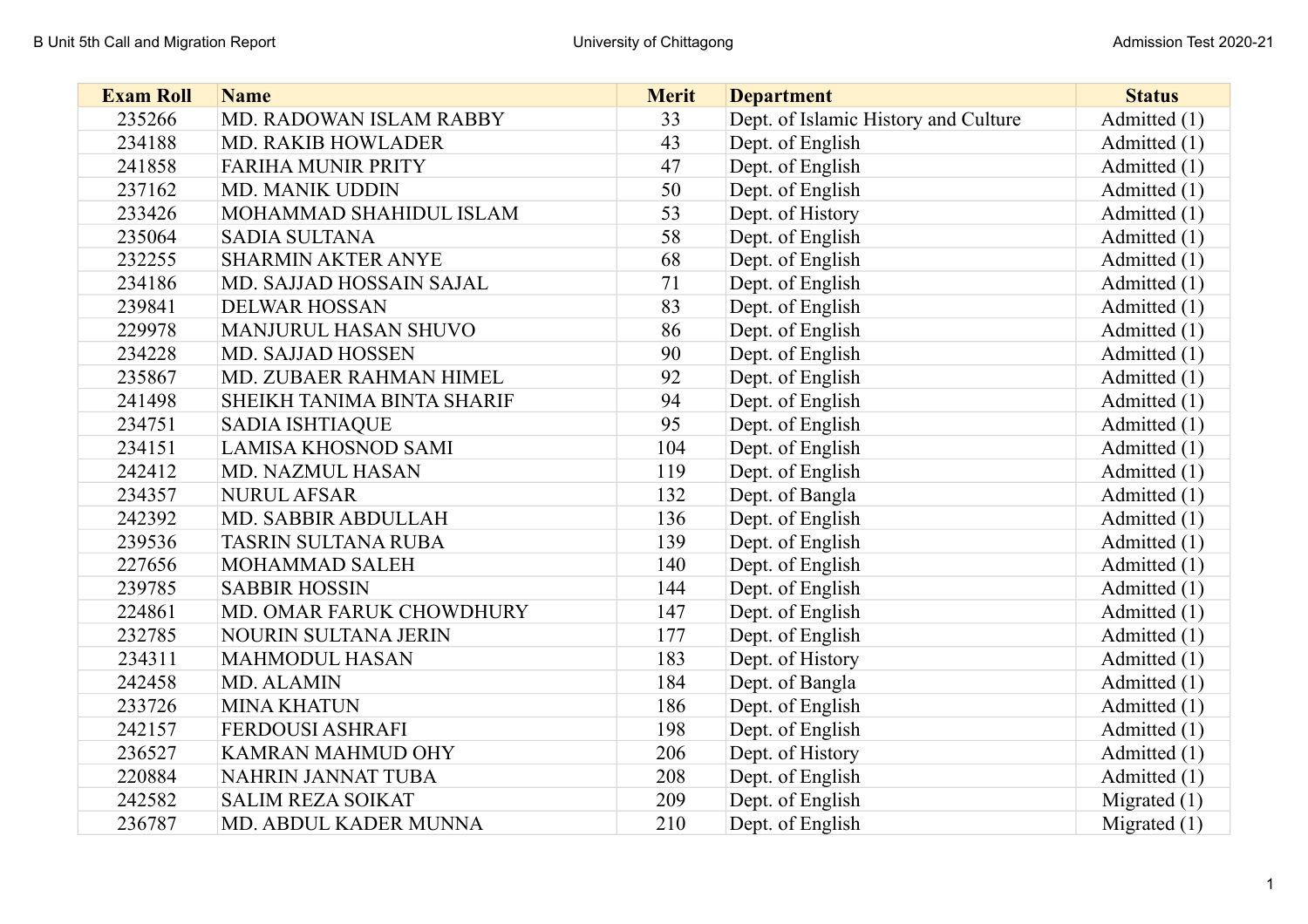| <b>Exam Roll</b> | <b>Name</b>                  | <b>Merit</b> | <b>Department</b>                   | <b>Status</b>  |
|------------------|------------------------------|--------------|-------------------------------------|----------------|
| 238332           | NUR MUHAMMAD MANNA           | 211          | Dept. of English                    | Migrated $(1)$ |
| 233151           | MD. SHAKIL AHMMED            | 214          | Dept. of English                    | Migrated $(1)$ |
| 233584           | MD. TANVIR AHMMED            | 219          | Institute of Education and Research | Admitted (1)   |
| 236903           | PRONAB BALA                  | 220          | Dept. of English                    | Migrated $(1)$ |
| 239458           | <b>TASKINA JAHAN</b>         | 223          | Dept. of English                    | Migrated $(1)$ |
| 230749           | MD. MEJBAUR RAHMAN           | 237          | Dept. of History                    | Admitted (1)   |
| 233443           | MD. TANJIRUL ISLAM KAYES     | 238          | Dept. of Bangla                     | Admitted (1)   |
| 219793           | MOHAMMAD RAIHAN UDDIN        | 241          | Dept. of English                    | Migrated $(1)$ |
| 234816           | <b>SUMAIA AKTER RUMA</b>     | 248          | Dept. of English                    | Migrated $(1)$ |
| 241758           | MAHAMUD KAMAL RISHAD         | 253          | Dept. of History                    | Admitted (1)   |
| 223604           | MOHAMMAD ARAFAT              | 256          | Dept. of Islamic Studies            | Admitted (1)   |
| 232701           | K.M. MUJAHID                 | 266          | Dept. of English                    | Migrated $(1)$ |
| 240816           | MD. AL-MAHMUD SAJIB          | 269          | Dept. of Bangla                     | Admitted (1)   |
| 240984           | <b>TASLIM HASAN</b>          | 270          | Dept. of Bangla                     | Admitted (1)   |
| 229223           | MD. MUSHFIQUR RAHMAN         | 273          | Dept. of Bangla                     | Admitted (1)   |
| 225201           | MD. RAFEYAT HASAN            | 274          | Dept. of English                    | Migrated $(1)$ |
| 235027           | <b>SHAHWALIULLAH</b>         | 284          | Dept. of English                    | Migrated $(1)$ |
| 233141           | MD.MOJAMMAL HAQE             | 285          | Dept. of English                    | Migrated $(1)$ |
| 221826           | <b>MD. RAKIN ABSAR</b>       | 290          | Dept. of Philosophy                 | Admitted (1)   |
| 216945           | MD. TUSHAR MOLLA             | 295          | Dept. of Bangla                     | Admitted (1)   |
| 236267           | <b>SHAJLY SALSABIL RUIAT</b> | 302          | Dept. of English                    | Migrated $(1)$ |
| 239962           | MD. SHAHIN MIA               | 305          | Dept. of Bangla                     | Admitted (1)   |
| 222016           | MOHAMMAD MOKHTER ALAM        | 309          | Dept. of Bangla                     | Admitted (1)   |
| 237612           | SYED MOHAMMAD MINHAZ         | 318          | Dept. of Philosophy                 | Admitted (1)   |
| 238638           | <b>JANNATUL NAYEM</b>        | 320          | Dept. of English                    | Migrated $(1)$ |
| 233747           | MEHER AFROJ BINTE REAZ       | 322          | Dept. of English                    | Migrated $(1)$ |
| 238722           | MD. MAHFUJUL ISLAM           | 324          | Dept. of English                    | Migrated $(1)$ |
| 218165           | MD. SAHARIAR FARUQUE BHUIYAN | 332          | Dept. of English                    | Migrated $(1)$ |
| 229100           | <b>WALID JUMLAT</b>          | 334          | Dept. of English                    | Migrated $(1)$ |
| 232344           | AFSANA ALAMGIR               | 338          | Dept. of English                    | Migrated $(1)$ |
| 238256           | <b>SANJIDA AKTER</b>         | 340          | Dept. of Islamic Studies            | Admitted (1)   |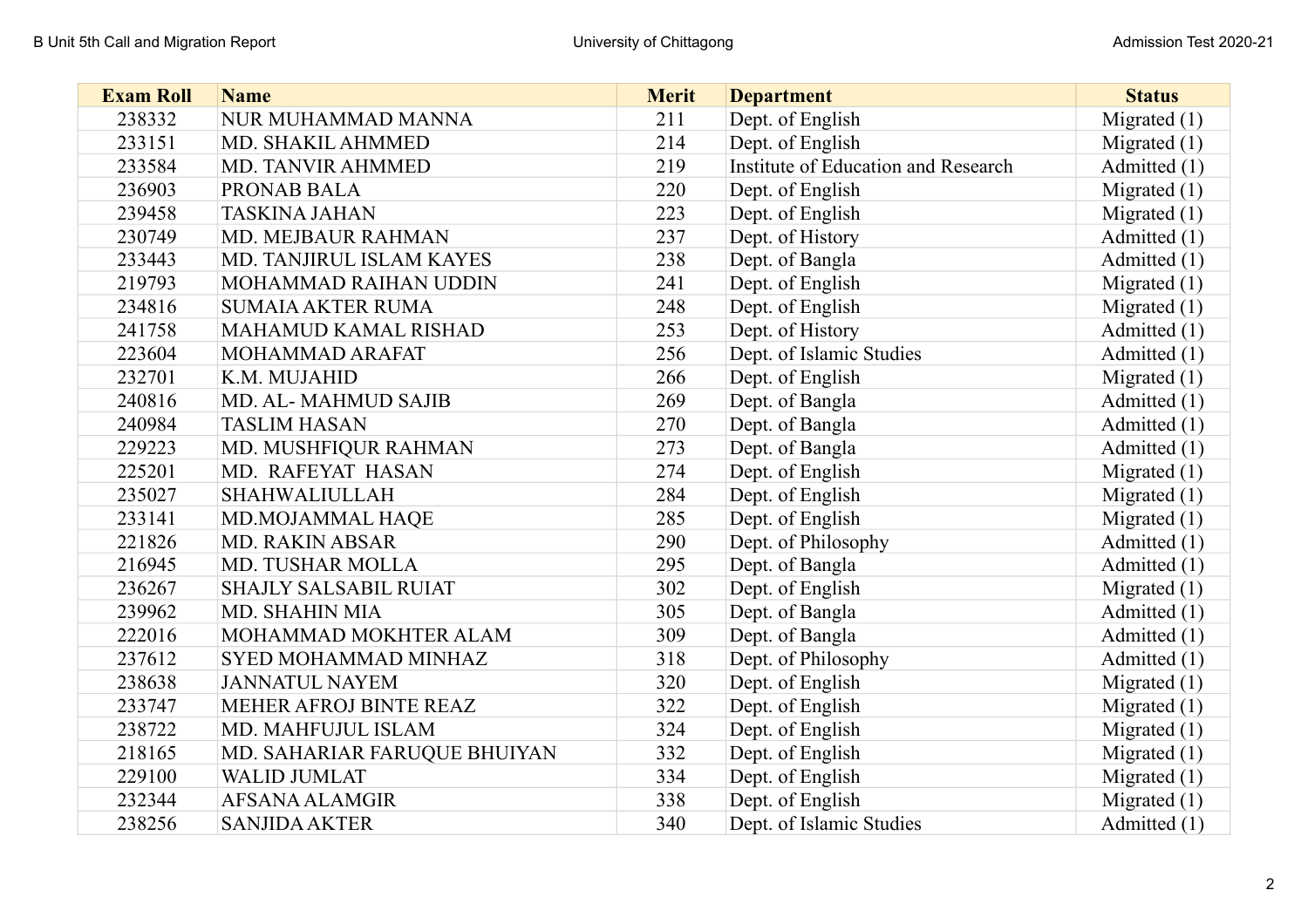| <b>Exam Roll</b> | <b>Name</b>                 | <b>Merit</b> | <b>Department</b>                   | <b>Status</b>  |
|------------------|-----------------------------|--------------|-------------------------------------|----------------|
| 235295           | AL SHAHRIAR ROHAN           | 344          | Dept. of Bangla                     | Admitted (1)   |
| 230354           | MD. MIJAN UDDIN             | 355          | Dept. of English                    | Migrated $(1)$ |
| 231175           | <b>MD. TAYEBUR RAHMAN</b>   | 365          | Dept. of Bangla                     | Admitted (1)   |
| 217341           | <b>ASIF MAHMUD</b>          | 371          | Dept. of English                    | Migrated $(1)$ |
| 236395           | FAHMIDA YASMIN JABA         | 373          | Dept. of English                    | Migrated $(1)$ |
| 219472           | MD. AHAD                    | 375          | Dept. of English                    | Migrated $(1)$ |
| 234615           | <b>SALSABIL</b>             | 394          | Dept. of Bangla                     | Admitted (1)   |
| 217992           | MST. ISRAT JAHAN EMO        | 397          | Dept. of Bangla                     | Admitted (1)   |
| 214549           | <b>ISMAIL HASAN</b>         | 399          | Dept. of Bangla                     | Admitted (1)   |
| 236113           | MD. SABBIR ZAKARIA SHAWN    | 400          | Dept. of Bangla                     | Admitted (1)   |
| 231311           | MD. RABBI MIAH              | 401          | Dept. of Bangla                     | Admitted (1)   |
| 242608           | <b>JANATUN TAJREE.</b>      | 411          | Dept. of Bangla                     | Admitted (1)   |
| 229933           | MOHAMMAD MUDDASIR SAKIB     | 417          | Dept. of Bangla                     | Admitted (1)   |
| 234837           | <b>ABDULLAH AL MAMUN</b>    | 421          | Dept. of History                    | Admitted (1)   |
| 232719           | <b>IKBAL HOSSAIN</b>        | 424          | Dept. of History                    | Admitted (1)   |
| 239496           | <b>SAYMA BENTA AFAZ</b>     | 446          | Dept. of Arabic                     | Admitted (1)   |
| 219673           | <b>SABBIR AHMED</b>         | 450          | Dept. of History                    | Admitted (1)   |
| 235576           | MD. TOFAIL AHMAD NASIM      | 454          | Dept. of English                    | Migrated $(1)$ |
| 230067           | MD. TARIQUL ISLAM           | 456          | Dept. of English                    | Migrated $(1)$ |
| 236750           | MD. ALIF HUSSAIN MAJQURY    | 480          | Institute of Education and Research | Admitted (1)   |
| 220396           | <b>MD. RAHAT HASAN</b>      | 491          | Dept. of Bangla                     | Migrated $(1)$ |
| 234110           | <b>MST. ALIA AKTER LIA</b>  | 499          | Dept. of Bangla                     | Migrated $(1)$ |
| 238146           | <b>MD TAJIM HASAN</b>       | 501          | Dept. of Bangla                     | Migrated $(1)$ |
| 229640           | AHMUDUR RAHMAN PAVEL        | 517          | Dept. of History                    | Admitted (1)   |
| 242469           | MD. GULAM RASUL             | 520          | Dept. of History                    | Admitted (1)   |
| 236888           | MONIRUL ISLAM               | 528          | Dept. of Bangla                     | Migrated $(1)$ |
| 232933           | NOWRIN ATIA NITU            | 533          | Institute of Modern Languages       | Admitted (1)   |
| 232530           | MOHAMMAD HUSSAIN            | 536          | Dept. of History                    | Admitted (1)   |
| 229137           | MD. IBNE WALID SAMRAT       | 540          | Dept. of Bangla                     | Migrated $(1)$ |
| 226136           | RAFIUL ISLAM RONY           | 544          | Dept. of English                    | Migrated $(1)$ |
| 224583           | <b>BAKEDUL ISLAM AKANDA</b> | 552          | Dept. of English                    | Migrated $(1)$ |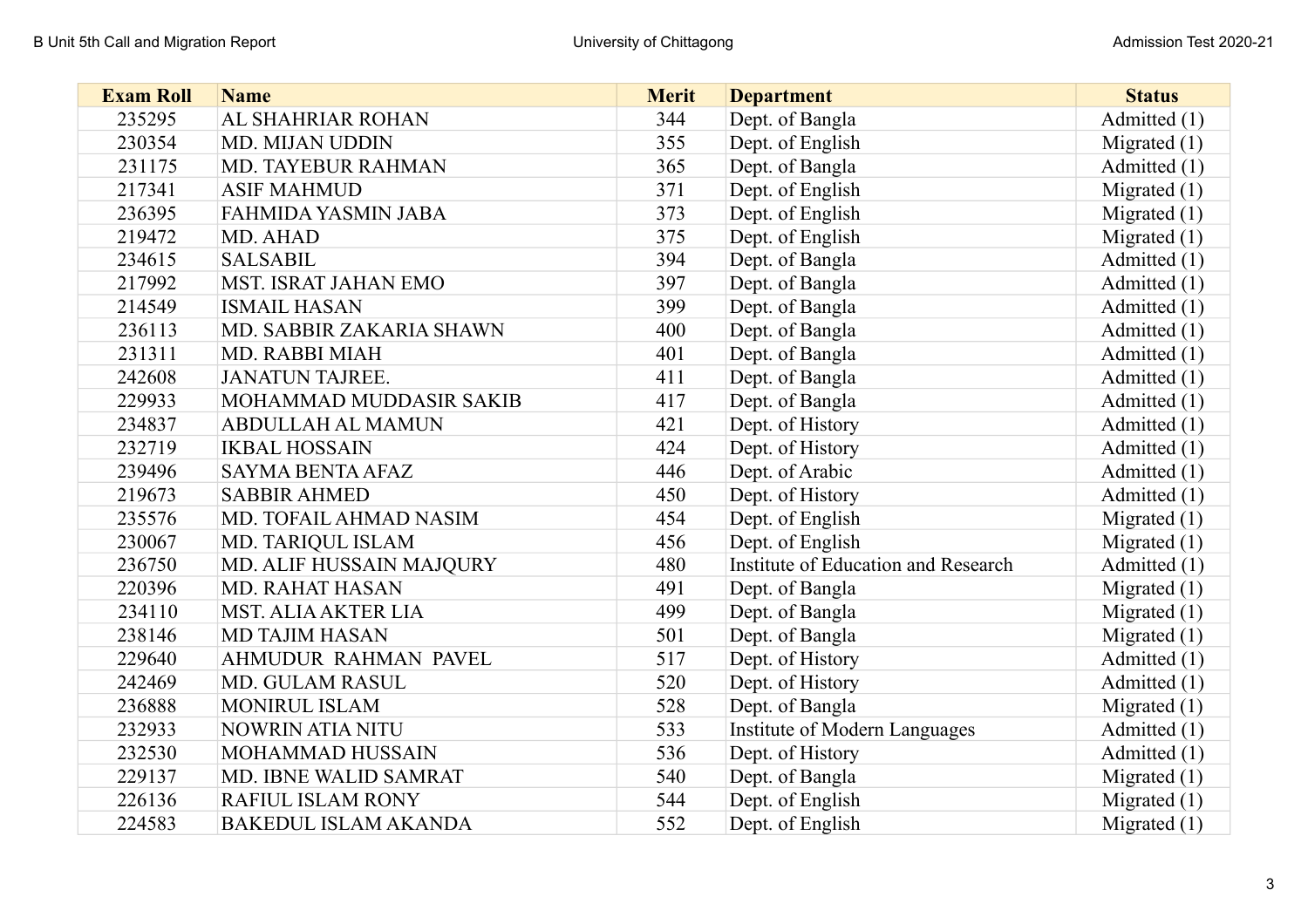| <b>Exam Roll</b> | <b>Name</b>                  | <b>Merit</b> | <b>Department</b>                    | <b>Status</b>  |
|------------------|------------------------------|--------------|--------------------------------------|----------------|
| 236035           | <b>RAKIBUL ISLAM</b>         | 554          | Dept. of History                     | Admitted (1)   |
| 237650           | <b>JAHIDUL ISLAM</b>         | 560          | Dept. of Bangla                      | Migrated $(1)$ |
| 233949           | <b>MD. LEON SARKER</b>       | 568          | Dept. of Bangla                      | Migrated $(1)$ |
| 240903           | <b>MD.SAIMUN ISLAM TUHIN</b> | 569          | Dept. of History                     | Admitted (1)   |
| 230735           | MD. SHAZZADUL ISLAM          | 576          | Dept. of History                     | Admitted (1)   |
| 228832           | <b>MD. NASIR UDDIN</b>       | 578          | Dept. of Bangla                      | Migrated $(1)$ |
| 235386           | <b>HRIDOY MIA</b>            | 579          | Dept. of Bangla                      | Migrated $(1)$ |
| 234256           | MD. KOBIR UDDIN              | 583          | Dept. of Bangla                      | Migrated $(1)$ |
| 229974           | <b>UMME MAHFUJA MUKTA</b>    | 584          | Dept. of Bangla                      | Migrated $(1)$ |
| 214765           | <b>NUR MOHAMMOD SHAON</b>    | 586          | Dept. of English                     | Migrated $(1)$ |
| 218474           | <b>ABDUR RAHAMAN</b>         | 588          | Dept. of English                     | Migrated $(1)$ |
| 241540           | <b>S.M.NAHID</b>             | 590          | Dept. of History                     | Migrated $(1)$ |
| 237900           | <b>MIM AFROSE</b>            | 592          | Dept. of Bangla                      | Migrated $(1)$ |
| 241184           | <b>SAHRIAR SHEJAN</b>        | 597          | Dept. of English                     | Migrated $(1)$ |
| 234890           | <b>JAGONNATH ROY</b>         | 598          | Dept. of Bangla                      | Migrated $(1)$ |
| 214548           | <b>SAIFUL ISLAM ASHRAF</b>   | 599          | Dept. of English                     | Migrated $(1)$ |
| 224023           | <b>NARMIN SULTANA</b>        | 603          | Dept. of Philosophy                  | Admitted (1)   |
| 219663           | MST. REJWANA KARIM           | 606          | Dept. of Bangla                      | Migrated $(1)$ |
| 231498           | NOUSHIN TARANNUM ANANNA      | 612          | Dept. of Bangla                      | Migrated $(1)$ |
| 227319           | RABEYA SULTANA               | 614          | Dept. of History                     | Migrated $(1)$ |
| 235086           | <b>OPAMA AHMED</b>           | 619          | Dept. of History                     | Migrated $(1)$ |
| 234939           | MD. HASIBUL HOSSAIN SANTO    | 620          | Dept. of English                     | Migrated $(1)$ |
| 234830           | <b>ROKY AHMAD</b>            | 623          | Dept. of English                     | Migrated $(1)$ |
| 231516           | MD. RABBIUL HASAN SHANTO     | 624          | Dept. of Bangla                      | Migrated $(1)$ |
| 233185           | <b>MST.BILKIS KHATUN</b>     | 633          | Institute of Education and Research  | Admitted (1)   |
| 242221           | <b>SAMIA AFROSE DINA</b>     | 641          | Dept. of English                     | Migrated $(1)$ |
| 236013           | SHAHRIAR KADER KAJAL         | 644          | Dept. of Islamic History and Culture | Admitted (1)   |
| 239246           | YESIR ARAFAT                 | 645          | Dept. of Bangla                      | Migrated $(1)$ |
| 229428           | MD. ANAMUL HASAN             | 648          | Dept. of English                     | Migrated $(1)$ |
| 234249           | <b>BHUKIL BASHNAB</b>        | 651          | Dept. of Bangla                      | Migrated $(1)$ |
| 241742           | MD. RASEL SHEIKH             | 659          | Dept. of English                     | Migrated $(1)$ |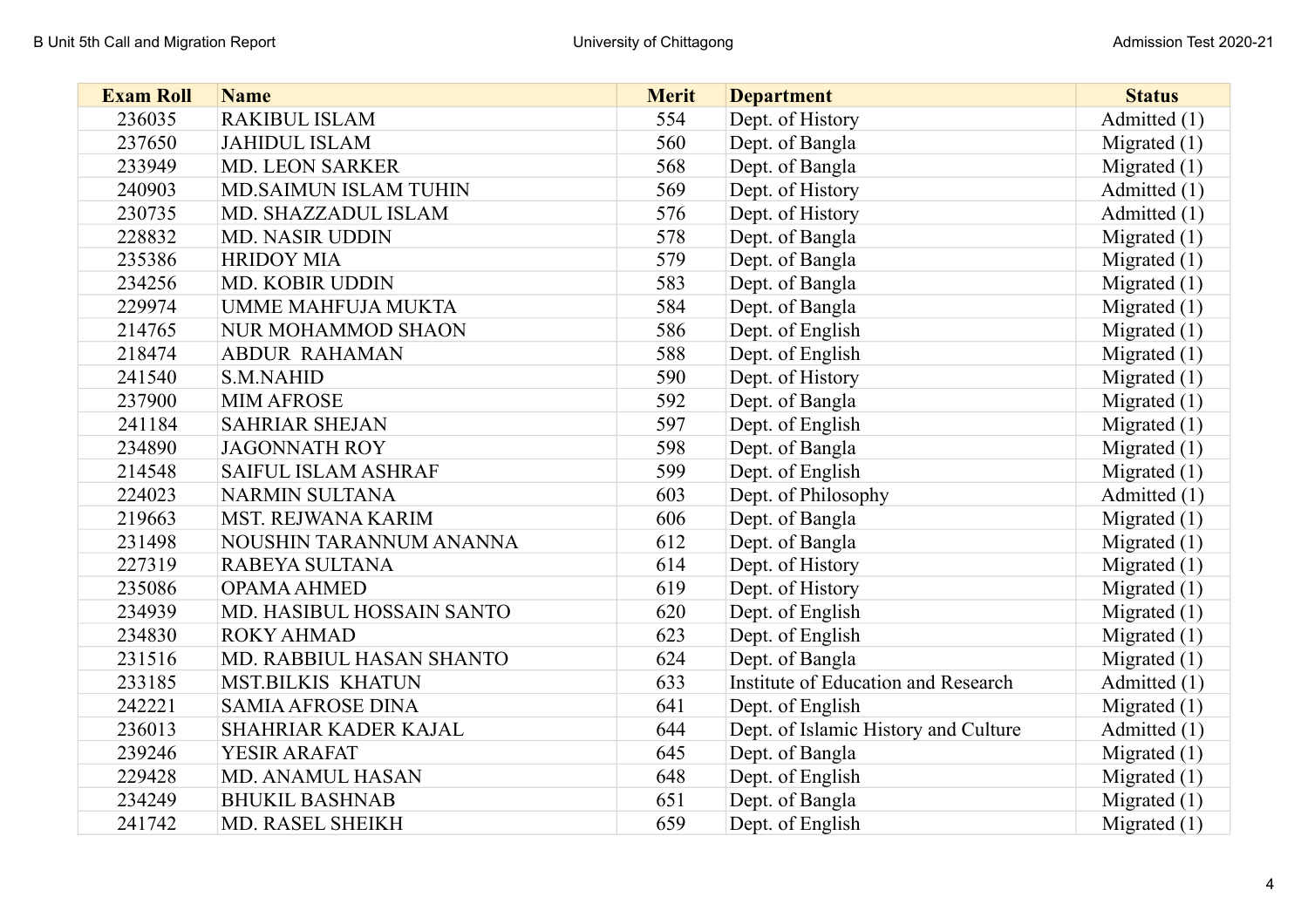| <b>Exam Roll</b> | <b>Name</b>                  | <b>Merit</b> | <b>Department</b>                    | <b>Status</b>  |
|------------------|------------------------------|--------------|--------------------------------------|----------------|
| 231897           | <b>MD. KHAIRUL ISLAM</b>     | 662          | Dept. of History                     | Migrated $(1)$ |
| 240621           | <b>MOFASSIL</b>              | 663          | Dept. of Bangla                      | Migrated $(1)$ |
| 238004           | MD. SHAHIDUL ISLAM           | 666          | Dept. of History                     | Migrated $(1)$ |
| 201089           | <b>SURIYA RAISA</b>          | 670          | Dept. of English                     | Migrated $(1)$ |
| 235303           | <b>UMME SALMA HIME</b>       | 678          | Dept. of History                     | Migrated $(1)$ |
| 233580           | MD. NURUZZAMAN               | 679          | Dept. of Bangla                      | Migrated $(1)$ |
| 230824           | <b>ARNAB BAIRAGI</b>         | 681          | Dept. of Bangla                      | Migrated $(1)$ |
| 231761           | <b>UMMAY SABAH TABASSOOM</b> | 695          | Dept. of English                     | Migrated $(1)$ |
| 236731           | <b>MD. ABIR HOSSAIN</b>      | 703          | Dept. of Islamic History and Culture | Admitted (1)   |
| 241719           | MD SAMIUL ALAM ARMAN         | 705          | Dept. of Bangladesh Studies          | Admitted (1)   |
| 239594           | <b>MSOT. SARMIN AKTER</b>    | 712          | Dept. of Bangla                      | Migrated $(1)$ |
| 238072           | <b>JANNATUL FERDOUS</b>      | 713          | Dept. of English                     | Migrated $(1)$ |
| 235607           | <b>UPAMA MAZUMDER</b>        | 717          | Dept. of English                     | Migrated $(1)$ |
| 229262           | MD. MIJANUR RAHMAN RONI      | 722          | Dept. of Bangla                      | Migrated $(1)$ |
| 235497           | <b>MD.SAKIB</b>              | 724          | Dept. of Bangla                      | Migrated $(1)$ |
| 236987           | <b>MUNSI MAHAR ALAHI</b>     | 728          | Dept. of Bangla                      | Migrated $(1)$ |
| 219568           | MD. IMRAN HOSSAIN            | 730          | Dept. of Bangla                      | Migrated $(1)$ |
| 240973           | <b>SHAKIB MIA</b>            | 732          | Dept. of Bangla                      | Migrated $(1)$ |
| 217961           | <b>JANNATUL KAWSER</b>       | 735          | Dept. of English                     | Migrated $(1)$ |
| 241248           | MOHAMMAD MUAZZAM HOSSEN      | 737          | Dept. of Islamic History and Culture | Admitted (1)   |
| 223287           | <b>ABDULLAH HOSSAIN</b>      | 739          | Dept. of English                     | Migrated $(1)$ |
| 230486           | <b>AFIUN JANNAT ENNI</b>     | 741          | Dept. of Bangladesh Studies          | Admitted (1)   |
| 242169           | PARAG MONDAL                 | 743          | Dept. of Bangla                      | Migrated $(1)$ |
| 230041           | <b>TASNIM AKTER MEEM</b>     | 746          | Dept. of Bangla                      | Migrated $(1)$ |
| 242436           | <b>FORHAD HOSSAIN</b>        | 747          | Dept. of Bangla                      | Migrated $(1)$ |
| 218200           | <b>MONISHA SHIL</b>          | 749          | Dept. of Philosophy                  | Admitted (1)   |
| 241596           | <b>UMME SALMA JARIN</b>      | 757          | Dept. of English                     | Migrated $(1)$ |
| 218647           | <b>MD.SABBIR HOSSEN</b>      | 758          | Dept. of English                     | Migrated $(1)$ |
| 233319           | <b>SHARIKA TABASSUM</b>      | 760          | Dept. of Bangla                      | Migrated $(1)$ |
| 230560           | MD. RAKIBUL HASAN PIASH      | 761          | Dept. of Bangla                      | Migrated $(1)$ |
| 240097           | <b>MD. RAKIB DEWAN</b>       | 762          | Dept. of Bangla                      | Migrated $(1)$ |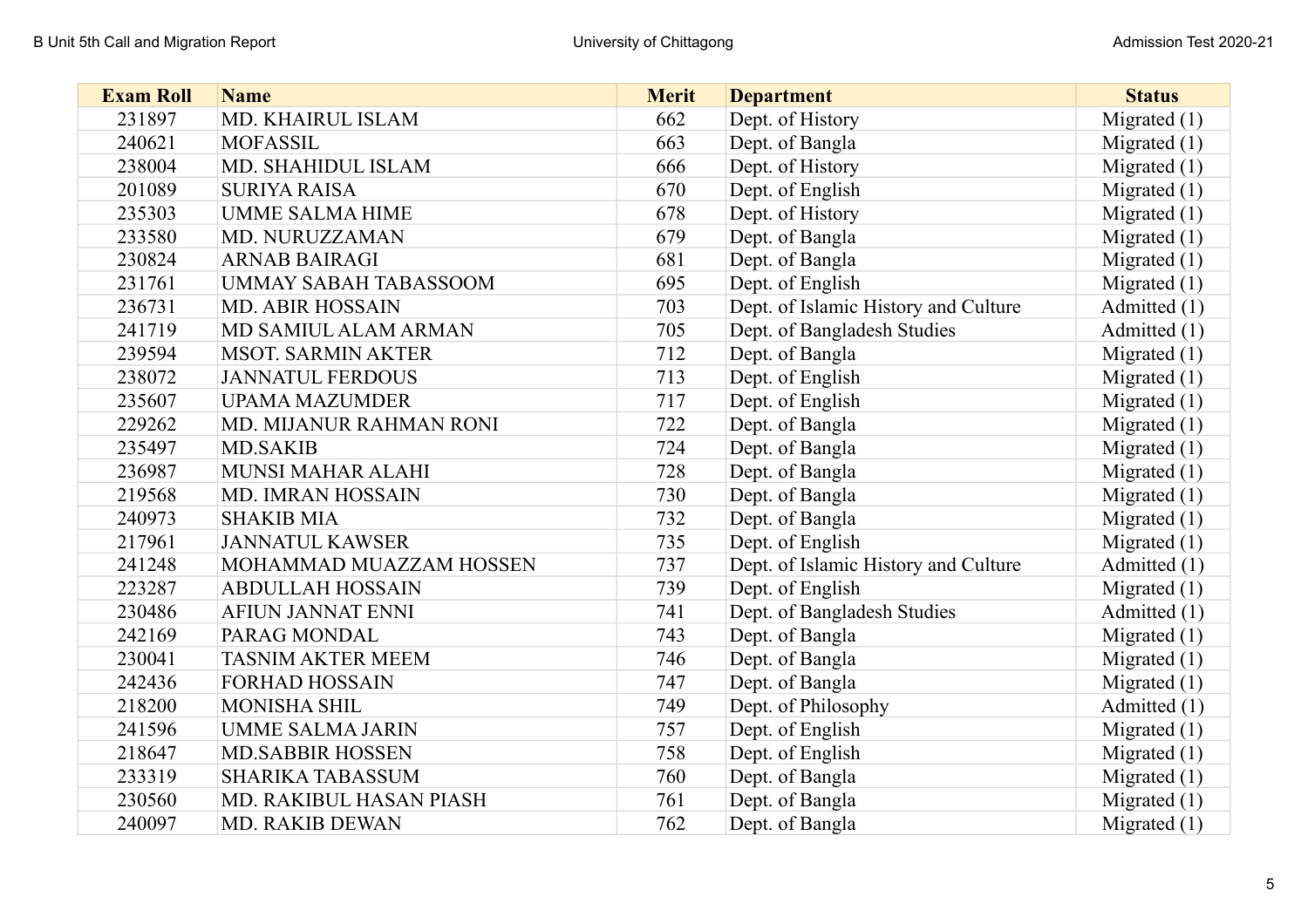| <b>Exam Roll</b> | <b>Name</b>               | <b>Merit</b> | <b>Department</b>                    | <b>Status</b>  |
|------------------|---------------------------|--------------|--------------------------------------|----------------|
| 231400           | DHRUBAJYOTI DEBNATH       | 764          | Institute of Education and Research  | Admitted (1)   |
| 218851           | <b>IQBAL HOSSAIN</b>      | 765          | Dept. of Bangla                      | Migrated $(1)$ |
| 240285           | <b>AKASH MIA</b>          | 774          | Dept. of Bangla                      | Migrated $(1)$ |
| 226975           | <b>AFNAN ABRAR</b>        | 778          | Dept. of English                     | Migrated $(1)$ |
| 240858           | MD. JONAED UDDIN          | 780          | Dept. of History                     | Migrated $(1)$ |
| 227986           | MD. SALMAN ABEDIN         | 782          | Dept. of Islamic History and Culture | Admitted (1)   |
| 219002           | <b>TANIA AKTER</b>        | 786          | Dept. of English                     | Migrated $(1)$ |
| 236404           | MD. AHAD MIA              | 799          | Dept. of Bangla                      | Migrated $(1)$ |
| 225869           | <b>AJMAIN JANNAT</b>      | 802          | Dept. of Philosophy                  | Admitted (1)   |
| 218742           | <b>ANANNA RAHMAN</b>      | 804          | Dept. of Bangla                      | Migrated $(1)$ |
| 235395           | <b>ANIK SARKER</b>        | 805          | Dept. of Bangla                      | Migrated $(1)$ |
| 220135           | <b>TAHMINA KHANAM</b>     | 807          | Dept. of Bangla                      | Migrated $(1)$ |
| 216760           | MD. ZIAUL HOQUE           | 812          | Dept. of Islamic History and Culture | Admitted (1)   |
| 238547           | MD. SHAMIM                | 814          | Dept. of Islamic History and Culture | Admitted (1)   |
| 240006           | MD: FERDAUS.              | 822          | Dept. of Bangla                      | Migrated $(1)$ |
| 242631           | MD. RASHIDUL ISLAM        | 825          | Dept. of Bangla                      | Migrated $(1)$ |
| 242368           | <b>SANZIDA SULTANA</b>    | 827          | Dept. of English                     | Migrated $(1)$ |
| 227090           | MD. RASHEDUL HAQ SUMON    | 835          | Dept. of English                     | Migrated $(1)$ |
| 235979           | <b>UTSHA ROY</b>          | 844          | Dept. of English                     | Migrated $(1)$ |
| 236599           | <b>SHOVA AKTER</b>        | 851          | Dept. of Bangla                      | Migrated $(1)$ |
| 218288           | MD. MAHBUBUL HAQUE        | 853          | Dept. of History                     | Migrated $(1)$ |
| 234578           | NAJNIN NAHAR SHATHY       | 856          | Dept. of English                     | Migrated $(1)$ |
| 239164           | NUR MOHAMMAD SAGOR BADSHA | 857          | Dept. of Bangla                      | Migrated $(1)$ |
| 238353           | <b>TABASSUM BILKIS</b>    | 858          | Dept. of Bangla                      | Migrated $(1)$ |
| 239439           | <b>MD.AJMUN</b>           | 859          | Dept. of Islamic History and Culture | Admitted (1)   |
| 235890           | <b>SOHEL UDDIN</b>        | 860          | Dept. of History                     | Migrated $(1)$ |
| 216878           | <b>SAIDA HASAN</b>        | 867          | Dept. of Bangla                      | Migrated $(1)$ |
| 230767           | MST. JANNATUL FERDOUSI    | 869          | Dept. of Bangla                      | Migrated $(1)$ |
| 236555           | MD. HASAN ALI             | 870          | Dept. of History                     | Migrated $(1)$ |
| 241213           | <b>RUPALI AKTER</b>       | 871          | Dept. of History                     | Migrated $(1)$ |
| 230244           | <b>MD. JUBAIR HOSSAIN</b> | 872          | Dept. of Islamic Studies             | Admitted (1)   |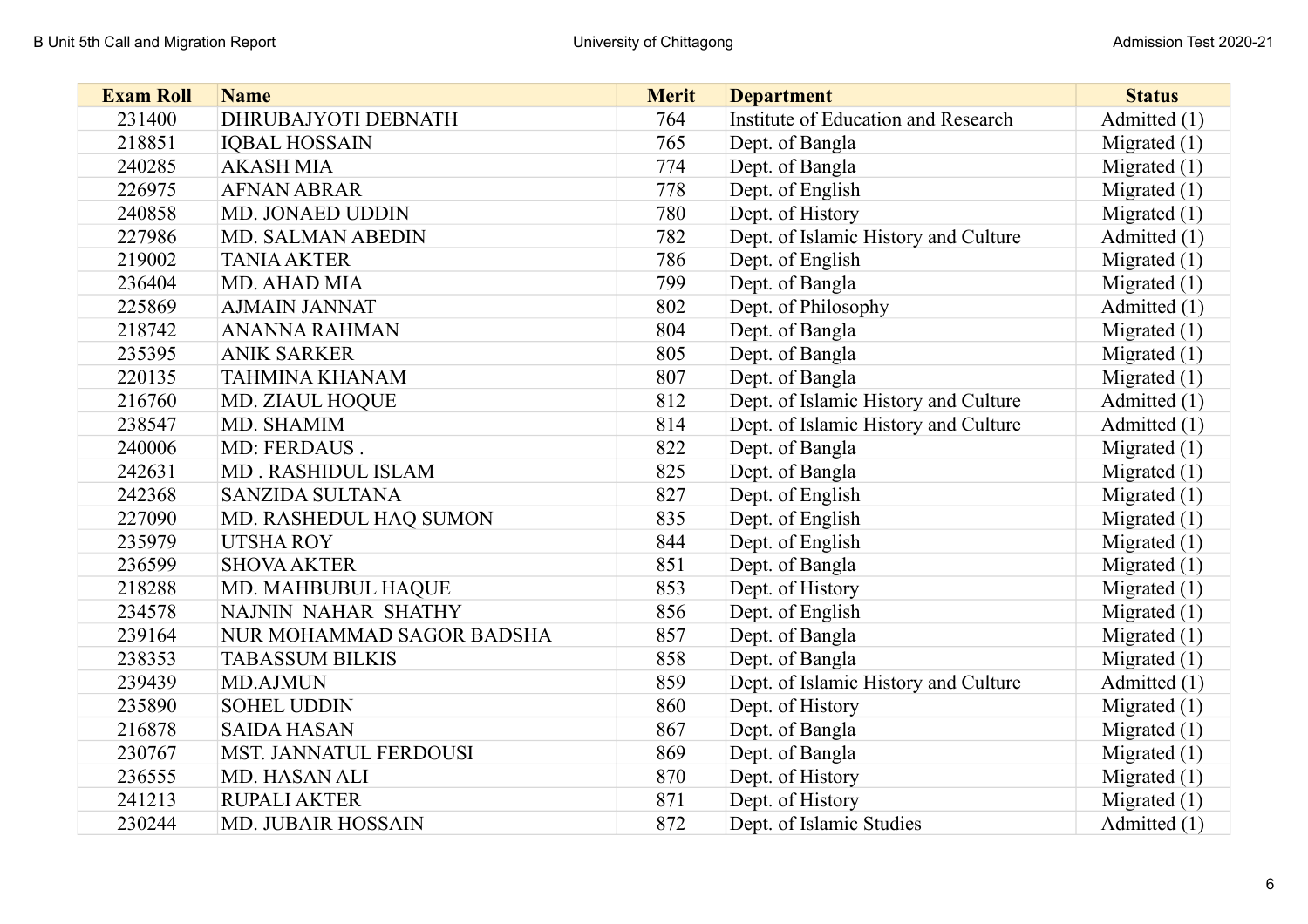| <b>Exam Roll</b> | <b>Name</b>                 | <b>Merit</b> | <b>Department</b>                    | <b>Status</b>  |
|------------------|-----------------------------|--------------|--------------------------------------|----------------|
| 215431           | <b>MD. MAIN UDDIN RABBY</b> | 875          | Dept. of Bangla                      | Migrated $(1)$ |
| 241599           | MST. NUSRAT JAHAN SUMIYA    | 877          | Dept. of Bangla                      | Migrated $(1)$ |
| 235384           | MOST. ATKIA MUBASSIRA BRITY | 878          | Dept. of Bangla                      | Migrated $(1)$ |
| 237699           | <b>SONIA BEGUM</b>          | 882          | Dept. of Bangla                      | Migrated $(1)$ |
| 233035           | <b>MD. HAKIBUL HASAN</b>    | 884          | Dept. of Bangla                      | Migrated $(1)$ |
| 214863           | MD. HABIBUR RAHMAN          | 886          | Dept. of English                     | Migrated $(1)$ |
| 220357           | MOHAMMAD HABIBUR RAHMAN     | 889          | Dept. of English                     | Migrated $(1)$ |
| 233599           | MORSHEDUL ISLAM             | 890          | Dept. of History                     | Migrated $(1)$ |
| 229476           | MD. RASHADUL HOQUE RAKIB    | 891          | Dept. of Philosophy                  | Admitted (1)   |
| 220676           | TAMANNA JANNAT PRIYA        | 893          | Dept. of History                     | Migrated $(1)$ |
| 214784           | MD. SAIFUL ISLAM            | 900          | Dept. of English                     | Migrated $(1)$ |
| 214383           | MD. SABBIR ALI              | 902          | Dept. of History                     | Migrated $(1)$ |
| 225373           | <b>MAHADI HASAN</b>         | 904          | Dept. of Bangla                      | Migrated $(1)$ |
| 235456           | <b>MARJIYA SARKER</b>       | 906          | Dept. of History                     | Migrated $(1)$ |
| 230360           | MD. BULBUL AHMED            | 909          | Dept. of Islamic History and Culture | Admitted (1)   |
| 216828           | MINHAZUR RAHMAN             | 911          | Dept. of English                     | Migrated $(1)$ |
| 224921           | MOHAMMAD ABDUL KADER        | 913          | Dept. of Arabic                      | Admitted (1)   |
| 215672           | <b>SAMANTA BARUA</b>        | 914          | Dept. of English                     | Migrated $(1)$ |
| 236594           | MD. KABIR MIA               | 917          | Dept. of History                     | Migrated $(1)$ |
| 232651           | EMON CHANDARA BARMAN        | 920          | Dept. of History                     | Migrated $(1)$ |
| 235659           | MD. SOLAYMAN HOSSEN         | 923          | Dept. of History                     | Migrated $(1)$ |
| 224840           | ROUNAK JAHAN                | 928          | Dept. of English                     | Migrated $(1)$ |
| 218072           | MD. SHIHAB                  | 934          | Dept. of English                     | Migrated $(1)$ |
| 240577           | TABAYA TABASSUM JOUTHO      | 937          | Dept. of Bangla                      | Migrated $(1)$ |
| 239253           | MD. MASHFEQUR RAHMAN        | 941          | Dept. of Bangla                      | Migrated $(1)$ |
| 238098           | <b>MUABBIZ HOSEN</b>        | 947          | Dept. of Bangla                      | Migrated $(1)$ |
| 224414           | MD. JUWEL BABU              | 950          | Dept. of Bangla                      | Migrated $(1)$ |
| 225680           | <b>HASIBUR RAHMAN</b>       | 951          | Dept. of English                     | Migrated $(1)$ |
| 236561           | <b>BITHI DAS</b>            | 954          | Dept. of Bangla                      | Migrated $(1)$ |
| 241648           | <b>JANNATUL FERDOUSI</b>    | 956          | Dept. of Bangla                      | Migrated $(1)$ |
| 241870           | <b>MST.FARJANA AKTER</b>    | 958          | Dept. of History                     | Migrated $(1)$ |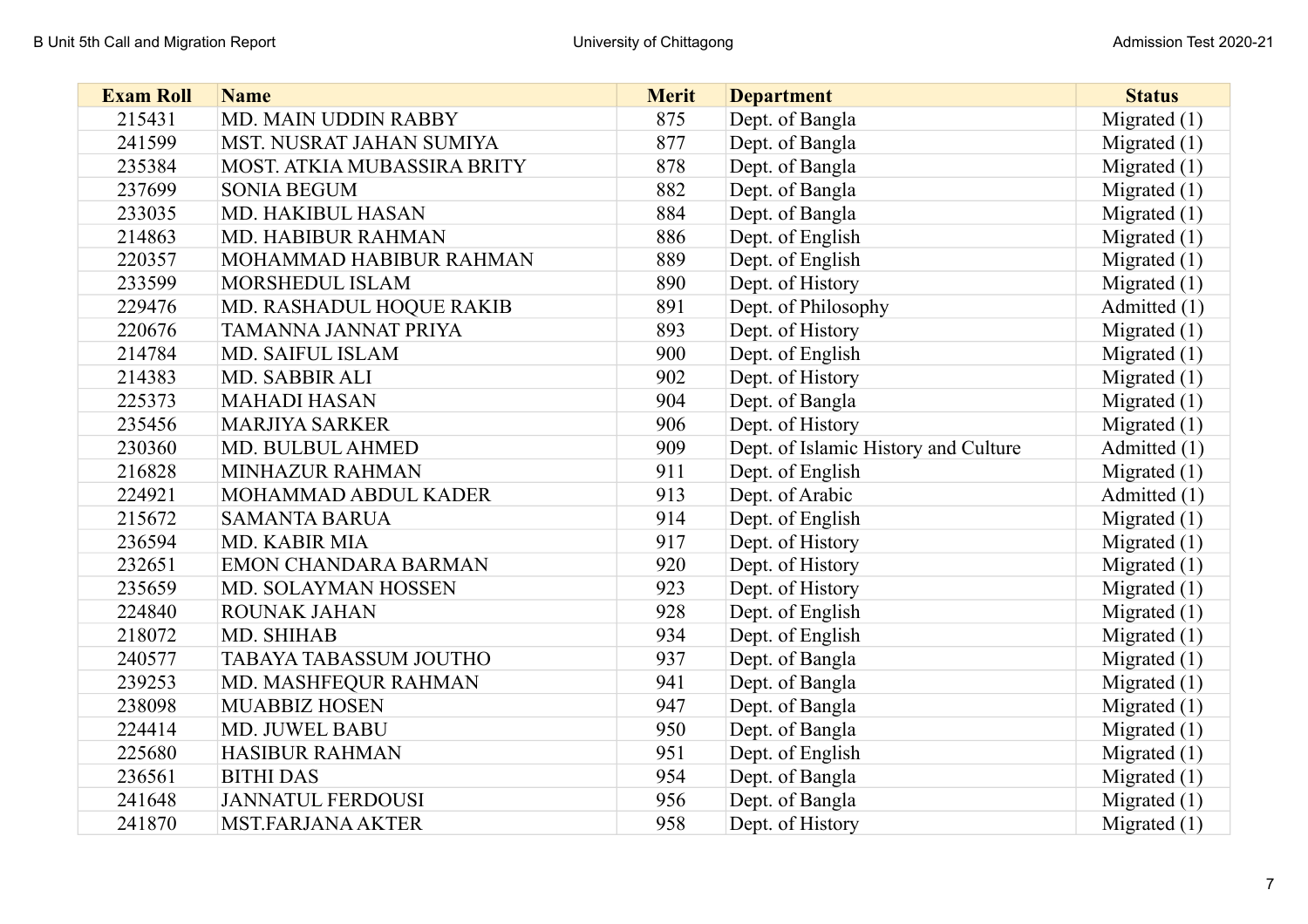| <b>Exam Roll</b> | <b>Name</b>                 | <b>Merit</b> | <b>Department</b>                    | <b>Status</b>  |
|------------------|-----------------------------|--------------|--------------------------------------|----------------|
| 226833           | <b>MD. IMRAN ISLAM</b>      | 960          | Dept. of Bangla                      | Migrated $(1)$ |
| 218116           | S. M. MAHMUDUL HASAN        | 961          | Dept. of English                     | Migrated $(1)$ |
| 232800           | SADIA DILSHAD LATA          | 963          | Dept. of English                     | Migrated $(1)$ |
| 216474           | ORPITA SAMMI LOPA           | 964          | Dept. of English                     | Migrated $(1)$ |
| 216411           | <b>AVISHEK SAHA</b>         | 967          | Dept. of English                     | Migrated $(1)$ |
| 219063           | MD. MERAJUL ISLAM           | 973          | Dept. of English                     | Migrated $(1)$ |
| 215954           | MOST. JANNATUL FERDOUSY ETI | 975          | Institute of Modern Languages        | Admitted (1)   |
| 239273           | <b>ANISUR RAHMAN</b>        | 977          | Dept. of Bangla                      | Migrated $(1)$ |
| 239904           | MD. SHABBIR AHMED           | 978          | Dept. of Bangla                      | Migrated $(1)$ |
| 242056           | MD ABDULLA AL MUBIN         | 979          | Dept. of Bangla                      | Migrated $(1)$ |
| 236061           | <b>MD. RIAZ UDDIN SUMON</b> | 980          | Dept. of Islamic History and Culture | Migrated $(1)$ |
| 238071           | <b>MD. ZISON AHMED</b>      | 981          | Dept. of Bangla                      | Migrated $(1)$ |
| 240845           | <b>SYED FARHAN ISRAK</b>    | 984          | Dept. of History                     | Migrated $(1)$ |
| 214862           | MD. SAKIB MONDAL            | 994          | Dept. of English                     | Migrated $(1)$ |
| 232337           | <b>NAIEM NEWAZ</b>          | 1001         | Dept. of English                     | Migrated $(1)$ |
| 221988           | MD. TALHA BIN RASHID SOUMIK | 1002         | Dept. of History                     | Migrated $(1)$ |
| 218325           | MD. NAIMUR RAHMAN SHAWON    | 1005         | Dept. of History                     | Migrated $(1)$ |
| 219085           | MUHAMMAD ABDUL AZIZ         | 1006         | Dept. of Islamic Studies             | Admitted (1)   |
| 240174           | MD. MAHMUDUL HASAN          | 1007         | Dept. of Bangla                      | Migrated $(1)$ |
| 238000           | <b>MST. RAWNAK JAHAN</b>    | 1008         | Dept. of Bangla                      | Migrated $(1)$ |
| 218018           | <b>MD. PORAN MIA</b>        | 1009         | Dept. of Bangla                      | Migrated $(1)$ |
| 216564           | <b>TRISHA MONDAL</b>        | 1010         | Dept. of Bangla                      | Migrated $(1)$ |
| 233970           | <b>MD. AMINUR ISLAM</b>     | 1014         | Dept. of Bangla                      | Migrated $(1)$ |
| 232504           | MD. SAOKAT HOSEN            | 1016         | Dept. of History                     | Migrated $(1)$ |
| 225749           | <b>MD. JOBAIR AHMAD</b>     | 1018         | Dept. of English                     | Migrated $(1)$ |
| 234864           | MD. ZIAUL HOQUE KHONDAKAR   | 1019         | Dept. of Islamic History and Culture | Migrated $(1)$ |
| 232556           | <b>SOHEL MIA</b>            | 1021         | Dept. of Bangla                      | Migrated $(1)$ |
| 219864           | <b>TANVIR AHMED</b>         | 1022         | Dept. of English                     | Migrated $(1)$ |
| 233162           | <b>HABIBA AKTER JUI</b>     | 1026         | Dept. of Bangla                      | Migrated $(1)$ |
| 232632           | MD. EASIN ARAFAT RAFI       | 1028         | Dept. of Bangla                      | Migrated $(1)$ |
| 215317           | <b>MD. MAMUNUR RASID</b>    | 1030         | Dept. of Bangla                      | Migrated $(1)$ |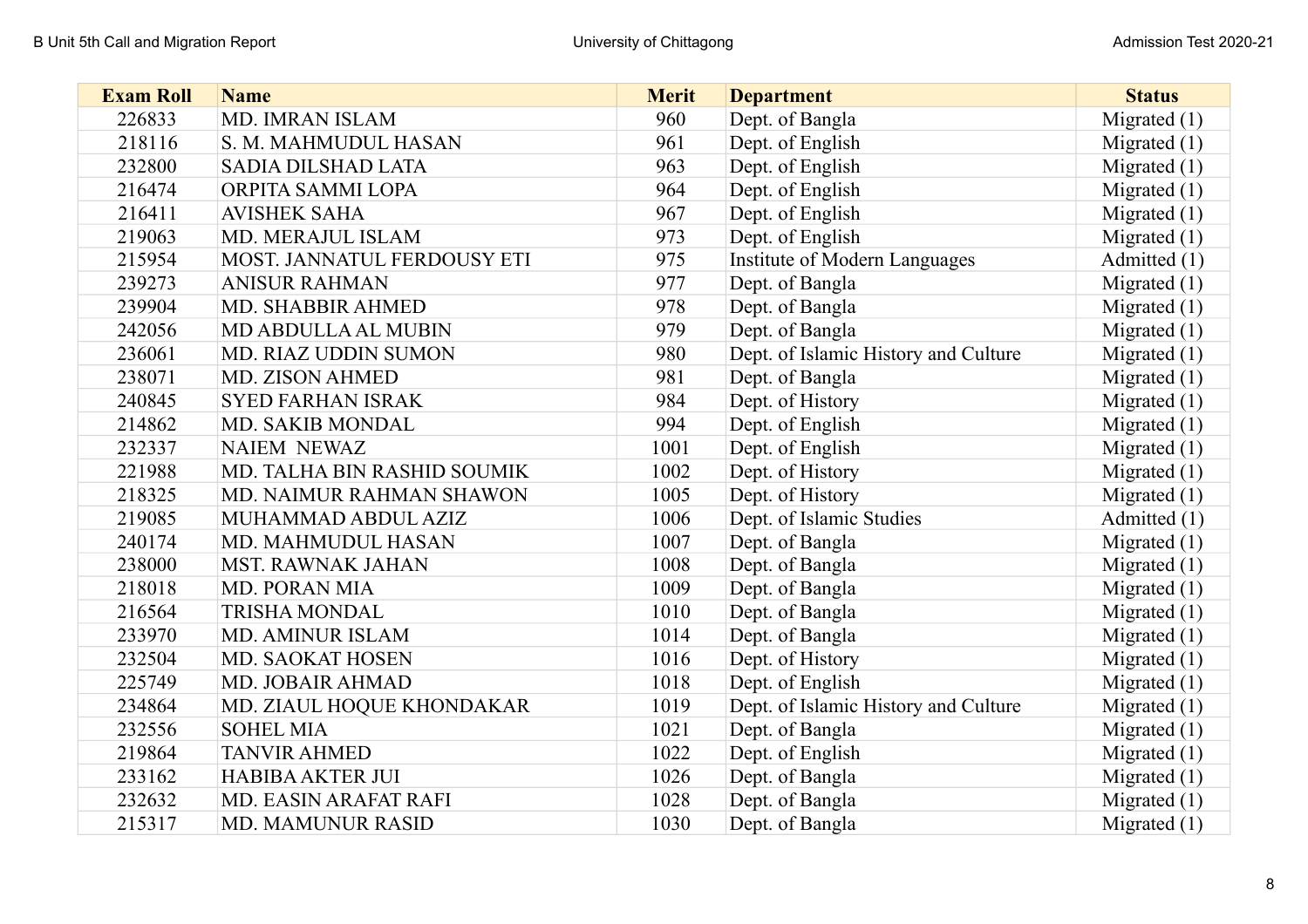| <b>Exam Roll</b> | <b>Name</b>                 | <b>Merit</b> | <b>Department</b>                    | <b>Status</b>  |
|------------------|-----------------------------|--------------|--------------------------------------|----------------|
| 238745           | MD. NOYAN HASAN             | 1033         | Dept. of Bangla                      | Migrated $(2)$ |
| 236017           | <b>SHOHAG</b>               | 1036         | Dept. of Bangla                      | Migrated $(2)$ |
| 211043           | <b>BURHAN UDDIN</b>         | 1037         | Dept. of English                     | Migrated $(1)$ |
| 228518           | MIRAJ AHAMMAD NAYEM         | 1038         | Dept. of Bangla                      | Migrated $(2)$ |
| 228396           | <b>MD. SAKIB SRABAN</b>     | 1044         | Dept. of Bangla                      | Migrated $(2)$ |
| 234921           | <b>UMME HAFSA MIM</b>       | 1047         | Dept. of English                     | Migrated $(1)$ |
| 229064           | <b>TASLIMA AKTER</b>        | 1050         | Dept. of History                     | Migrated $(1)$ |
| 232307           | <b>SHAHADAT HOSEN</b>       | 1052         | Dept. of Bangla                      | Migrated $(2)$ |
| 239821           | <b>MD. ABID SHAHRIAR</b>    | 1053         | Dept. of History                     | Migrated $(1)$ |
| 223435           | MOHAMMAD BELAYET HOSSAIN    | 1054         | Dept. of Pali                        | Migrated $(1)$ |
| 238486           | <b>SYED SHADIA ALIM</b>     | 1056         | Institute of Education and Research  | Migrated $(1)$ |
| 222630           | <b>MD. SAZIB HOSSAIN</b>    | 1057         | Dept. of Bangla                      | Migrated $(2)$ |
| 241628           | <b>RAKIBUL ISLAM</b>        | 1061         | Dept. of English                     | Migrated $(1)$ |
| 237939           | MD. FARIDUL ISLAM HAKIM     | 1065         | Dept. of Bangla                      | Migrated $(2)$ |
| 238009           | <b>HEDAET HOSSAIN</b>       | 1066         | Dept. of Arabic                      | Admitted (1)   |
| 239137           | <b>MOTTAKY</b>              | 1069         | Dept. of Islamic History and Culture | Migrated $(1)$ |
| 230117           | <b>SAGOR CHANDRA SHIL</b>   | 1076         | Dept. of History                     | Migrated $(1)$ |
| 231692           | <b>MD. MASUM BILLAH</b>     | 1085         | Dept. of History                     | Migrated $(1)$ |
| 238336           | <b>ROBIN MIA</b>            | 1092         | Dept. of History                     | Admitted (2)   |
| 203478           | MOHAMMAD ABU MEHERAZ        | 1102         | Dept. of Bangla                      | Migrated $(2)$ |
| 229805           | MD. SHAHINUR RAHMAN ARIF    | 1103         | Dept. of History                     | Admitted (2)   |
| 229210           | YASIR ARAFAT                | 1106         | Dept. of Philosophy                  | Admitted (2)   |
| 224127           | <b>ROMAN HOSEN</b>          | 1109         | Dept. of History                     | Admitted (2)   |
| 239650           | <b>SHAKIL SHAHRIAR KHAN</b> | 1112         | Dept. of Bangla                      | Migrated $(1)$ |
| 239271           | <b>MD. SAMIUL FARDOUS</b>   | 1115         | Dept. of History                     | Admitted (2)   |
| 236174           | MD. IZAZ AHMED              | 1118         | Dept. of History                     | Admitted (2)   |
| 232573           | <b>MD. SOHEL RANA</b>       | 1121         | Dept. of Bangla                      | Migrated $(1)$ |
| 240448           | MOHAMMAD MOSTAFA REZA YASIN | 1122         | Dept. of Islamic History and Culture | Migrated $(1)$ |
| 235251           | SUMAIYA JESMIN KEYA         | 1123         | Dept. of History                     | Admitted (2)   |
| 216326           | <b>SUSMITA AKTER MUNNI</b>  | 1124         | Dept. of History                     | Admitted (2)   |
| 239002           | MD. MESKAT-UL-ABIR          | 1126         | Dept. of Islamic History and Culture | Migrated $(1)$ |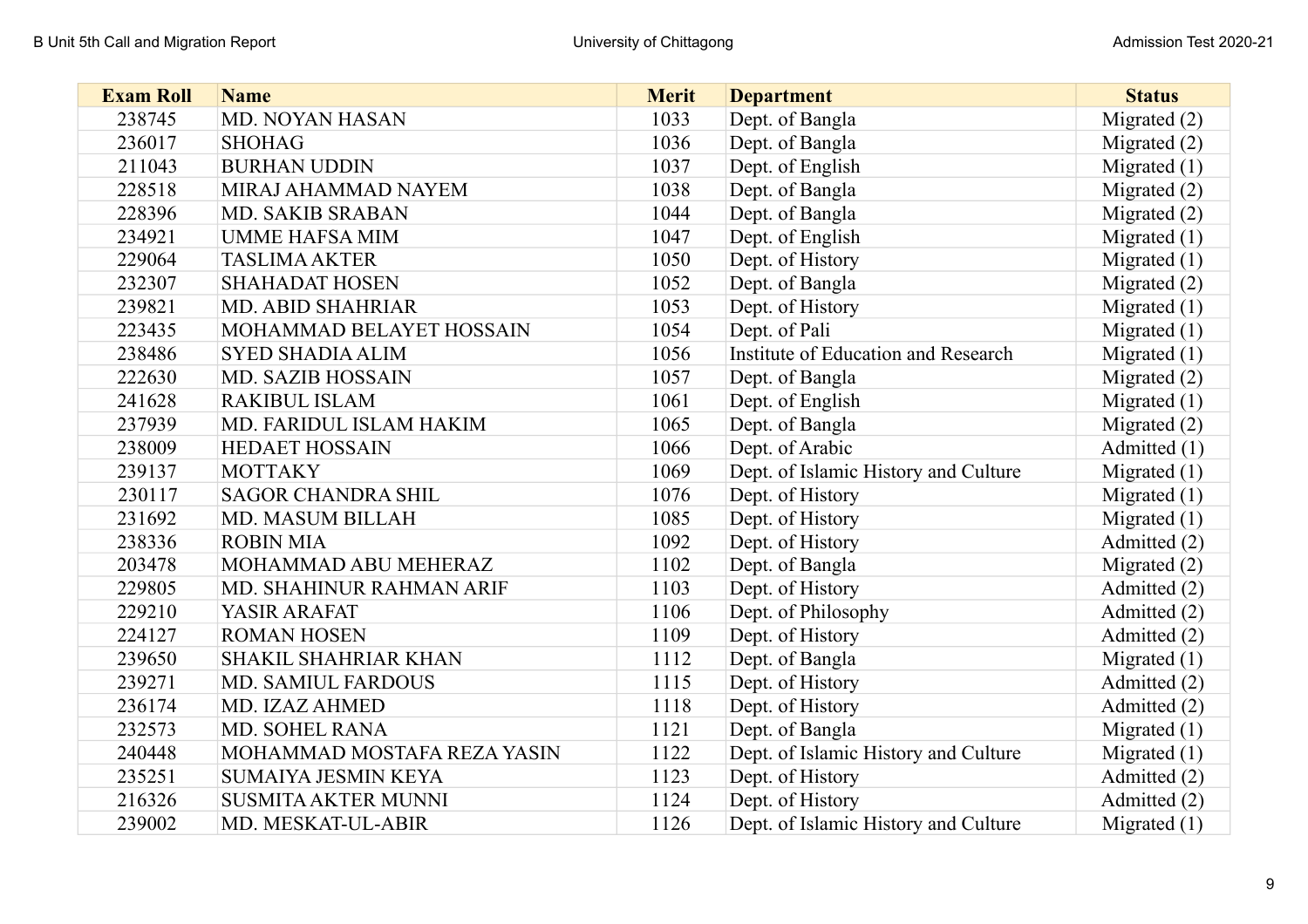| <b>Exam Roll</b> | <b>Name</b>                 | <b>Merit</b> | <b>Department</b>                    | <b>Status</b>  |
|------------------|-----------------------------|--------------|--------------------------------------|----------------|
| 234265           | <b>FAZLE HASAN</b>          | 1127         | Dept. of Bangla                      | Migrated $(1)$ |
| 222171           | <b>ANOWAR HOSSAIN</b>       | 1128         | Dept. of English                     | Migrated $(2)$ |
| 229090           | MUHAMMAD MUKLESUR RAHMAN    | 1131         | Dept. of Bangla                      | Migrated $(2)$ |
| 229041           | <b>HRIDOY KUMAR</b>         | 1133         | Dept. of Bangla                      | Migrated (2)   |
| 240231           | MD. OWAKIL MAHMUD           | 1134         | Dept. of History                     | Admitted (2)   |
| 240953           | MD. ROKIBUL ISLAM           | 1136         | Dept. of History                     | Admitted (2)   |
| 240324           | <b>TAHIMON ARAFAT</b>       | 1137         | Dept. of Bangla                      | Migrated $(2)$ |
| 240315           | <b>SAIKAT SHIL</b>          | 1138         | Dept. of English                     | Migrated (2)   |
| 237462           | MD. RANA HAMID              | 1139         | Dept. of Bangla                      | Migrated $(1)$ |
| 219962           | <b>UMMA ABRAR</b>           | 1141         | Dept. of History                     | Admitted (2)   |
| 228705           | <b>TAUFIQUE AHMMED</b>      | 1142         | Dept. of Bangla                      | Migrated $(1)$ |
| 231458           | <b>MST. RUPALI AKTER</b>    | 1149         | Dept. of History                     | Admitted (2)   |
| 237257           | LAZINA RAHMAN NISHU         | 1150         | Dept. of English                     | Migrated $(1)$ |
| 220215           | <b>FARHAN SHAHRIAR</b>      | 1153         | Dept. of English                     | Migrated $(1)$ |
| 217638           | <b>SABBIR HOSSAIN</b>       | 1162         | Dept. of History                     | Admitted (2)   |
| 232400           | <b>NOOR HOSSEN BELAL</b>    | 1164         | Dept. of Bangla                      | Migrated $(1)$ |
| 230109           | PIASH ROY                   | 1169         | Dept. of Bangla                      | Migrated $(3)$ |
| 242262           | <b>UMME SAIMA</b>           | 1170         | Dept. of History                     | Migrated $(1)$ |
| 234513           | <b>IMRAN HOSSEN</b>         | 1173         | Dept. of History                     | Migrated $(1)$ |
| 232050           | <b>MD. HARUN OR RASHID</b>  | 1176         | Dept. of Islamic Studies             | Admitted (2)   |
| 235102           | <b>NARGIS FATEMA</b>        | 1178         | Dept. of History                     | Migrated $(1)$ |
| 239356           | <b>NAHIN AHMED</b>          | 1179         | Dept. of Bangla                      | Migrated (2)   |
| 232625           | <b>MONIR ISLAM</b>          | 1183         | Dept. of Bangla                      | Migrated (2)   |
| 224759           | MONJURUL ISLAM              | 1189         | Dept. of Islamic History and Culture | Migrated $(1)$ |
| 230888           | <b>TOWKIR AHAMMED</b>       | 1194         | Dept. of Philosophy                  | Admitted (2)   |
| 241677           | <b>ASHIKUR RAHMAN ASIF</b>  | 1195         | Dept. of History                     | Migrated $(1)$ |
| 216523           | <b>TITHI MAZUMDER</b>       | 1199         | Dept. of English                     | Migrated $(2)$ |
| 225231           | <b>ANIKA HASAN</b>          | 1200         | Institute of Education and Research  | Admitted (1)   |
| 220322           | <b>MARIA AZIM</b>           | 1204         | Dept. of Islamic History and Culture | Admitted (2)   |
| 225832           | <b>MD. MAHEDI HASAN</b>     | 1207         | Dept. of History                     | Migrated $(1)$ |
| 226171           | <b>HRIDOY CHANDRA TARUA</b> | 1211         | Dept. of History                     | Migrated $(2)$ |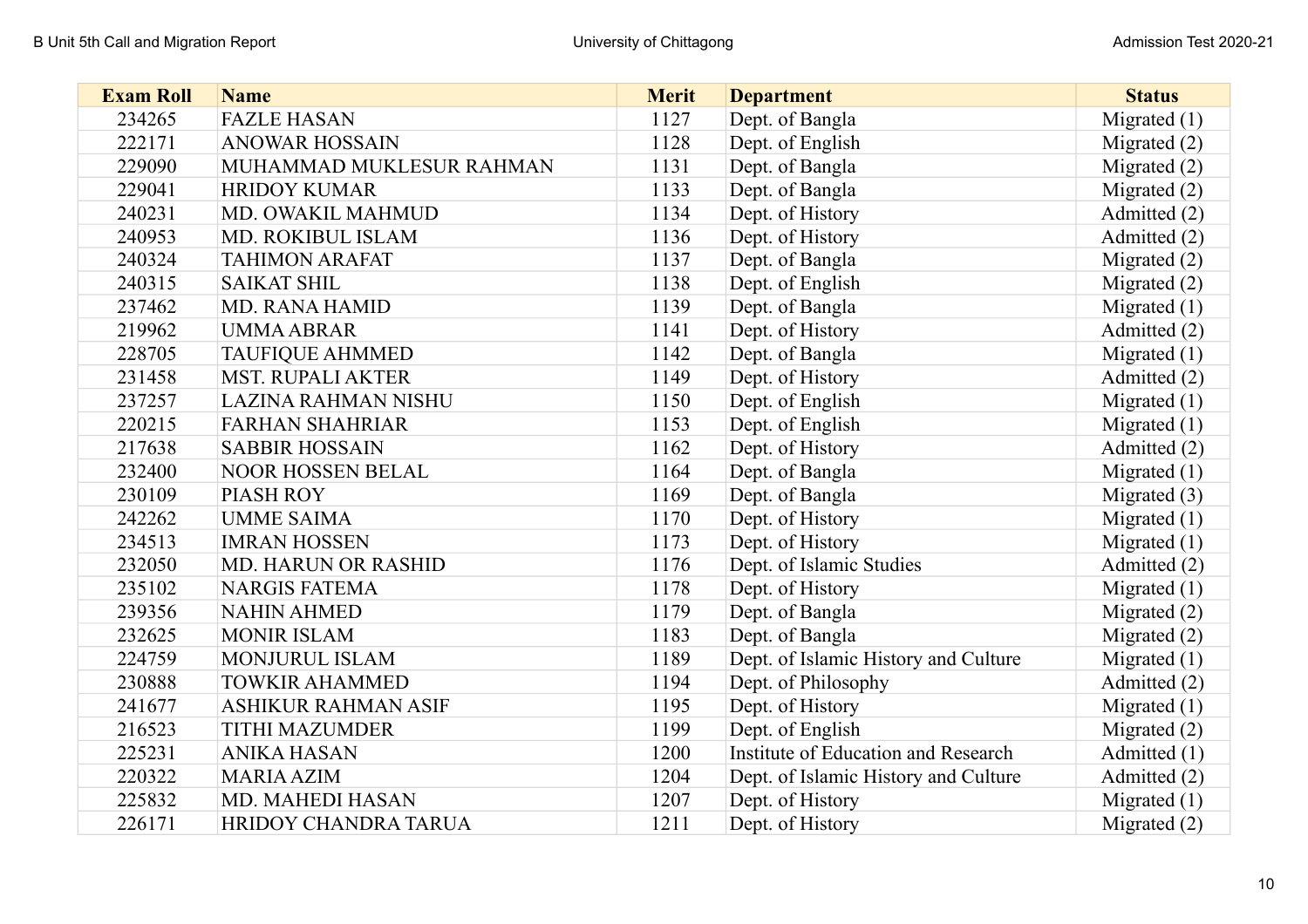| <b>Exam Roll</b> | <b>Name</b>                 | <b>Merit</b> | <b>Department</b>                    | <b>Status</b>  |
|------------------|-----------------------------|--------------|--------------------------------------|----------------|
| 240859           | <b>MD. ABUSUFIAN RAJU</b>   | 1212         | Dept. of History                     | Migrated $(1)$ |
| 223239           | DILROBA GOOLSHAN BHUYAN     | 1215         | Dept. of Islamic History and Culture | Admitted (2)   |
| 230702           | MD. ROKONUJJAMAN TUHIN      | 1216         | Dept. of History                     | Migrated $(1)$ |
| 236598           | <b>JANNATUL NAYEM</b>       | 1219         | Institute of Education and Research  | Admitted (2)   |
| 218726           | MD. SUMAN ALI               | 1221         | Dept. of History                     | Migrated $(1)$ |
| 225746           | MD. MONIRUZZAMAN            | 1222         | Dept. of Bangladesh Studies          | Admitted (2)   |
| 240447           | NAIMA JANNAT                | 1224         | Dept. of History                     | Migrated $(2)$ |
| 231109           | MD. SAFIAN                  | 1226         | Dept. of History                     | Migrated $(1)$ |
| 217808           | <b>ANAMUL HOQUE</b>         | 1228         | Dept. of History                     | Migrated $(2)$ |
| 229910           | MD. SAMIUL ISLAM            | 1229         | Dept. of Islamic History and Culture | Admitted (2)   |
| 238973           | <b>SHARIA AKTER</b>         | 1235         | Dept. of English                     | Migrated $(1)$ |
| 239695           | <b>MARIA AKTER</b>          | 1236         | Dept. of History                     | Migrated $(1)$ |
| 210342           | <b>MARUF AHAMMED MUKHOR</b> | 1244         | Dept. of English                     | Migrated $(2)$ |
| 214430           | <b>MORIAM BEGUM</b>         | 1247         | Dept. of English                     | Migrated $(3)$ |
| 221401           | <b>SAYEDA UMME HADISA</b>   | 1248         | Dept. of History                     | Migrated $(2)$ |
| 236768           | MD. NAZMUL HASAN            | 1253         | Dept. of Islamic History and Culture | Admitted (2)   |
| 229030           | MD. RAMJAN ALI              | 1256         | Dept. of History                     | Migrated $(1)$ |
| 237180           | <b>NOURIN HOQUE</b>         | 1263         | Dept. of English                     | Migrated $(2)$ |
| 239306           | MD. SHAKIL AHMED            | 1264         | Dept. of History                     | Migrated $(1)$ |
| 227632           | <b>MD. MAMUN HAQUE</b>      | 1265         | Dept. of History                     | Migrated $(1)$ |
| 233396           | <b>SAIMA AKTER</b>          | 1268         | Dept. of History                     | Migrated $(1)$ |
| 219570           | ANANDO KUMAR PAUL           | 1269         | Dept. of History                     | Migrated $(2)$ |
| 235942           | MD. TAHMID HASAN            | 1271         | Dept. of History                     | Migrated $(1)$ |
| 232663           | MD. MEHEDI HASAN BADHON     | 1275         | Dept. of History                     | Migrated $(1)$ |
| 230376           | MD. MINARUL ISLAM           | 1277         | Dept. of History                     | Migrated (2)   |
| 217732           | <b>RIPON MISTRY</b>         | 1278         | Dept. of History                     | Migrated (2)   |
| 233623           | <b>JUHANA JANNAT</b>        | 1279         | Dept. of Philosophy                  | Admitted (2)   |
| 224490           | <b>MD. SAMIN YASIR</b>      | 1283         | Dept. of English                     | Migrated $(3)$ |
| 235239           | MOSRAFUL HAQUE RAKIB        | 1284         | Dept. of English                     | Migrated $(1)$ |
| 234281           | NAZIA NOURIN PROKRITY       | 1285         | Dept. of English                     | Migrated (2)   |
| 235126           | MD. MOSTUCK HASHANAT        | 1292         | Dept. of History                     | Migrated $(1)$ |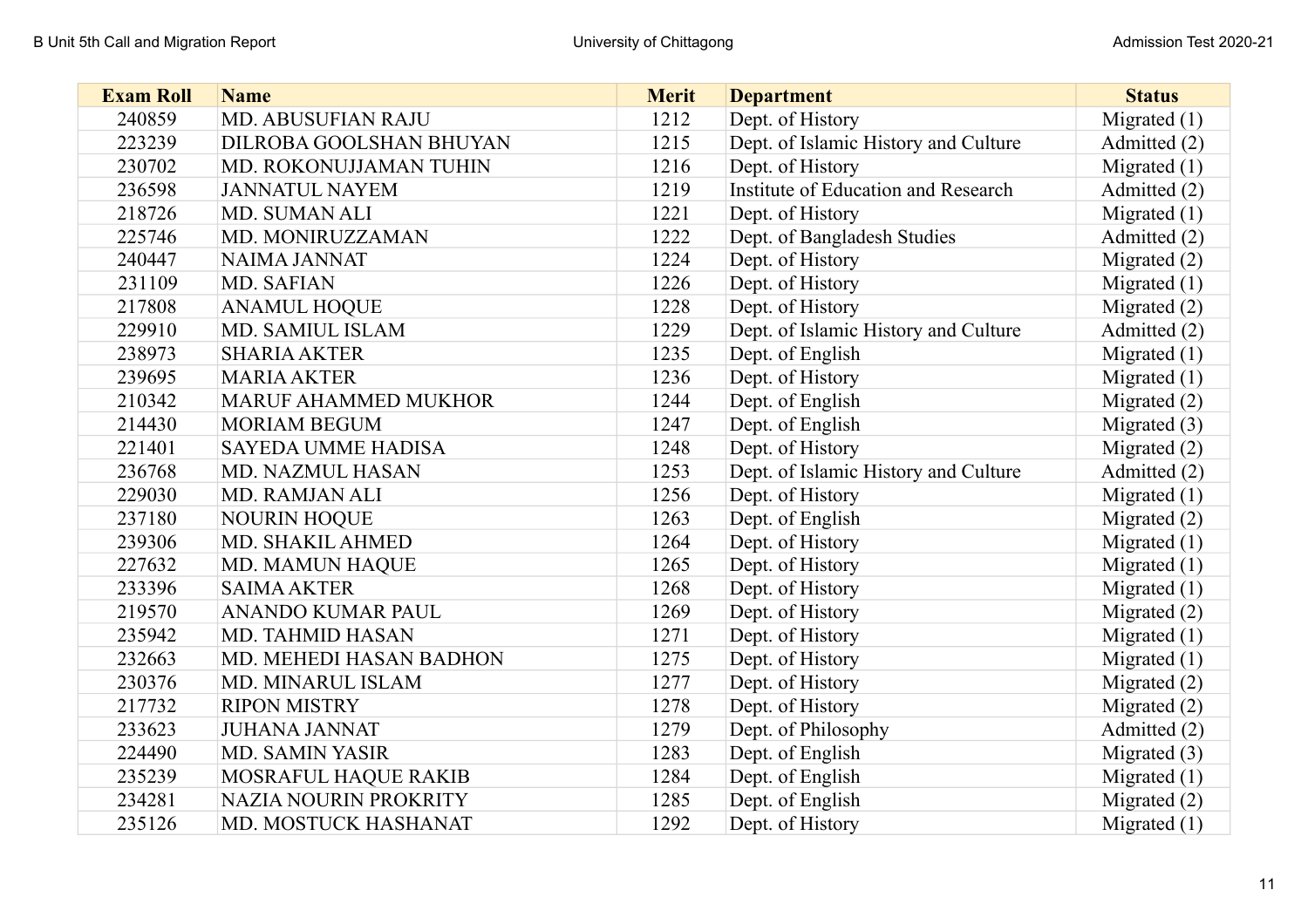| <b>Exam Roll</b> | <b>Name</b>                 | <b>Merit</b> | <b>Department</b>                    | <b>Status</b>  |
|------------------|-----------------------------|--------------|--------------------------------------|----------------|
| 232346           | <b>ARIFUL ISLAM ARIF</b>    | 1293         | Dept. of History                     | Migrated $(1)$ |
| 240999           | <b>SAMIRA ABEDIN SWARNA</b> | 1294         | Dept. of History                     | Migrated $(1)$ |
| 237139           | MD. HARUN-OR-RASHID         | 1295         | Dept. of History                     | Migrated $(1)$ |
| 219239           | MD. KHALED SIFFULLAH BADHON | 1296         | Dept. of English                     | Migrated $(2)$ |
| 216448           | <b>KEFAYET ULLAH</b>        | 1298         | Institute of Education and Research  | Admitted (2)   |
| 238040           | MD. MOJIBUR RAHMAN          | 1299         | Dept. of History                     | Migrated $(1)$ |
| 237448           | <b>HAFIZUR RAHMAN</b>       | 1302         | Dept. of History                     | Migrated $(1)$ |
| 238699           | <b>MD ABIR HASAN</b>        | 1303         | Dept. of History                     | Migrated $(1)$ |
| 241077           | <b>TANIA SULTANA ETY</b>    | 1308         | Dept. of History                     | Migrated $(1)$ |
| 223756           | <b>ASHRAFUL ISLAM</b>       | 1310         | Dept. of History                     | Migrated (2)   |
| 239141           | MD. SAKIB HASAN NILOY       | 1311         | Dept. of History                     | Migrated $(1)$ |
| 230874           | MD. RAFIUL ISLAM HASIB      | 1313         | Dept. of English                     | Migrated $(3)$ |
| 232168           | <b>MST. AFNAN AKTER</b>     | 1314         | Dept. of History                     | Migrated $(1)$ |
| 241055           | MD. SHAHABUL                | 1318         | Dept. of History                     | Migrated $(1)$ |
| 222401           | <b>SUMAIYA JAHAN JARIN</b>  | 1321         | Dept. of English                     | Migrated $(1)$ |
| 237912           | MD. MEHEDI HASAN            | 1323         | Dept. of History                     | Migrated $(1)$ |
| 224087           | <b>AHMAD AL FARABI</b>      | 1327         | Dept. of English                     | Migrated $(1)$ |
| 237224           | <b>AREFIN SAIF KONA</b>     | 1328         | Dept. of History                     | Migrated $(1)$ |
| 229600           | <b>ZARIN NUDAR</b>          | 1332         | Dept. of Philosophy                  | Admitted (2)   |
| 225429           | <b>ABDULLAH AL NOMAN</b>    | 1333         | Dept. of History                     | Migrated $(2)$ |
| 231249           | MOHAMMAD HASIBUL ISLAM      | 1339         | Dept. of Islamic History and Culture | Admitted (2)   |
| 234909           | <b>MST. HABIBA KHATUN</b>   | 1340         | Dept. of History                     | Migrated $(1)$ |
| 216309           | <b>RASEL AHMAD</b>          | 1343         | Dept. of History                     | Migrated $(1)$ |
| 222066           | <b>IQBAL HOSSAIN</b>        | 1345         | Dept. of Philosophy                  | Migrated $(1)$ |
| 240515           | MD. LABIB MIA               | 1346         | Dept. of History                     | Migrated $(1)$ |
| 226518           | <b>RUMA AKTER</b>           | 1348         | Dept. of History                     | Migrated $(1)$ |
| 235821           | <b>ALI AHSAN SOBUS</b>      | 1350         | Dept. of History                     | Migrated $(1)$ |
| 228601           | <b>JAKA TASNIM</b>          | 1352         | Dept. of History                     | Migrated $(1)$ |
| 241522           | MD. BAYAZID MIAH            | 1353         | Dept. of History                     | Migrated $(1)$ |
| 235804           | <b>SAYEED ANWAR SAYEED</b>  | 1354         | Dept. of History                     | Migrated $(1)$ |
| 218744           | <b>ISMAYL HOSSAIN</b>       | 1355         | Dept. of History                     | Migrated $(2)$ |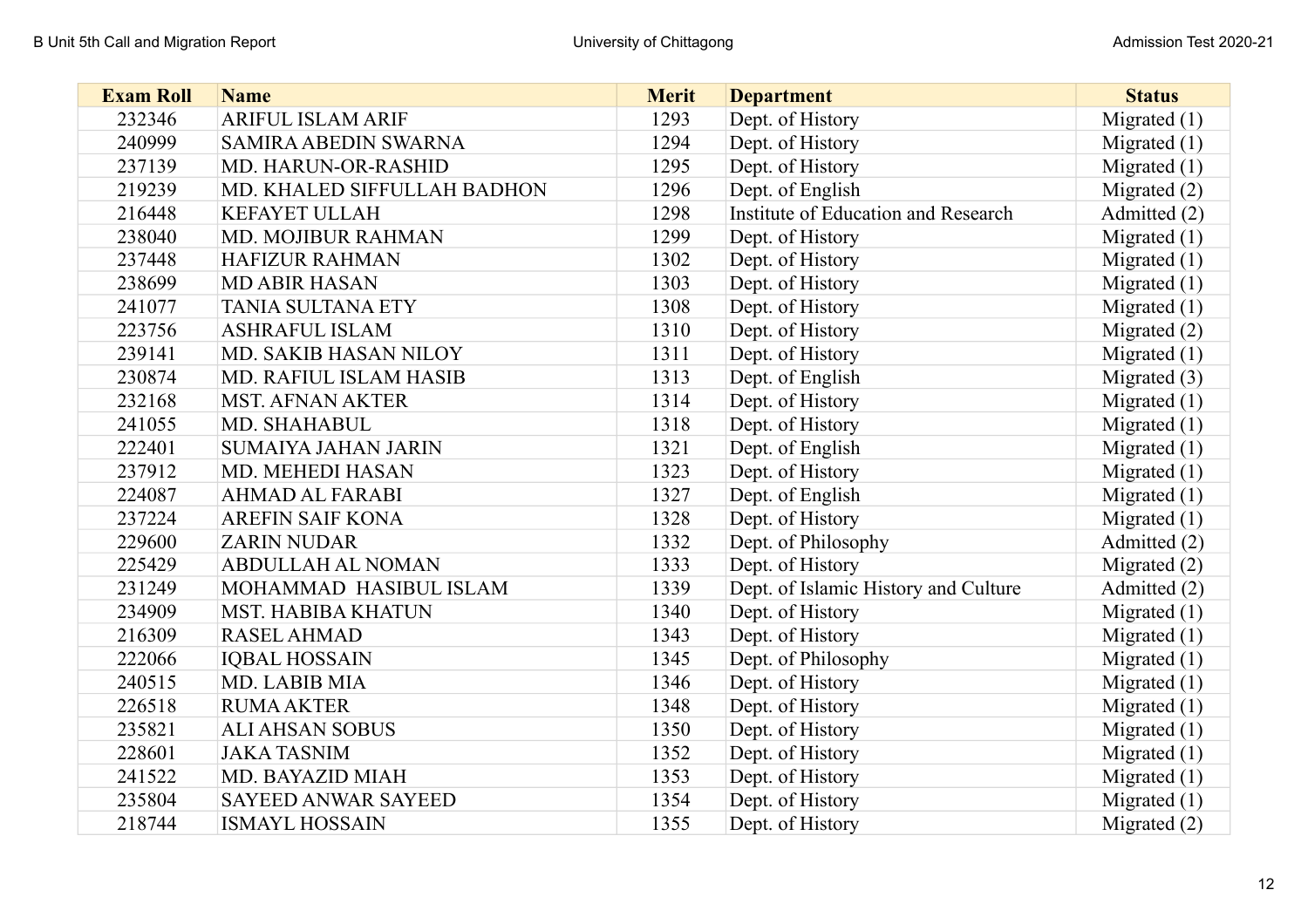| <b>Exam Roll</b> | <b>Name</b>                   | <b>Merit</b> | <b>Department</b>                    | <b>Status</b>  |
|------------------|-------------------------------|--------------|--------------------------------------|----------------|
| 221974           | <b>SAYADA SORAIA AFRIN</b>    | 1356         | Dept. of History                     | Migrated $(1)$ |
| 236268           | <b>MD. NADIM HOSSAIN</b>      | 1357         | Dept. of History                     | Migrated $(1)$ |
| 235257           | <b>JANNATUL FERDOES PRIYA</b> | 1364         | Dept. of History                     | Migrated $(1)$ |
| 231258           | <b>NADIA SULTANA</b>          | 1367         | Dept. of English                     | Migrated $(2)$ |
| 219717           | <b>SRABON BARUA</b>           | 1369         | Dept. of Bangladesh Studies          | Migrated $(1)$ |
| 236246           | <b>TASNUBA SHARIF</b>         | 1374         | Institute of Education and Research  | Admitted (1)   |
| 242649           | PRETOM ROY                    | 1380         | Dept. of History                     | Migrated $(2)$ |
| 230792           | <b>JAMIL HOSSAIN</b>          | 1382         | Dept. of History                     | Migrated $(1)$ |
| 231289           | <b>RAZIA SULTANA</b>          | 1383         | Dept. of History                     | Migrated $(1)$ |
| 235690           | MD. SAZZADUL ISLAM            | 1388         | Dept. of History                     | Migrated (2)   |
| 237551           | YEASMIN AKTER                 | 1390         | Dept. of Islamic History and Culture | Migrated $(1)$ |
| 230091           | SIDRATUL MONTAHA ISRA         | 1391         | Dept. of Islamic History and Culture | Migrated $(1)$ |
| 234198           | ABIDUR RAHMAN MAHIM           | 1394         | Dept. of History                     | Migrated $(1)$ |
| 218651           | MD. MONIRUGGAMAN SARKER       | 1395         | Dept. of History                     | Migrated $(1)$ |
| 222199           | <b>MD. MEHEDI HASAN</b>       | 1402         | Dept. of Philosophy                  | Admitted (2)   |
| 239905           | <b>ABU SAYEM</b>              | 1405         | Institute of Education and Research  | Admitted (2)   |
| 242571           | <b>RIZIA PARVIN</b>           | 1408         | Dept. of History                     | Migrated $(1)$ |
| 235773           | <b>SAGAR SUTRADHAR</b>        | 1409         | Dept. of History                     | Migrated $(2)$ |
| 230539           | MOSADDEKA SULTANA             | 1411         | Dept. of History                     | Migrated $(1)$ |
| 240600           | <b>MAHMUD HASAN ROMAN</b>     | 1415         | Institute of Education and Research  | Admitted (2)   |
| 241468           | MD. ZUWEL RANA                | 1419         | Dept. of Islamic History and Culture | Migrated $(1)$ |
| 234940           | MD. NAYEM                     | 1420         | Dept. of History                     | Migrated $(1)$ |
| 232490           | YUTHIKA DEY                   | 1426         | Dept. of History                     | Migrated $(2)$ |
| 234997           | <b>SADIA MUBASSIRA</b>        | 1433         | Institute of Education and Research  | Admitted (2)   |
| 219975           | MD. TOUFIQ ALAHI PATOARY MOON | 1436         | Dept. of History                     | Migrated $(1)$ |
| 231777           | <b>RASHED BIN ALAMGIR</b>     | 1438         | Dept. of Islamic History and Culture | Admitted (2)   |
| 235872           | MD. MEHEDI HASAN              | 1439         | Dept. of Islamic History and Culture | Admitted (2)   |
| 217099           | MD. TOUHID IQBAL RIYAD        | 1440         | Dept. of History                     | Migrated $(1)$ |
| 238599           | <b>FARUK MIA</b>              | 1442         | Dept. of History                     | Migrated $(2)$ |
| 236340           | MD. OALIULLAH                 | 1444         | Dept. of Islamic History and Culture | Migrated $(1)$ |
| 236891           | <b>RISHA PARVIN RIDY</b>      | 1446         | Dept. of Islamic History and Culture | Admitted (2)   |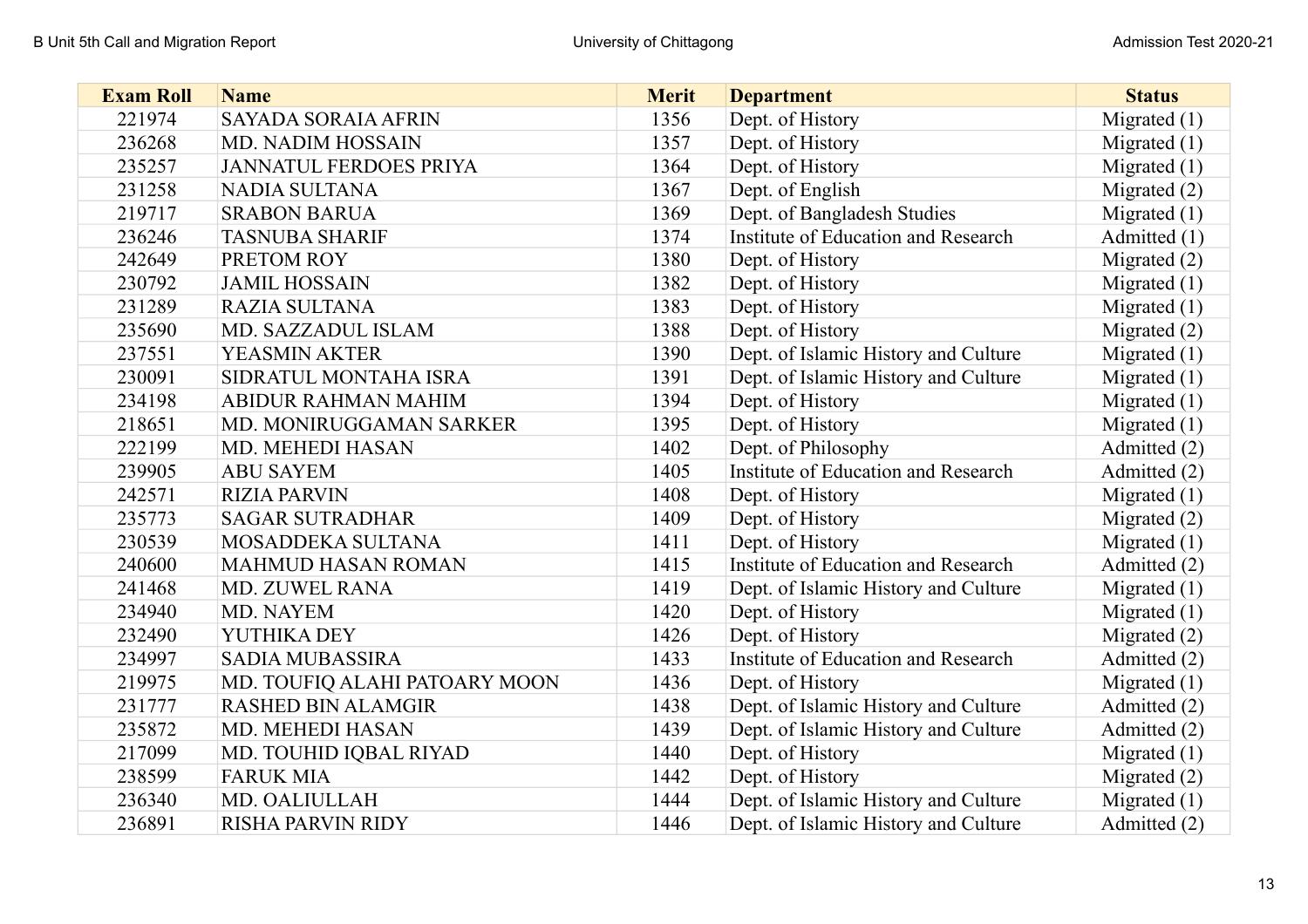| <b>Exam Roll</b> | <b>Name</b>                  | <b>Merit</b> | <b>Department</b>                    | <b>Status</b>  |
|------------------|------------------------------|--------------|--------------------------------------|----------------|
| 223597           | MD. LIMAN MIA                | 1449         | Dept. of Islamic History and Culture | Admitted (2)   |
| 200654           | NAZMIN SARKER SAIMA          | 1450         | Dept. of History                     | Migrated $(1)$ |
| 225613           | <b>SUMITRA ROY PUSPITA</b>   | 1453         | Dept. of Philosophy                  | Migrated $(1)$ |
| 232314           | MD. SHAKIBUL HASAN           | 1457         | Institute of Education and Research  | Admitted (2)   |
| 231637           | <b>MD. SAIDUL ISLAM</b>      | 1461         | Dept. of History                     | Migrated $(1)$ |
| 235068           | <b>RUKHSANA KHATUN</b>       | 1470         | Dept. of History                     | Migrated $(2)$ |
| 221523           | LIYENNA M KAUKAB             | 1473         | Dept. of Bangladesh Studies          | Migrated $(1)$ |
| 227040           | <b>SHOVA KHATUN</b>          | 1474         | Dept. of Islamic History and Culture | Admitted (2)   |
| 231310           | MD. SHAKIL MONDAL            | 1475         | Dept. of Islamic History and Culture | Admitted (2)   |
| 220574           | MD. KHAYRUL ISLAM            | 1480         | Dept. of Bangladesh Studies          | Migrated $(1)$ |
| 236022           | <b>MD. ATAUR RAHMAN</b>      | 1483         | Dept. of Islamic History and Culture | Migrated $(1)$ |
| 236856           | KASFIA BINTE MIRON.          | 1485         | Dept. of Philosophy                  | Admitted (2)   |
| 232351           | MD. ABU HISAM                | 1486         | Institute of Education and Research  | Migrated $(1)$ |
| 235820           | <b>SARAH SADIA MARIA</b>     | 1487         | Dept. of Philosophy                  | Admitted (2)   |
| 232792           | NILIMA BINTA SHAFIQUE        | 1488         | Dept. of Islamic History and Culture | Admitted (2)   |
| 229939           | <b>MD. AYNAL HAQUE</b>       | 1489         | Dept. of Bangladesh Studies          | Migrated $(1)$ |
| 233470           | <b>TASFIA TARANNUM RAISA</b> | 1493         | Dept. of Islamic History and Culture | Admitted (2)   |
| 229581           | <b>ANISUR KARIM</b>          | 1494         | Dept. of Philosophy                  | Admitted (2)   |
| 232047           | MD. ABDULLAH-AL-MAMUN SAJIB  | 1497         | Dept. of Bangladesh Studies          | Migrated $(1)$ |
| 227526           | MUHAMMAD SHAKIL MAHMUD       | 1500         | Dept. of Philosophy                  | Admitted (2)   |
| 240384           | <b>MEHEDI HASAN</b>          | 1504         | Dept. of Islamic History and Culture | Admitted (2)   |
| 242006           | <b>ROMAN MIA</b>             | 1506         | Dept. of Islamic History and Culture | Admitted (2)   |
| 200375           | MD. SHAMIM AHMED             | 1510         | Dept. of Philosophy                  | Admitted (2)   |
| 233767           | MD. ROBIN SHEAK              | 1511         | Dept. of Philosophy                  | Admitted (2)   |
| 204274           | SAYED MUHAMMAD ALA UDDIN     | 1514         | Dept. of Islamic Studies             | Admitted (1)   |
| 236841           | SOMAYA KHANAM MONA           | 1515         | Dept. of Islamic History and Culture | Migrated $(1)$ |
| 225114           | MUNSI SANYAT ALAM            | 1516         | Dept. of Islamic History and Culture | Admitted (2)   |
| 228322           | <b>MD SAKIB HASAN</b>        | 1518         | Dept. of Bangladesh Studies          | Migrated $(1)$ |
| 241050           | <b>TASNIM FARZANA KHAN</b>   | 1520         | Dept. of Islamic History and Culture | Admitted (2)   |
| 241524           | <b>MAMUNOR RASHID</b>        | 1521         | Dept. of Islamic History and Culture | Admitted (2)   |
| 228720           | <b>JOMA AKHTER</b>           | 1522         | Dept. of Islamic History and Culture | Migrated $(1)$ |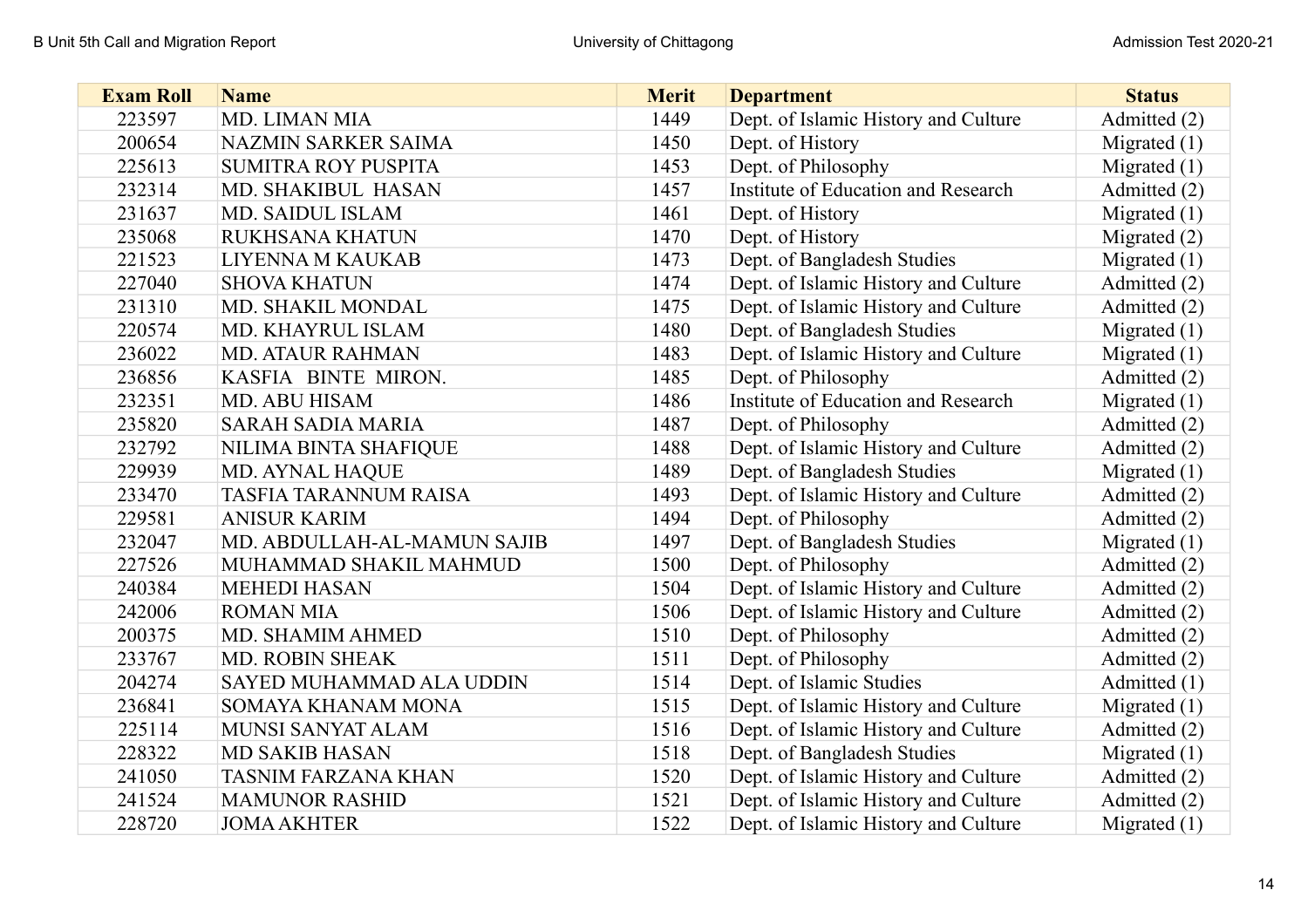| <b>Exam Roll</b> | <b>Name</b>                 | <b>Merit</b> | <b>Department</b>                    | <b>Status</b>  |
|------------------|-----------------------------|--------------|--------------------------------------|----------------|
| 225809           | MD. SOLAIMAN HAQUE          | 1524         | Dept. of Islamic History and Culture | Migrated $(1)$ |
| 220546           | <b>ZARIN TASNIM RAISA</b>   | 1525         | Institute of Modern Languages        | Migrated $(1)$ |
| 229871           | <b>SUMAITA ANJUM TONIKA</b> | 1528         | Institute of Modern Languages        | Admitted (2)   |
| 228173           | <b>SYEB AHMED SIYAM</b>     | 1540         | Dept. of Islamic History and Culture | Migrated $(1)$ |
| 232027           | <b>MD. NASIR UDDIN</b>      | 1541         | Dept. of Bangladesh Studies          | Migrated $(2)$ |
| 234773           | <b>ABIR HOWLADER</b>        | 1544         | Dept. of Philosophy                  | Migrated $(1)$ |
| 229092           | <b>LOVELY NATH</b>          | 1545         | Dept. of Bangladesh Studies          | Migrated $(2)$ |
| 236285           | <b>MD. SAGOR MIA</b>        | 1547         | Dept. of Bangladesh Studies          | Migrated $(1)$ |
| 230846           | <b>MASRUR SHAKIL SHIHAB</b> | 1548         | Dept. of Bangladesh Studies          | Migrated $(1)$ |
| 230733           | <b>MD. SHOHANUR RAHMAN</b>  | 1549         | Dept. of Bangladesh Studies          | Migrated $(1)$ |
| 228847           | <b>MAHMUDUL HASAN</b>       | 1550         | Dept. of Philosophy                  | Admitted (2)   |
| 240102           | KAZI SHAKAWAT HOSSEN SIAM   | 1551         | Dept. of Philosophy                  | Admitted (2)   |
| 237550           | <b>SADIA AFRIN PRANTI</b>   | 1555         | Dept. of Philosophy                  | Admitted (2)   |
| 231134           | <b>MST. AMINA BEGUM</b>     | 1557         | Dept. of Bangladesh Studies          | Migrated $(1)$ |
| 230179           | <b>TINNI RAY</b>            | 1560         | Dept. of Philosophy                  | Migrated $(1)$ |
| 215310           | MD. AJIJUL ISLAM            | 1562         | Dept. of Islamic History and Culture | Migrated $(1)$ |
| 237373           | <b>MD. ABDUL MOTALEB</b>    | 1567         | Dept. of Philosophy                  | Migrated $(1)$ |
| 209516           | MOHAMMAD SHAWAL HOSSEN      | 1570         | Dept. of Islamic Studies             | Admitted (1)   |
| 234614           | FATEMA TOJ JOHORA           | 1574         | Dept. of Islamic History and Culture | Migrated $(1)$ |
| 234162           | <b>SUZANA AFROZA JUI</b>    | 1575         | Institute of Education and Research  | Migrated $(1)$ |
| 221383           | MOHAMMED RASHEDUL ISLAM     | 1581         | Dept. of Philosophy                  | Admitted (2)   |
| 223031           | <b>ATIYA ANIKA</b>          | 1586         | Institute of Education and Research  | Migrated $(1)$ |
| 240959           | <b>HASIBUR RAHAMAN</b>      | 1598         | Institute of Education and Research  | Migrated $(1)$ |
| 235171           | <b>BISSHAJIT DHAR</b>       | 1601         | Dept. of Philosophy                  | Migrated (1)   |
| 220595           | <b>SUJON MIAH</b>           | 1604         | Dept. of Islamic History and Culture | Migrated $(1)$ |
| 234616           | <b>SADRUL AMIN</b>          | 1605         | Dept. of Islamic History and Culture | Migrated $(1)$ |
| 239254           | MD. ATIQUR RAHMAN TUSHAR    | 1609         | Institute of Education and Research  | Admitted (2)   |
| 226011           | ROBIUL ISLAM                | 1610         | Dept. of Islamic History and Culture | Migrated $(1)$ |
| 234798           | <b>ANTAR SHAFIULLA</b>      | 1611         | Dept. of Islamic History and Culture | Migrated $(1)$ |
| 228456           | NAJNIL HAKIM TAHMINA        | 1613         | Dept. of Islamic History and Culture | Migrated $(1)$ |
| 229883           | MD. MOTAHAR HOSSEN          | 1614         | Dept. of Islamic History and Culture | Migrated $(1)$ |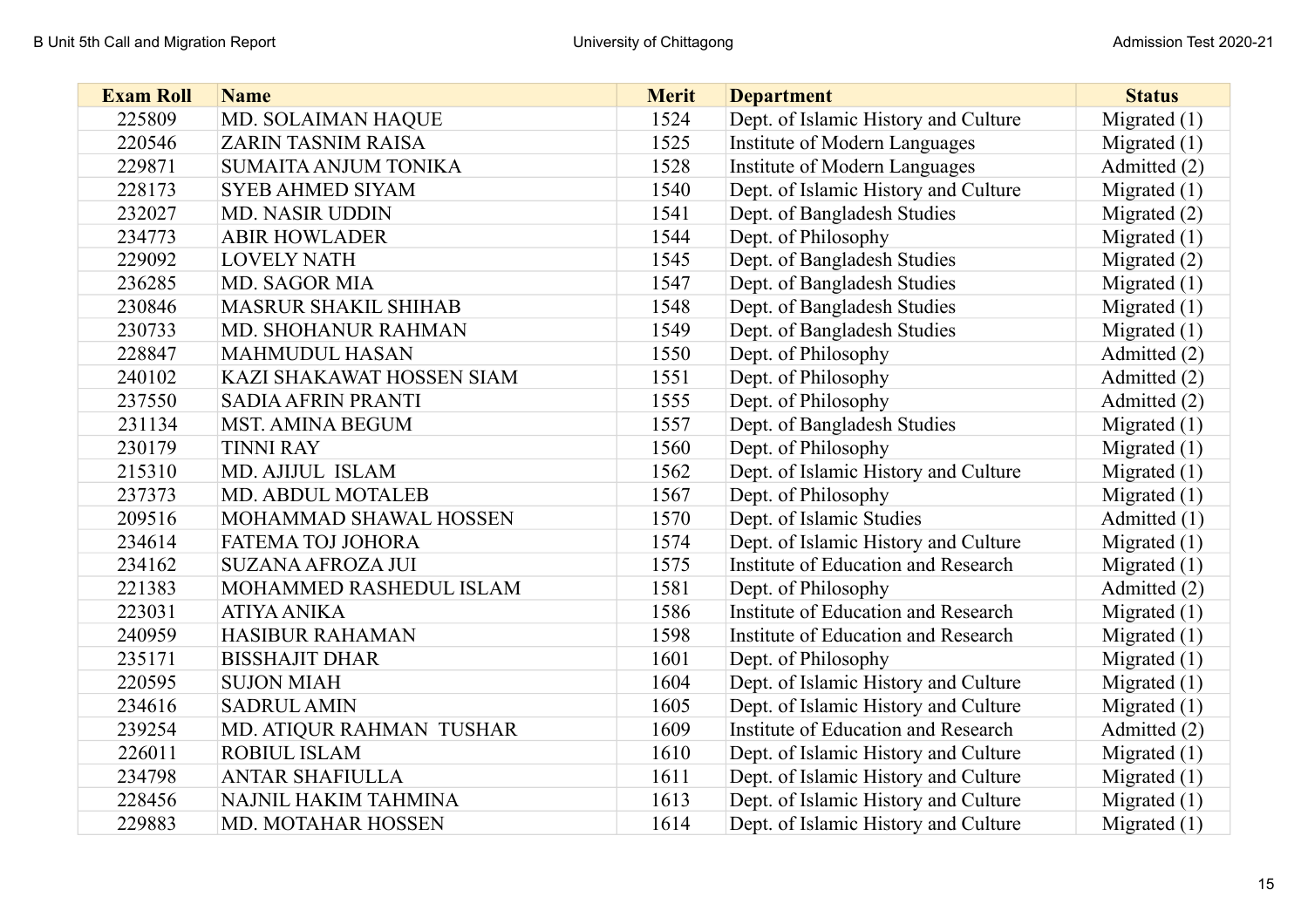| <b>Exam Roll</b> | <b>Name</b>                   | <b>Merit</b> | <b>Department</b>                    | <b>Status</b>  |
|------------------|-------------------------------|--------------|--------------------------------------|----------------|
| 217562           | <b>MD. ASRAF UDDIN</b>        | 1615         | Dept. of Bangladesh Studies          | Migrated $(1)$ |
| 241296           | <b>TAGORE AZAM IFFAT KHAN</b> | 1617         | Dept. of Philosophy                  | Migrated $(1)$ |
| 229828           | MD. JAHANGIR ALAM             | 1621         | Dept. of Islamic History and Culture | Migrated $(1)$ |
| 218503           | <b>MAJ BIN NASIR</b>          | 1624         | Dept. of Islamic History and Culture | Migrated $(1)$ |
| 232499           | <b>MD. SAKIB HAQUE</b>        | 1625         | Dept. of Islamic History and Culture | Migrated $(1)$ |
| 238124           | MD. ABDULLAH AL NOMAN         | 1626         | Dept. of Philosophy                  | Migrated $(1)$ |
| 214989           | <b>FARHANA SURAIYA EMU</b>    | 1631         | Dept. of Bangladesh Studies          | Migrated $(1)$ |
| 223888           | <b>MD.RAIHAN UDDIN</b>        | 1632         | Dept. of Philosophy                  | Migrated $(1)$ |
| 232378           | <b>SAMANJA TAJIM</b>          | 1635         | Institute of Modern Languages        | Admitted (2)   |
| 237639           | <b>JANNATUL MAWA ESHA</b>     | 1637         | Dept. of Islamic History and Culture | Migrated $(1)$ |
| 241790           | <b>MIM YEASMIN</b>            | 1640         | Dept. of Islamic History and Culture | Migrated $(1)$ |
| 235996           | <b>NAIMA AKTER SONIA</b>      | 1641         | Dept. of Islamic History and Culture | Migrated $(1)$ |
| 241492           | <b>MAHAMUD HOSSAN BHUIYAN</b> | 1642         | Dept. of Bangladesh Studies          | Migrated $(1)$ |
| 235003           | <b>SUNZIDA AKTHER MIM</b>     | 1644         | Dept. of Islamic Studies             | Migrated (1)   |
| 228037           | <b>ANIK MAHAMUD</b>           | 1645         | Dept. of Philosophy                  | Migrated $(1)$ |
| 226625           | MD. SOHAG                     | 1647         | Dept. of Bangladesh Studies          | Migrated $(1)$ |
| 234576           | <b>FAUZIA RITU</b>            | 1648         | Dept. of Bangladesh Studies          | Migrated $(1)$ |
| 239061           | MD MURSHIDUL BARI             | 1649         | Dept. of Islamic History and Culture | Migrated $(1)$ |
| 219426           | SIRAJUL ISLAM NIJHUM          | 1650         | Dept. of Philosophy                  | Migrated $(1)$ |
| 230455           | <b>AKILA AYUB</b>             | 1651         | Institute of Modern Languages        | Admitted (2)   |
| 233104           | <b>JANNATUL MAWA MEEM</b>     | 1662         | Dept. of Philosophy                  | Migrated $(1)$ |
| 237076           | <b>ANKUR BISWAS</b>           | 1667         | Dept. of Philosophy                  | Migrated $(1)$ |
| 237625           | <b>MONIR HOSSAIN</b>          | 1668         | Dept. of Islamic History and Culture | Migrated $(1)$ |
| 234418           | <b>YEASIN TAREQ</b>           | 1669         | Dept. of Islamic History and Culture | Migrated (1)   |
| 227104           | <b>ISRAT JAHAN SEEMA</b>      | 1675         | Dept. of Islamic History and Culture | Migrated $(1)$ |
| 242331           | MD. RAFIKUL ISLAM             | 1677         | Dept. of Philosophy                  | Migrated $(1)$ |
| 221449           | MD. NAHIDUL ISLAM NAHID       | 1678         | Dept. of Islamic History and Culture | Migrated $(1)$ |
| 233256           | <b>BAHAR MIA</b>              | 1679         | Dept. of Bangladesh Studies          | Migrated $(1)$ |
| 227896           | <b>ANAMIKA AKTER MITU</b>     | 1680         | Dept. of Bangladesh Studies          | Migrated $(1)$ |
| 219951           | MUHAMMAD IMAM HOSSAIN         | 1683         | Dept. of Islamic Studies             | Admitted (1)   |
| 240498           | MD. ABU TALHA SIAM            | 1685         | Dept. of Islamic History and Culture | Migrated $(1)$ |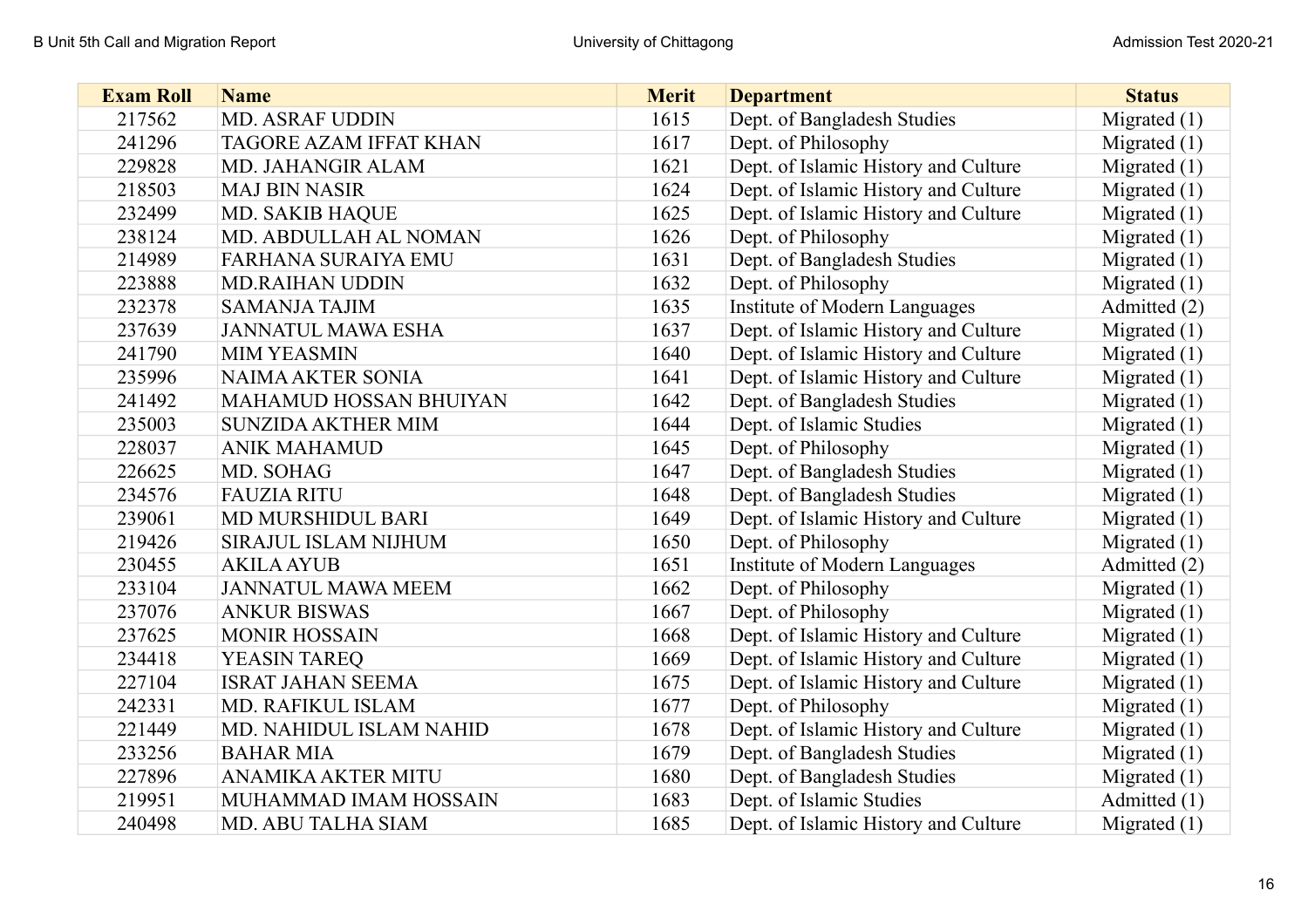| <b>Exam Roll</b> | <b>Name</b>                    | <b>Merit</b> | <b>Department</b>                    | <b>Status</b>  |
|------------------|--------------------------------|--------------|--------------------------------------|----------------|
| 223554           | <b>FYAD RAZIN</b>              | 1692         | Institute of Education and Research  | Migrated $(1)$ |
| 228657           | <b>SADDAM HOSSAIN</b>          | 1694         | Dept. of Islamic History and Culture | Migrated $(1)$ |
| 208493           | MOHAMMAD KAISAR HAMID          | 1699         | Dept. of Islamic History and Culture | Migrated $(1)$ |
| 233311           | MD. SHAKAWAT HOSSAIN           | 1714         | Dept. of Islamic History and Culture | Migrated $(1)$ |
| 225296           | <b>JOYA DHAR</b>               | 1715         | Dept. of Bangladesh Studies          | Migrated $(1)$ |
| 235020           | <b>MD. AFIF HASAN</b>          | 1717         | Dept. of Islamic History and Culture | Migrated $(1)$ |
| 240932           | <b>ASFAQUR RAHMAN</b>          | 1719         | Dept. of Islamic History and Culture | Migrated $(1)$ |
| 230949           | <b>SREE CHOUON KUMAR SAHA</b>  | 1722         | Dept. of Bangladesh Studies          | Migrated $(2)$ |
| 241117           | <b>SOMON MIA</b>               | 1724         | Dept. of Islamic History and Culture | Migrated $(1)$ |
| 221878           | MD. MOJAHID HASAN              | 1726         | Dept. of Islamic History and Culture | Migrated $(1)$ |
| 226596           | <b>FAISAL MAHMUD SHRABON</b>   | 1728         | Dept. of Philosophy                  | Migrated $(1)$ |
| 226655           | MOHAMMAD SIFAT ULLAH           | 1730         | Dept. of Islamic History and Culture | Migrated $(1)$ |
| 242353           | MOHAMMAD KORSHED               | 1731         | Dept. of Islamic History and Culture | Migrated $(1)$ |
| 220422           | <b>HAMIM ABDULLAH NUR</b>      | 1732         | Dept. of Philosophy                  | Migrated $(1)$ |
| 242200           | MD. SALMAN HOSSAIN RATIN       | 1735         | Dept. of Bangladesh Studies          | Migrated $(1)$ |
| 235839           | <b>DEVDAS KUMAR</b>            | 1737         | Dept. of Bangladesh Studies          | Migrated $(1)$ |
| 236501           | <b>WAHID HASAN</b>             | 1739         | Dept. of Philosophy                  | Migrated $(1)$ |
| 219108           | <b>MONOWAR HOSSAIN</b>         | 1743         | Dept. of Islamic History and Culture | Migrated $(1)$ |
| 239941           | MD. JUBAED HOWLADER JITU       | 1744         | Dept. of Bangladesh Studies          | Migrated $(1)$ |
| 240166           | <b>MD. RAKIBUL ISLAM NAHID</b> | 1745         | Dept. of Philosophy                  | Migrated $(1)$ |
| 235750           | <b>SUMAYA AKTER</b>            | 1746         | Institute of Education and Research  | Admitted (2)   |
| 212966           | <b>SANJIDA AFROSE ZARIN</b>    | 1749         | Institute of Education and Research  | Migrated $(1)$ |
| 206635           | <b>ALPONA AKTER SUMA</b>       | 1750         | Dept. of Islamic History and Culture | Migrated $(1)$ |
| 220431           | AKRAM HOSEN ARMAN              | 1753         | Dept. of Philosophy                  | Admitted (3)   |
| 225130           | ZANNATUL MAWA                  | 1754         | Dept. of Islamic Studies             | Admitted (1)   |
| 228948           | MD. RADUAN ISLAM KHAN          | 1755         | Dept. of Islamic History and Culture | Migrated $(1)$ |
| 240504           | <b>TAHMID ALAM TAMIM</b>       | 1757         | Institute of Modern Languages        | Admitted (3)   |
| 238861           | SAYEDA ANILA TALUKDER TITHI    | 1759         | Dept. of Philosophy                  | Admitted (3)   |
| 215854           | <b>SHAHANARA BEGUM</b>         | 1763         | Dept. of Islamic History and Culture | Admitted (3)   |
| 239147           | <b>MD AZHARUDDIN EVAN</b>      | 1764         | Institute of Modern Languages        | Admitted (3)   |
| 216710           | MD. AL-SAHARIA                 | 1767         | Institute of Modern Languages        | Admitted (3)   |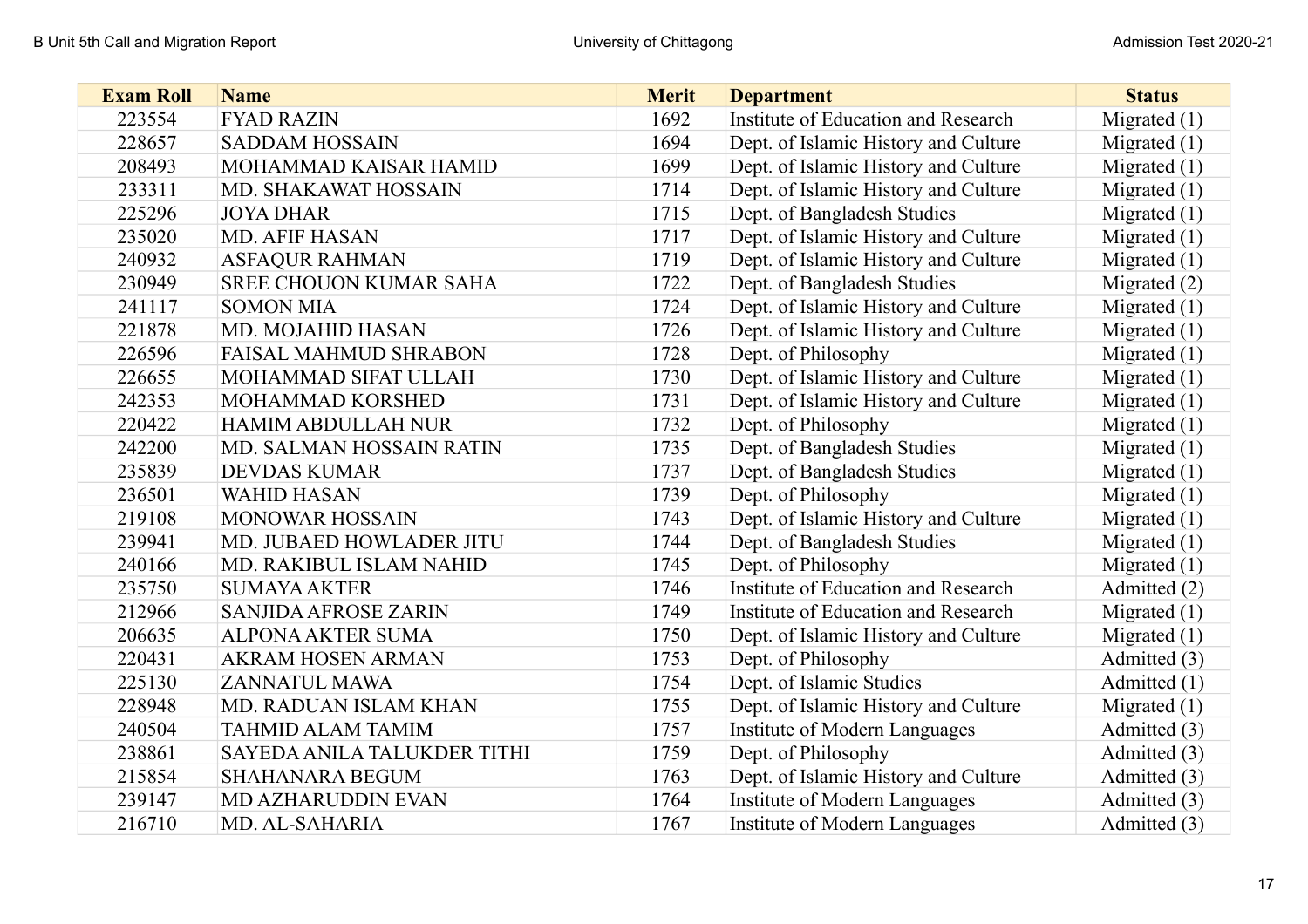| <b>Exam Roll</b> | <b>Name</b>                      | <b>Merit</b> | <b>Department</b>                    | <b>Status</b>  |
|------------------|----------------------------------|--------------|--------------------------------------|----------------|
| 217344           | <b>FAIZA AKTER</b>               | 1772         | Dept. of Islamic History and Culture | Admitted (3)   |
| 223942           | <b>JOBAYER CHOWDHURY PIYASH</b>  | 1773         | Dept. of Bangladesh Studies          | Admitted (3)   |
| 231231           | MOSTAFIZUR RAHMAN                | 1780         | Dept. of Bangladesh Studies          | Migrated $(1)$ |
| 219327           | <b>SAKHINA AKTER</b>             | 1783         | Dept. of Islamic History and Culture | Admitted (3)   |
| 217987           | <b>JANNATUL FERDOUS LUTFA</b>    | 1784         | Dept. of Philosophy                  | Admitted (3)   |
| 231984           | <b>SUMAIYEA TASNIM CHOWDHURY</b> | 1786         | Dept. of Bangladesh Studies          | Migrated $(1)$ |
| 242396           | <b>RIA KHANOM AMI</b>            | 1792         | Dept. of Islamic History and Culture | Admitted (3)   |
| 235495           | MAHABUBUL MOKADDESH AKASH        | 1795         | Dept. of Bangladesh Studies          | Admitted (3)   |
| 218526           | MD. MAHBUB ALAM SAGOR            | 1796         | Dept. of Philosophy                  | Admitted (3)   |
| 232585           | <b>MST. MAHAMUDA KHATUN</b>      | 1798         | Dept. of Bangladesh Studies          | Admitted (3)   |
| 216323           | <b>NUSRAT JAHAN</b>              | 1799         | Dept. of Islamic History and Culture | Admitted (3)   |
| 223398           | <b>AZIZUL HAQUE</b>              | 1800         | Dept. of Islamic History and Culture | Migrated $(1)$ |
| 225975           | <b>MEHEDI HASAN</b>              | 1801         | Dept. of Bangladesh Studies          | Migrated $(1)$ |
| 233455           | <b>BINOY SUTRADHAR</b>           | 1802         | Dept. of Philosophy                  | Migrated $(1)$ |
| 237476           | MD. JARIFUL HASSAN               | 1806         | Dept. of Islamic History and Culture | Admitted (3)   |
| 230283           | <b>TAIZUL ISLAM</b>              | 1807         | Dept. of Bangladesh Studies          | Migrated $(2)$ |
| 236239           | <b>DIBA CHAKRABORTY</b>          | 1808         | Dept. of Bangladesh Studies          | Migrated (2)   |
| 220829           | <b>MOHAMMAD IRFAN</b>            | 1809         | Dept. of Islamic History and Culture | Admitted (3)   |
| 224472           | <b>BADHAN CHANDRA SARKER</b>     | 1811         | Dept. of Philosophy                  | Migrated $(1)$ |
| 241256           | <b>AYOBUR RAHMAN</b>             | 1813         | Dept. of Islamic History and Culture | Admitted (3)   |
| 235771           | EATI RANI RAJBONGSHI             | 1814         | Dept. of Philosophy                  | Migrated $(1)$ |
| 235070           | MD. MAZHARUL ISLAM               | 1815         | Dept. of Islamic History and Culture | Admitted (3)   |
| 233882           | MD. ASADULLA BIN KALAM           | 1827         | Institute of Education and Research  | Admitted (3)   |
| 215901           | MUHAMMAD SYEDUL ISLAM            | 1830         | Dept. of Bangladesh Studies          | Migrated $(3)$ |
| 228784           | MD. ABU NAYEEM TUSHAR            | 1831         | Institute of Education and Research  | Admitted (3)   |
| 241847           | <b>MD. ROMAN RAHMAN</b>          | 1832         | Dept. of Bangladesh Studies          | Migrated $(1)$ |
| 231455           | <b>GULAM SABBIR</b>              | 1837         | Dept. of Philosophy                  | Admitted (3)   |
| 216865           | <b>MD. NAZRUL ISLAM</b>          | 1838         | Dept. of Islamic History and Culture | Admitted (3)   |
| 215052           | <b>ANTOR UDDIN HRIDOY</b>        | 1839         | Dept. of Philosophy                  | Admitted (3)   |
| 219299           | <b>BIKROM KUMER MONDAL</b>       | 1841         | Dept. of Bangladesh Studies          | Migrated $(2)$ |
| 242446           | MD. SHAHADAT HOSSEN              | 1843         | Dept. of Bangladesh Studies          | Migrated $(2)$ |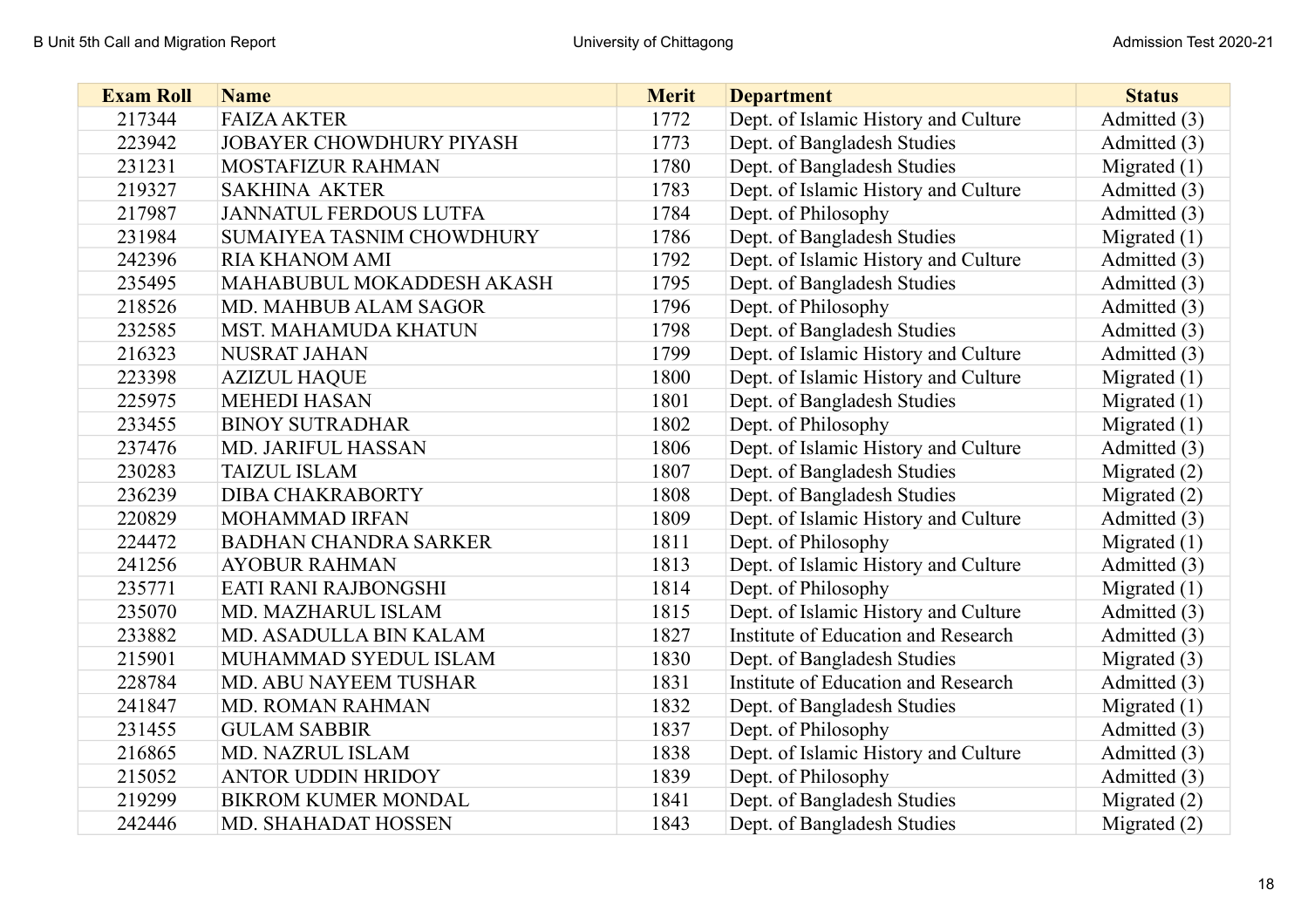| <b>Exam Roll</b> | <b>Name</b>                 | <b>Merit</b> | <b>Department</b>                    | <b>Status</b>  |
|------------------|-----------------------------|--------------|--------------------------------------|----------------|
| 216953           | <b>ABU OBIDA</b>            | 1845         | Dept. of Arabic                      | Admitted (1)   |
| 235931           | <b>MD. NAEEM HOSSAIN</b>    | 1846         | Dept. of Philosophy                  | Admitted (3)   |
| 208147           | <b>LUTFOR RAHMAN</b>        | 1847         | Dept. of Islamic History and Culture | Migrated $(2)$ |
| 237449           | <b>ASAD ULLAH</b>           | 1848         | Dept. of Islamic Studies             | Migrated $(1)$ |
| 226059           | <b>ANUPAM MONDAL</b>        | 1853         | Dept. of Sanskrit                    | Admitted (1)   |
| 228958           | MD. MAHMUDUL HASAN          | 1854         | Dept. of Bangladesh Studies          | Migrated $(3)$ |
| 228678           | <b>MD. DULAL MIA</b>        | 1862         | Dept. of Islamic History and Culture | Admitted (3)   |
| 237582           | MD. MAZHARUL ISLAM          | 1863         | Dept. of Islamic History and Culture | Admitted (3)   |
| 241913           | <b>SAIYEBA AKTER MIM</b>    | 1864         | Dept. of Islamic History and Culture | Admitted (3)   |
| 202097           | MD. MIRAZUL HASAN APON      | 1868         | Dept. of Islamic History and Culture | Migrated $(1)$ |
| 242310           | <b>ANTOR PAUL</b>           | 1869         | Dept. of Philosophy                  | Migrated $(1)$ |
| 202565           | <b>KHADIJA AKTER</b>        | 1872         | Dept. of Islamic Studies             | Migrated $(1)$ |
| 222436           | <b>TOWFIQA</b>              | 1876         | Dept. of Islamic History and Culture | Migrated $(3)$ |
| 222075           | <b>MIR SADI ISLAM</b>       | 1878         | Dept. of Philosophy                  | Admitted (3)   |
| 241185           | <b>NABILA ISLAM MIM</b>     | 1885         | Dept. of Bangladesh Studies          | Migrated $(2)$ |
| 217711           | MD. MAHMUDUR RAHMAN MUZAHID | 1886         | Dept. of Philosophy                  | Admitted (3)   |
| 223951           | S. M. SWEET AHMED           | 1891         | Dept. of Philosophy                  | Admitted (3)   |
| 216489           | MD. APPLE MIA               | 1893         | Dept. of Islamic History and Culture | Migrated $(1)$ |
| 229623           | <b>MEHEDI HASAN</b>         | 1894         | Dept. of Bangladesh Studies          | Migrated $(1)$ |
| 205570           | MD. NIZAM UDDEN             | 1896         | Dept. of Philosophy                  | Migrated $(2)$ |
| 220640           | <b>ARIF HOSSAIN</b>         | 1898         | Dept. of Islamic History and Culture | Migrated $(1)$ |
| 219353           | <b>ARIFUL ISLAM</b>         | 1900         | <b>Institute of Modern Languages</b> | Admitted (3)   |
| 217943           | MOHAMMAD SALMAN ZAFOR       | 1903         | Dept. of Bangladesh Studies          | Migrated $(1)$ |
| 226715           | <b>MORIUM AKTER</b>         | 1905         | Dept. of Philosophy                  | Admitted (3)   |
| 222288           | <b>DELOWAR HOSEN</b>        | 1906         | Dept. of Islamic History and Culture | Migrated (3)   |
| 217915           | <b>SAEED HASSAN</b>         | 1907         | Dept. of Islamic History and Culture | Migrated $(3)$ |
| 232225           | <b>MD. AHOSAN HABIB</b>     | 1912         | Dept. of Philosophy                  | Admitted (3)   |
| 232665           | <b>JANNATUL NUSRAT NIRA</b> | 1919         | Dept. of Islamic History and Culture | Migrated $(1)$ |
| 228962           | <b>MD. RAYHAN KABIR</b>     | 1920         | Dept. of Islamic History and Culture | Migrated $(3)$ |
| 232973           | <b>JOBAIR HOSSAIN</b>       | 1921         | Dept. of Islamic History and Culture | Migrated $(3)$ |
| 236064           | <b>RATON ROY</b>            | 1922         | Dept. of Philosophy                  | Migrated $(1)$ |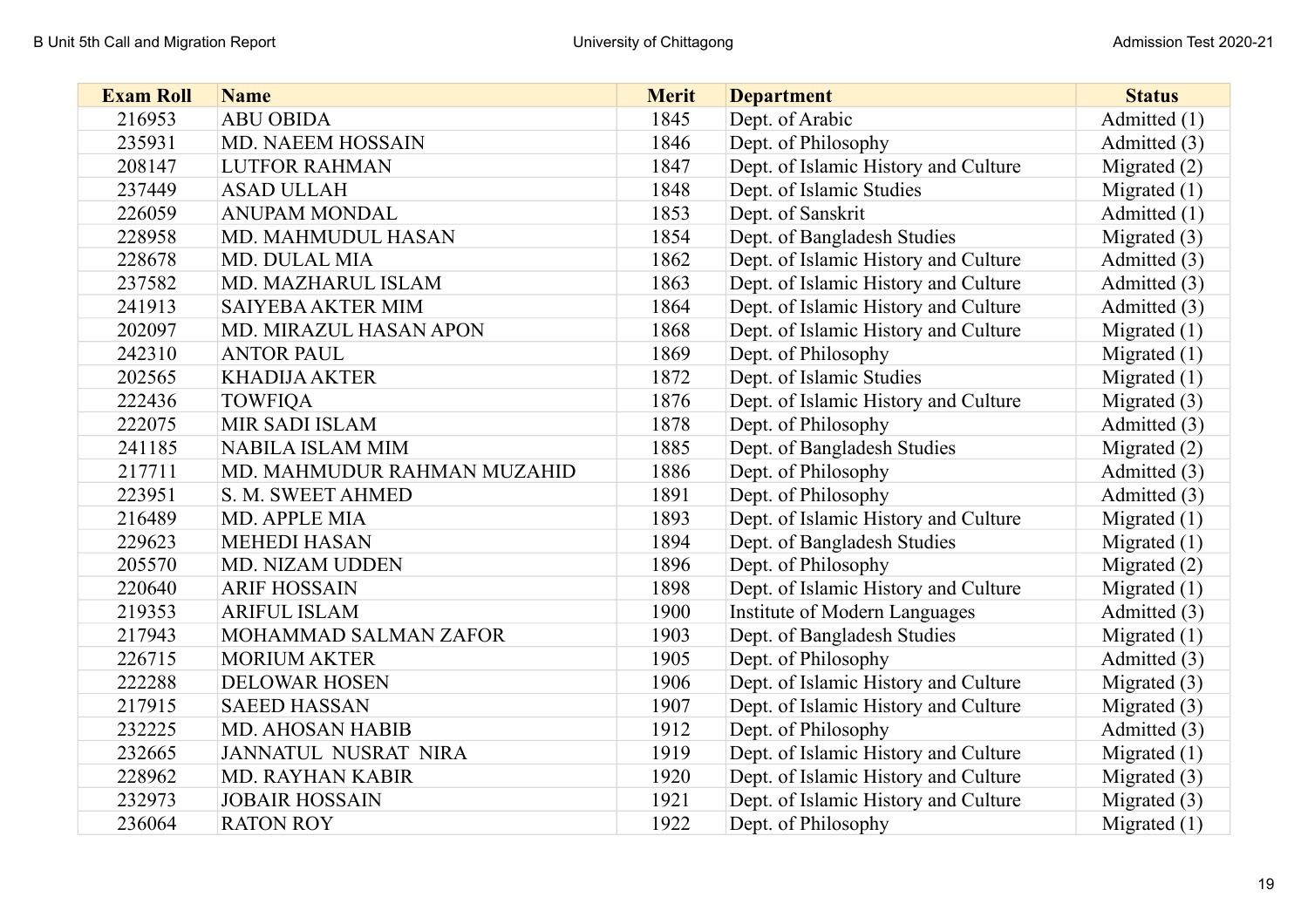| <b>Exam Roll</b> | <b>Name</b>                 | <b>Merit</b> | <b>Department</b>                    | <b>Status</b>  |
|------------------|-----------------------------|--------------|--------------------------------------|----------------|
| 224270           | <b>JANNATUL FAHIMA RIYA</b> | 1925         | Dept. of Islamic History and Culture | Migrated $(2)$ |
| 236835           | <b>ANIK CHANDRA RAY</b>     | 1931         | Institute of Modern Languages        | Migrated $(1)$ |
| 235554           | <b>MD. SHARAN SARKER</b>    | 1933         | Dept. of Philosophy                  | Admitted (3)   |
| 237644           | <b>ATIUR RAHMAN</b>         | 1936         | Dept. of Islamic History and Culture | Migrated $(1)$ |
| 215035           | <b>TASNUVA KARIM SARA</b>   | 1944         | Dept. of Islamic History and Culture | Migrated $(1)$ |
| 229206           | <b>NAZMUL HASAN</b>         | 1951         | Dept. of Philosophy                  | Migrated $(1)$ |
| 211207           | <b>MD. TARAK MANWER</b>     | 1956         | Dept. of Islamic History and Culture | Migrated (3)   |
| 228769           | <b>MOSTAKIM</b>             | 1957         | Dept. of Islamic History and Culture | Migrated $(1)$ |
| 211316           | HRIDI MALLICK BARSHA        | 1958         | Dept. of Philosophy                  | Migrated (2)   |
| 214474           | <b>MST. SADIA SHARMIN</b>   | 1959         | Dept. of Bangladesh Studies          | Migrated (2)   |
| 218646           | <b>MD. SOHEL RANA</b>       | 1961         | Institute of Modern Languages        | Admitted (3)   |
| 241190           | MUSHARAF HOSEN FAISAL       | 1962         | Dept. of Philosophy                  | Migrated $(1)$ |
| 230747           | MD. SOHANUR RAHMAN          | 1963         | Dept. of Islamic History and Culture | Migrated $(2)$ |
| 225288           | <b>FOUZIA AKTER</b>         | 1972         | Institute of Modern Languages        | Admitted (3)   |
| 236226           | <b>MD. ABUJAR SANTO</b>     | 1973         | Institute of Education and Research  | Admitted (3)   |
| 218924           | MOHAMMED ANAWER ZAHID       | 1974         | Dept. of Islamic History and Culture | Migrated $(1)$ |
| 238931           | <b>MD. SARUAR HOSSEN</b>    | 1976         | Dept. of Islamic History and Culture | Migrated $(1)$ |
| 232861           | <b>SAIMUL HASAN RABBY</b>   | 1978         | Dept. of Bangladesh Studies          | Migrated $(2)$ |
| 230787           | <b>BIPUL CHANDRA PUAL</b>   | 1987         | Dept. of Philosophy                  | Migrated $(1)$ |
| 215836           | <b>MST. SAMIA ALAM</b>      | 1989         | Dept. of Islamic History and Culture | Migrated $(1)$ |
| 214958           | MUHAMMAD MIZANUR RAHMAN     | 2008         | Dept. of Islamic Studies             | Migrated $(1)$ |
| 238673           | <b>JOHIRUL ISLAM</b>        | 2009         | Dept. of Islamic History and Culture | Migrated $(2)$ |
| 235081           | <b>MD. SABBIR HOSSAIN</b>   | 2010         | Dept. of Philosophy                  | Migrated $(1)$ |
| 236109           | <b>MONIR HOSSEN</b>         | 2011         | Dept. of Islamic History and Culture | Migrated (2)   |
| 239285           | <b>SHAHIDUL KAISAR</b>      | 2012         | Dept. of Islamic History and Culture | Migrated $(2)$ |
| 217980           | MD.RUBAYAT ADNAN            | 2013         | Institute of Education and Research  | Admitted (2)   |
| 227589           | MD. SHAHORIARE TANVIR       | 2015         | Dept. of Philosophy                  | Migrated $(1)$ |
| 206849           | MD. RABBANI HOSSAIN         | 2016         | Dept. of Philosophy                  | Migrated $(1)$ |
| 220216           | ZAHID                       | 2018         | Dept. of Philosophy                  | Migrated (2)   |
| 219208           | <b>JERIN AKTER</b>          | 2020         | Dept. of Philosophy                  | Migrated $(1)$ |
| 217913           | <b>AFRIN SULTANA</b>        | 2021         | Dept. of Islamic History and Culture | Migrated $(2)$ |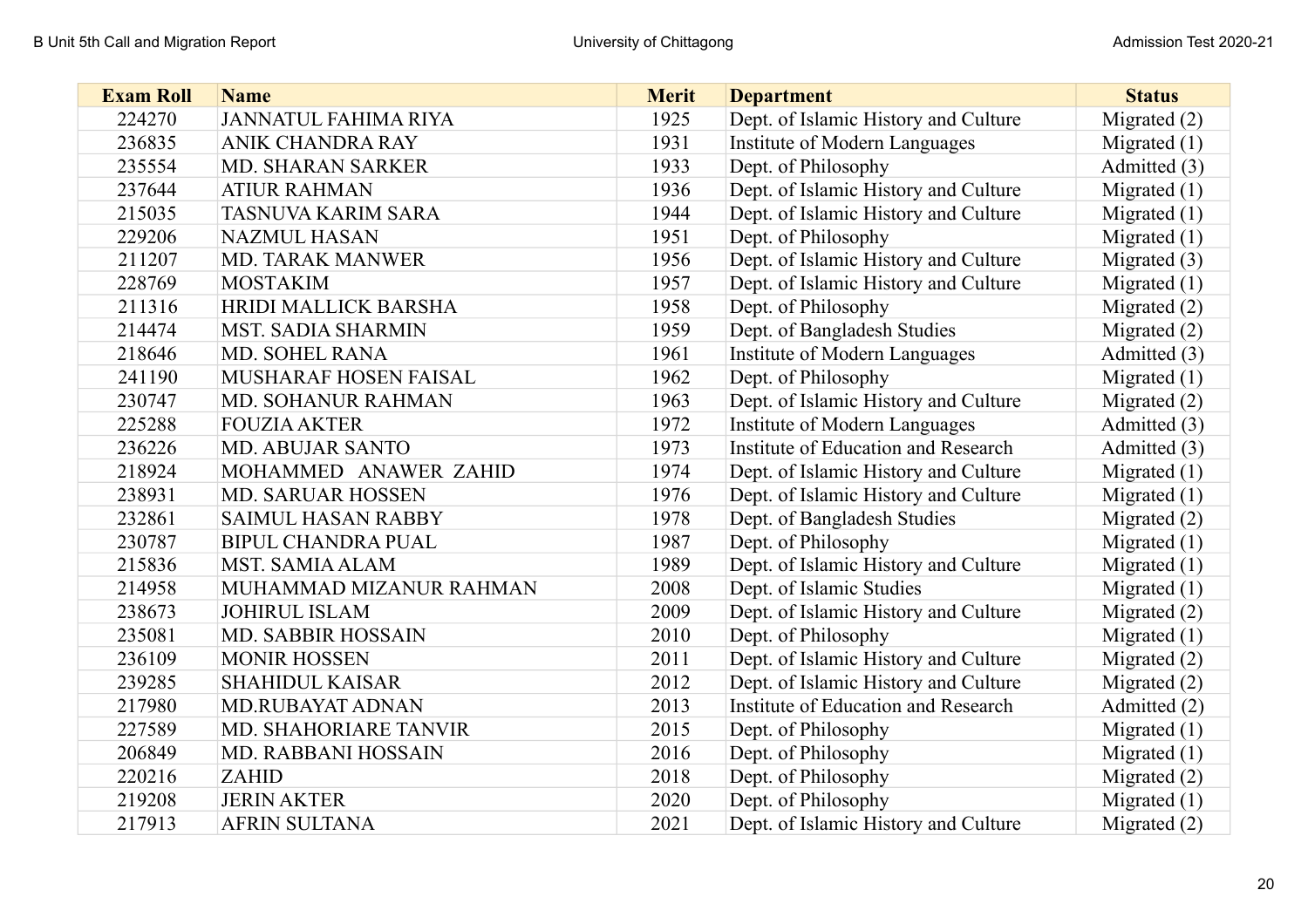| <b>Exam Roll</b> | <b>Name</b>                 | <b>Merit</b> | <b>Department</b>                    | <b>Status</b>  |
|------------------|-----------------------------|--------------|--------------------------------------|----------------|
| 212944           | <b>SUMIT MONDAL</b>         | 2022         | Institute of Modern Languages        | Migrated $(1)$ |
| 236986           | <b>MD. BIPLOB HOSSAIN</b>   | 2026         | Dept. of Bangladesh Studies          | Migrated $(3)$ |
| 232028           | MD. TASRIP AHMED            | 2027         | Dept. of Islamic History and Culture | Migrated $(2)$ |
| 221706           | NISHAT TASNIM MAIMUNA       | 2032         | Dept. of Philosophy                  | Migrated $(1)$ |
| 217886           | KAYAS ISLAM UZZOL           | 2034         | Dept. of Philosophy                  | Migrated $(1)$ |
| 218967           | <b>NEJAM UDDIN RIPON</b>    | 2036         | Dept. of Bangladesh Studies          | Migrated $(2)$ |
| 215664           | <b>FAHIMA FOYEZ</b>         | 2037         | Dept. of Bangladesh Studies          | Migrated $(2)$ |
| 222119           | MD. HABIBUR RAHMAN          | 2038         | Dept. of Philosophy                  | Migrated $(1)$ |
| 229963           | <b>MD. NAYEEM SARDAR</b>    | 2039         | Dept. of Bangladesh Studies          | Migrated $(2)$ |
| 237024           | <b>SHAHIN ISLAM</b>         | 2040         | Institute of Education and Research  | Migrated $(2)$ |
| 230407           | MD. JUNAYD AHAMMED UZZAL    | 2045         | Dept. of Bangladesh Studies          | Migrated $(2)$ |
| 240212           | MUMTAHINA JANNAT MAHIN      | 2047         | Dept. of Islamic History and Culture | Migrated $(2)$ |
| 229277           | <b>ABRARUL HOQUE</b>        | 2048         | Dept. of Philosophy                  | Migrated $(1)$ |
| 239624           | <b>NURUL ISLAM</b>          | 2050         | Institute of Education and Research  | Migrated $(1)$ |
| 232263           | MD. SAJEDUL ISLAM           | 2051         | Dept. of Philosophy                  | Migrated $(1)$ |
| 207876           | MUHAMMAD BADRUL MOSTAFA     | 2060         | Dept. of Islamic History and Culture | Migrated $(2)$ |
| 230405           | <b>ANWAR ISLAM</b>          | 2067         | Dept. of Islamic Studies             | Migrated $(1)$ |
| 239314           | <b>KULSON KHATUN</b>        | 2074         | Institute of Education and Research  | Migrated $(1)$ |
| 242384           | <b>LUCKY AKTER</b>          | 2075         | Dept. of Philosophy                  | Migrated $(1)$ |
| 221902           | <b>MD. RAIHAN UDDIN</b>     | 2077         | Dept. of Philosophy                  | Migrated $(1)$ |
| 230770           | <b>JANNATUL MAWA</b>        | 2080         | Dept. of Philosophy                  | Migrated $(1)$ |
| 230945           | <b>MUNNA HOQUE</b>          | 2085         | Institute of Education and Research  | Migrated $(1)$ |
| 215520           | <b>MD.TANJIM AHMED</b>      | 2088         | Dept. of Philosophy                  | Migrated $(1)$ |
| 223785           | HABIBUR RAHMAN TUHIN        | 2089         | Dept. of Philosophy                  | Migrated $(1)$ |
| 235378           | <b>SUMI AKTER</b>           | 2090         | Dept. of Philosophy                  | Migrated $(1)$ |
| 219362           | <b>SHAMMEE AKTER SUROVI</b> | 2091         | Dept. of Philosophy                  | Migrated $(1)$ |
| 201718           | FARHANA MOSTAFA.            | 2095         | Institute of Modern Languages        | Migrated $(1)$ |
| 242325           | SAROWAR HOSSAIN RAYIN       | 2096         | Dept. of Philosophy                  | Migrated $(1)$ |
| 226411           | <b>TANZID AHMED REGVI</b>   | 2097         | Dept. of Islamic History and Culture | Migrated $(1)$ |
| 241019           | <b>SK. REHAD</b>            | 2100         | Dept. of Islamic History and Culture | Migrated $(1)$ |
| 223313           | MOHAMMAD MORSHEDUL ALAM     | 2101         | Dept. of Islamic Studies             | Migrated $(1)$ |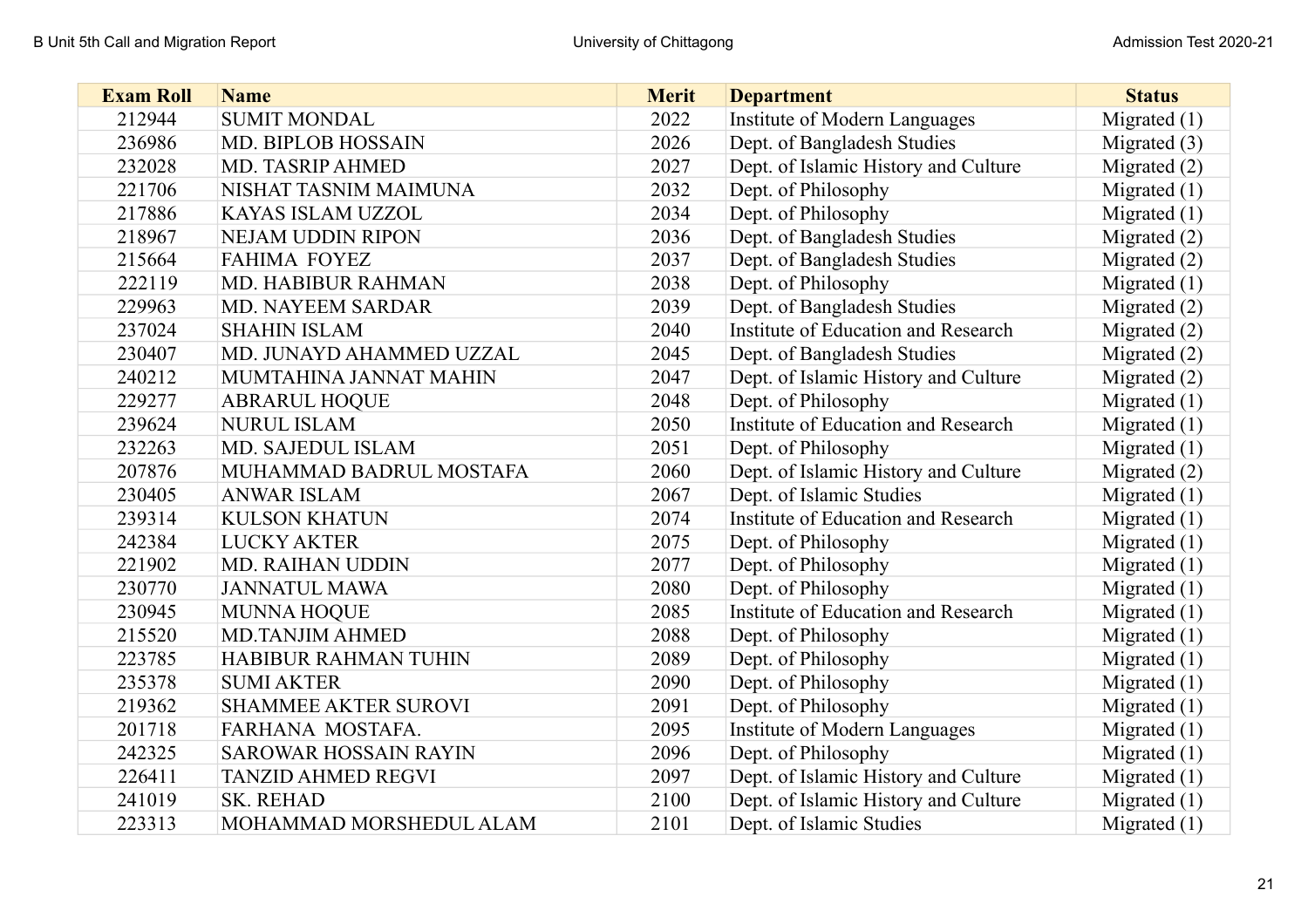| <b>Exam Roll</b> | <b>Name</b>                     | <b>Merit</b> | <b>Department</b>                    | <b>Status</b>  |
|------------------|---------------------------------|--------------|--------------------------------------|----------------|
| 228717           | <b>SABINA YEASMIN HASI</b>      | 2102         | Dept. of Philosophy                  | Migrated $(1)$ |
| 226794           | <b>AHMAD SARWAR</b>             | 2103         | Dept. of Philosophy                  | Admitted (4)   |
| 205010           | <b>NAFISA NAZMI</b>             | 2111         | Dept. of Philosophy                  | Admitted (4)   |
| 216079           | <b>RIFATH ALL MOBIN</b>         | 2115         | Dept. of Philosophy                  | Admitted (4)   |
| 224045           | <b>SHAH NOOR SULTANA ANKUR</b>  | 2118         | Dept. of Philosophy                  | Admitted (4)   |
| 215130           | <b>LATIFUR KHABIR LAM</b>       | 2120         | Dept. of Philosophy                  | Admitted (4)   |
| 238554           | <b>NAJIFA TASFIYAH</b>          | 2122         | Dept. of Islamic Studies             | Migrated $(1)$ |
| 236886           | <b>AL-AMIN</b>                  | 2123         | Dept. of Islamic History and Culture | Migrated $(1)$ |
| 241049           | MUHAMMAD SARIFUJJAMAN           | 2124         | Dept. of Arabic                      | Admitted (1)   |
| 241786           | <b>TAHSIN AZMAYEEN</b>          | 2125         | Dept. of Philosophy                  | Admitted (4)   |
| 216305           | <b>SEIKH SAMSUL KAWNINE</b>     | 2127         | Dept. of Islamic History and Culture | Migrated $(1)$ |
| 239495           | <b>EIASIN KHAN</b>              | 2128         | Dept. of Islamic History and Culture | Migrated $(1)$ |
| 202747           | MONEM SHAHARIAR SHOWN           | 2131         | Dept. of Philosophy                  | Admitted (4)   |
| 233230           | <b>MD.HRIDOY HASAN</b>          | 2132         | Dept. of Philosophy                  | Admitted (4)   |
| 229094           | MUHAMMAD IRFAN UDDIN            | 2133         | Institute of Education and Research  | Admitted (4)   |
| 230346           | <b>JANNATUL TABASSUM</b>        | 2135         | Institute of Education and Research  | Admitted (4)   |
| 234172           | <b>ISRAT ANJUMI</b>             | 2136         | Dept. of Philosophy                  | Migrated $(1)$ |
| 230022           | <b>MOST. RAMISA RAIMA SHOSI</b> | 2137         | Dept. of Philosophy                  | Admitted (4)   |
| 239063           | MD. SHAMIM RAHMAN               | 2139         | Dept. of Islamic History and Culture | Migrated $(1)$ |
| 221032           | <b>AYSHA ISLAM</b>              | 2141         | Institute of Education and Research  | Admitted (4)   |
| 233589           | MOST. RUMANA ISLAM RISHA        | 2142         | Dept. of Philosophy                  | Admitted (4)   |
| 219276           | <b>GAZI MD. SAJID ISLAM</b>     | 2146         | Dept. of Philosophy                  | Admitted (4)   |
| 221840           | <b>MOSABBIR HOSSAIN</b>         | 2151         | Dept. of Philosophy                  | Admitted (4)   |
| 236920           | <b>NAZIFA IHSAS IQAR</b>        | 2157         | Institute of Modern Languages        | Admitted (4)   |
| 219803           | MOHAMMAD NAZIM UDDIN            | 2160         | Dept. of Islamic Studies             | Migrated $(1)$ |
| 224217           | MD. ABUL KASHEM                 | 2162         | Dept. of Islamic Studies             | Migrated $(1)$ |
| 227922           | <b>NAJMUN NAHAR</b>             | 2165         | Dept. of Philosophy                  | Admitted (4)   |
| 218560           | MD. JAKARIYA HOSSAIN JOY        | 2166         | Dept. of Philosophy                  | Admitted (4)   |
| 230649           | <b>SHAFAYAT JAMIL</b>           | 2175         | Dept. of Philosophy                  | Migrated $(1)$ |
| 218724           | MD. YEASIR ARAFAT               | 2178         | Institute of Education and Research  | Admitted (4)   |
| 238194           | <b>HARUN OR RASHID</b>          | 2181         | Dept. of Philosophy                  | Migrated $(1)$ |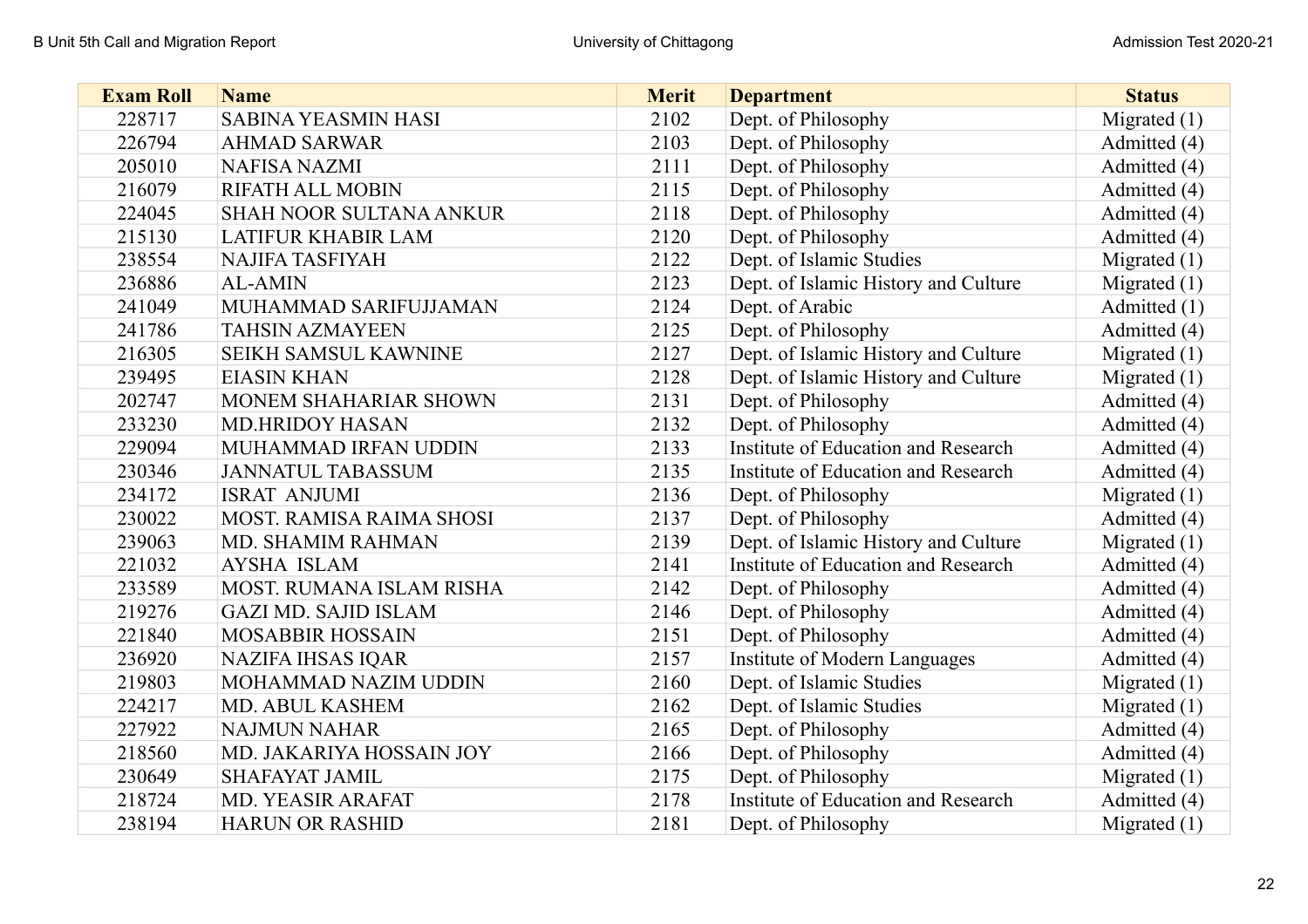| <b>Exam Roll</b> | <b>Name</b>                  | <b>Merit</b> | <b>Department</b>                    | <b>Status</b>  |
|------------------|------------------------------|--------------|--------------------------------------|----------------|
| 229929           | <b>BISHAL ROY</b>            | 2183         | Institute of Education and Research  | Migrated $(1)$ |
| 240545           | T. M. JANNATUL NAEEM         | 2186         | Dept. of Philosophy                  | Migrated $(1)$ |
| 242521           | MD. SHAHINUR ISLAM           | 2190         | Dept. of Philosophy                  | Migrated $(1)$ |
| 226608           | <b>ABDULLAH</b>              | 2195         | Dept. of Islamic Studies             | Migrated $(1)$ |
| 238965           | <b>MD. SUMON ISLAM</b>       | 2198         | Dept. of Islamic Studies             | Migrated $(1)$ |
| 242238           | <b>MST. JANNAT AKTER</b>     | 2199         | Institute of Education and Research  | Admitted (4)   |
| 230478           | RIVNI JAHAN DISHA            | 2202         | Institute of Modern Languages        | Admitted (4)   |
| 222636           | <b>MIR BAHUL MONOWAR</b>     | 2205         | Dept. of Philosophy                  | Migrated $(1)$ |
| 222186           | KAZI ABU TALHA LABIB         | 2206         | Dept. of Philosophy                  | Migrated $(1)$ |
| 233324           | <b>MOKARAMA AKTER</b>        | 2208         | Dept. of Islamic Studies             | Migrated $(1)$ |
| 238138           | <b>SALMA AKTER</b>           | 2210         | Dept. of Philosophy                  | Migrated $(1)$ |
| 242597           | <b>SHEKHAR BISWAS</b>        | 2212         | Dept. of Philosophy                  | Migrated $(1)$ |
| 236605           | MOHAMMED SHAFI ULLAH         | 2214         | Dept. of Islamic Studies             | Migrated $(1)$ |
| 234299           | MOSAMMAT ARUFA MAHERA NUHA   | 2215         | Dept. of Philosophy                  | Migrated $(1)$ |
| 233676           | <b>OBAIDUL ISLAM</b>         | 2220         | Dept. of Philosophy                  | Migrated $(1)$ |
| 239816           | AKIFAH RAHMAN ARPITA         | 2222         | Institute of Modern Languages        | Admitted (4)   |
| 231957           | <b>AMENA KHATUN</b>          | 2223         | Dept. of Islamic Studies             | Migrated $(1)$ |
| 241214           | <b>RAFIQ BIN SAYEIDEE</b>    | 2226         | Dept. of Philosophy                  | Migrated $(1)$ |
| 222263           | MD. FERONNOBY                | 2229         | Dept. of Islamic Studies             | Migrated $(1)$ |
| 224938           | MD.RAZAUL HASAN BHUIYAN ABIR | 2231         | Dept. of Philosophy                  | Migrated $(1)$ |
| 234987           | <b>MD.SOLAIMAN</b>           | 2232         | Dept. of Philosophy                  | Migrated $(1)$ |
| 235625           | <b>NAZMUN NAHER NIPA</b>     | 2234         | <b>Institute of Modern Languages</b> | Admitted (4)   |
| 239348           | <b>FARZANA</b>               | 2235         | Dept. of Philosophy                  | Migrated $(1)$ |
| 223311           | SIDRATUL MONTAHA OBONI       | 2242         | <b>Institute of Modern Languages</b> | Admitted (4)   |
| 229725           | ABRAR FUAD BHUIYAN TASIN     | 2245         | Dept. of Philosophy                  | Migrated $(1)$ |
| 227359           | <b>IFAT JAHAN MITU</b>       | 2247         | <b>Institute of Modern Languages</b> | Admitted (4)   |
| 206763           | MD. MOSTAFIJUR RAHMAN        | 2253         | Dept. of Philosophy                  | Migrated $(1)$ |
| 225741           | <b>FALGUNI BISWAS</b>        | 2257         | Dept. of Philosophy                  | Migrated $(1)$ |
| 239320           | <b>SADIA ISLAM NORIN</b>     | 2261         | Dept. of Philosophy                  | Migrated $(1)$ |
| 223057           | <b>MD.MIJANUR RAHOMAN</b>    | 2263         | Dept. of Philosophy                  | Migrated $(1)$ |
| 238752           | <b>JUTHI KHATUN</b>          | 2266         | Dept. of Philosophy                  | Migrated $(1)$ |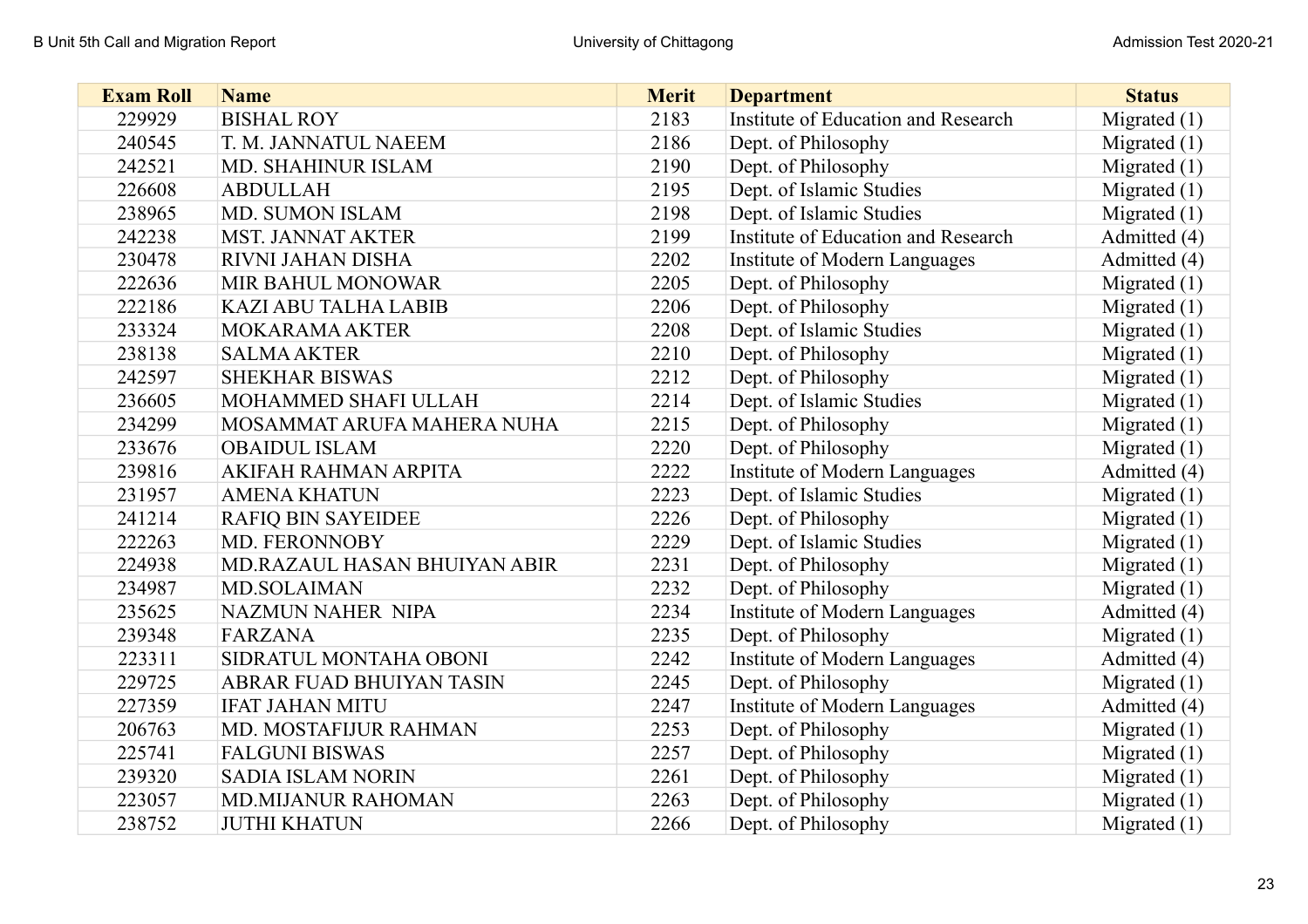| <b>Exam Roll</b> | <b>Name</b>                | <b>Merit</b> | <b>Department</b>                      | <b>Status</b>  |
|------------------|----------------------------|--------------|----------------------------------------|----------------|
| 228760           | AHAMMAD SALEH AZIZ         | 2268         | Dept. of Islamic Studies               | Migrated $(1)$ |
| 236736           | PAPPU DEY                  | 2272         | Institute of Education and Research    | Admitted (2)   |
| 233769           | MANSURA HAQUE MUNIA        | 2273         | Dept. of Philosophy                    | Migrated $(1)$ |
| 224731           | MD. ASEM                   | 2280         | Dept. of Philosophy                    | Migrated $(1)$ |
| 231895           | MD. MUNNA HOSSAIN          | 2286         | Dept. of Philosophy                    | Migrated $(1)$ |
| 240503           | <b>MD. KAVIR HOSSAIN</b>   | 2287         | Dept. of Islamic Studies               | Migrated $(1)$ |
| 221672           | MD. ARMAN HOSSAIN RABBI    | 2293         | Dept. of Philosophy                    | Migrated $(1)$ |
| 235878           | <b>KHAIRUZZAMAN APU</b>    | 2294         | Dept. of Arabic                        | Migrated $(1)$ |
| 242338           | AL RAJI RAJU               | 2295         | <b>Institute of Modern Languages</b>   | Migrated $(1)$ |
| 231426           | SULTANA AL NAHIM PURNIMA   | 2296         | Institute of Education and Research    | Migrated $(1)$ |
| 234979           | <b>TAHRIMA AISHA</b>       | 2301         | Institute of Education and Research    | Migrated $(1)$ |
| 217625           | PURBASHA MRIDHA            | 2303         | Institute of Education and Research    | Migrated $(2)$ |
| 241535           | <b>MAIMANA AKTER TOHFA</b> | 2304         | Institute of Education and Research    | Migrated $(1)$ |
| 241127           | MONIRUL ISLAM              | 2308         | Institute of Education and Research    | Migrated $(1)$ |
| 236714           | <b>TANIA AKTER MAHI</b>    | 2309         | Institute of Education and Research    | Migrated $(1)$ |
| 224683           | <b>DIPA BARUA</b>          | 2313         | Institute of Modern Languages          | Migrated $(1)$ |
| 237126           | <b>SHAHARIA JAHAN</b>      | 2318         | Institute of Modern Languages          | Migrated $(1)$ |
| 226201           | <b>KANIZ FATEMA</b>        | 2319         | Institute of Education and Research    | Admitted (3)   |
| 236839           | <b>MD. FAZLA RABBI</b>     | 2330         | Dept. of Persian Language & Literature | Migrated $(1)$ |
| 220235           | MD.REDOANUL ISLAM IFTE     | 2337         | Dept. of Persian Language & Literature | Migrated $(1)$ |
| 239094           | <b>SUMAYA PARVIN</b>       | 2341         | Dept. of Persian Language & Literature | Migrated $(1)$ |
| 242264           | <b>BRISTY PUROHIT</b>      | 2342         | Institute of Education and Research    | Migrated $(1)$ |
| 219561           | <b>MD. MASUD RANA</b>      | 2352         | Institute of Modern Languages          | Migrated $(1)$ |
| 218848           | <b>ZAKIR HOSSAIN</b>       | 2356         | Institute of Modern Languages          | Migrated $(1)$ |
| 224050           | <b>TANJINA AKTER</b>       | 2358         | Institute of Education and Research    | Migrated $(1)$ |
| 225055           | <b>MD. ANAM UDDIN</b>      | 2362         | Dept. of Islamic Studies               | Migrated $(1)$ |
| 233935           | MD. ROKY MONDAL            | 2364         | Institute of Education and Research    | Migrated $(1)$ |
| 236730           | MD. ABDUL ALIM PRANG       | 2369         | Institute of Education and Research    | Migrated $(1)$ |
| 238551           | <b>ESA</b>                 | 2370         | Dept. of Islamic Studies               | Migrated $(1)$ |
| 221334           | TITON CHANADRA SARKER      | 2372         | Dept. of Sanskrit                      | Admitted (2)   |
| 232878           | <b>MD. NABIL SAAD</b>      | 2381         | Institute of Education and Research    | Migrated $(1)$ |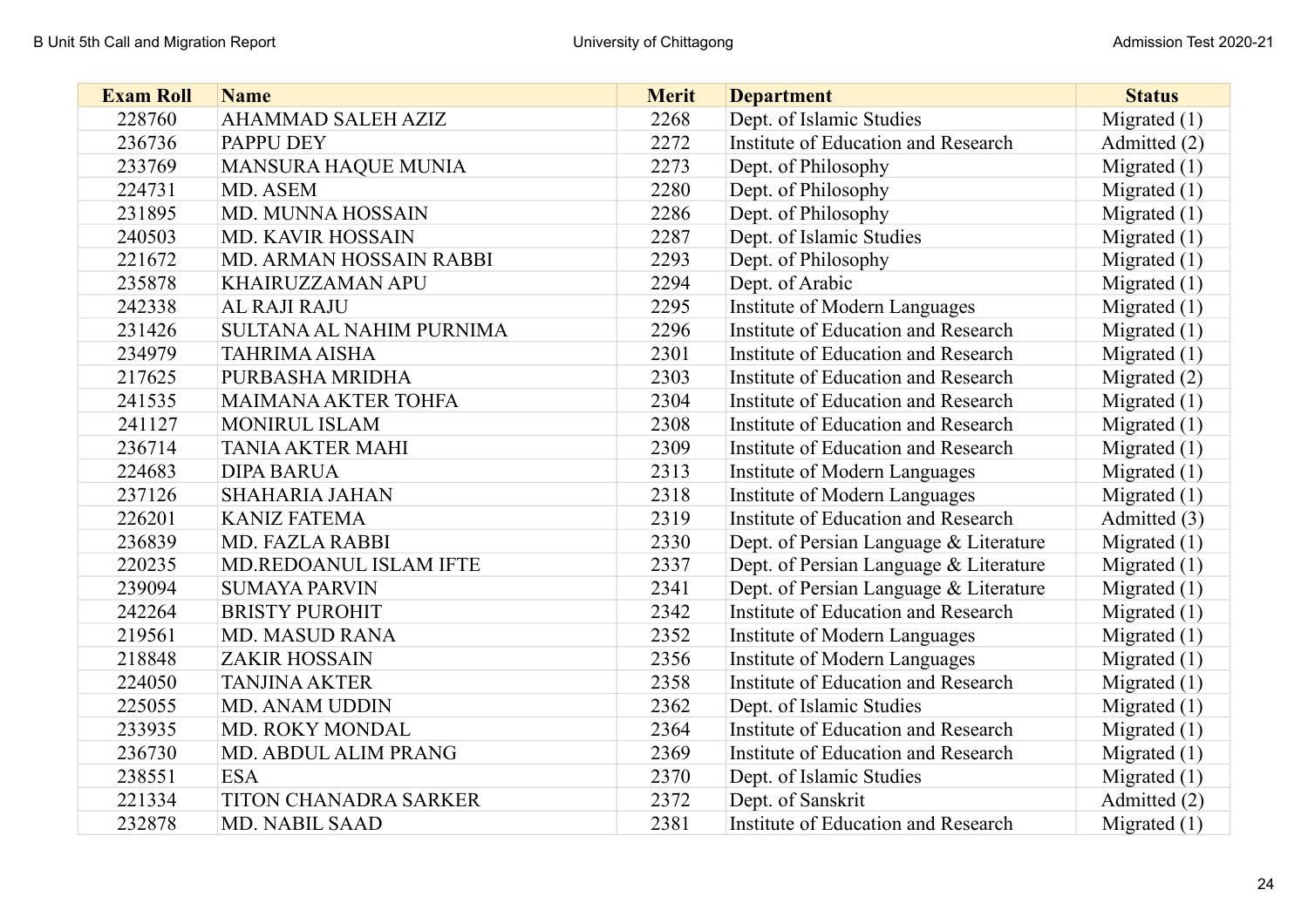| <b>Exam Roll</b> | <b>Name</b>                | <b>Merit</b> | <b>Department</b>                   | <b>Status</b>  |
|------------------|----------------------------|--------------|-------------------------------------|----------------|
| 240160           | MOHAMMAD TAREQUE           | 2388         | Dept. of Islamic Studies            | Migrated $(1)$ |
| 222965           | MD. MOHOSIUL HASAN         | 2389         | Institute of Modern Languages       | Migrated $(1)$ |
| 235885           | MOHAMMAD DELOWAR HOSSAIN   | 2391         | Institute of Education and Research | Migrated $(1)$ |
| 237479           | MD. MAHMUDUL HASAN MAMUN   | 2392         | Institute of Education and Research | Migrated $(1)$ |
| 240692           | <b>MONOUR HOSSEN RIFAT</b> | 2393         | Institute of Education and Research | Called $(5)$   |
| 232795           | MST. HABIBA SULTANA HAPPY  | 2394         | Institute of Education and Research | Called $(5)$   |
| 239047           | <b>MD. ABU TOWHID</b>      | 2395         | Dept. of Sanskrit                   | Called $(5)$   |
| 224597           | <b>ABU DAUD GAZI</b>       | 2396         | Dept. of Islamic Studies            | Migrated $(1)$ |
| 241437           | KH. MOHABBAT ULLAH         | 2397         | Institute of Education and Research | Called $(5)$   |
| 241898           | MD. CHAON ISLAM            | 2398         | Institute of Education and Research | Called $(5)$   |
| 231973           | MD. MASUM ISLAM            | 2399         | Dept. of Arabic                     | Called $(5)$   |
| 224881           | <b>SAIFUR RAHMAN</b>       | 2401         | Institute of Modern Languages       | Called $(5)$   |
| 223422           | <b>TANIA AKTER</b>         | 2404         | Institute of Education and Research | Called $(5)$   |
| 231381           | <b>SURAIYA HOQUE</b>       | 2405         | Institute of Education and Research | Called $(5)$   |
| 230609           | <b>NAFISA TARIN</b>        | 2406         | Institute of Education and Research | Called $(5)$   |
| 208399           | <b>UMMAY HONEY</b>         | 2407         | Institute of Education and Research | Called $(5)$   |
| 242328           | <b>ROKSANA AKTER</b>       | 2408         | Institute of Education and Research | Called $(5)$   |
| 230762           | <b>SHAMIUL ISLAM</b>       | 2409         | Dept. of Islamic Studies            | Migrated $(1)$ |
| 224205           | <b>SUMON CHOWDHURY</b>     | 2410         | Institute of Education and Research | Migrated $(1)$ |
| 231429           | <b>FARUKUL ISLAM</b>       | 2411         | Institute of Education and Research | Called $(5)$   |
| 238039           | MD. SHOHIDUL ISLAM SUMON   | 2412         | Institute of Education and Research | Called $(5)$   |
| 208970           | ASH SAKUR BIN AHOMOD ADOR  | 2414         | Institute of Modern Languages       | Called $(5)$   |
| 229193           | SHAHONAWOZ MD AL ZUBAYER   | 2415         | Institute of Education and Research | Called $(5)$   |
| 204413           | <b>AMENA AKTER RITU</b>    | 2416         | Institute of Modern Languages       | Called $(5)$   |
| 211792           | ZAHIDUL ISLAM ZIHAD        | 2417         | Institute of Education and Research | Called $(5)$   |
| 232414           | <b>HIRAMON SARKAR</b>      | 2418         | Dept. of Sanskrit                   | Admitted (2)   |
| 211584           | MOHAMMAD SAEED ANWAR ASHEK | 2420         | Dept. of Islamic Studies            | Migrated $(1)$ |
| 236478           | <b>MST. LACKY AKTER</b>    | 2422         | Institute of Education and Research | Called $(5)$   |
| 220417           | SIDRATUL MUNTAHA SINTHI    | 2425         | Institute of Modern Languages       | Called $(5)$   |
| 226366           | FAHMIDA SULTANA            | 2426         | Institute of Education and Research | Called $(5)$   |
| 221233           | M. U.M. ABDUL KADER        | 2427         | Dept. of Arabic                     | Admitted (1)   |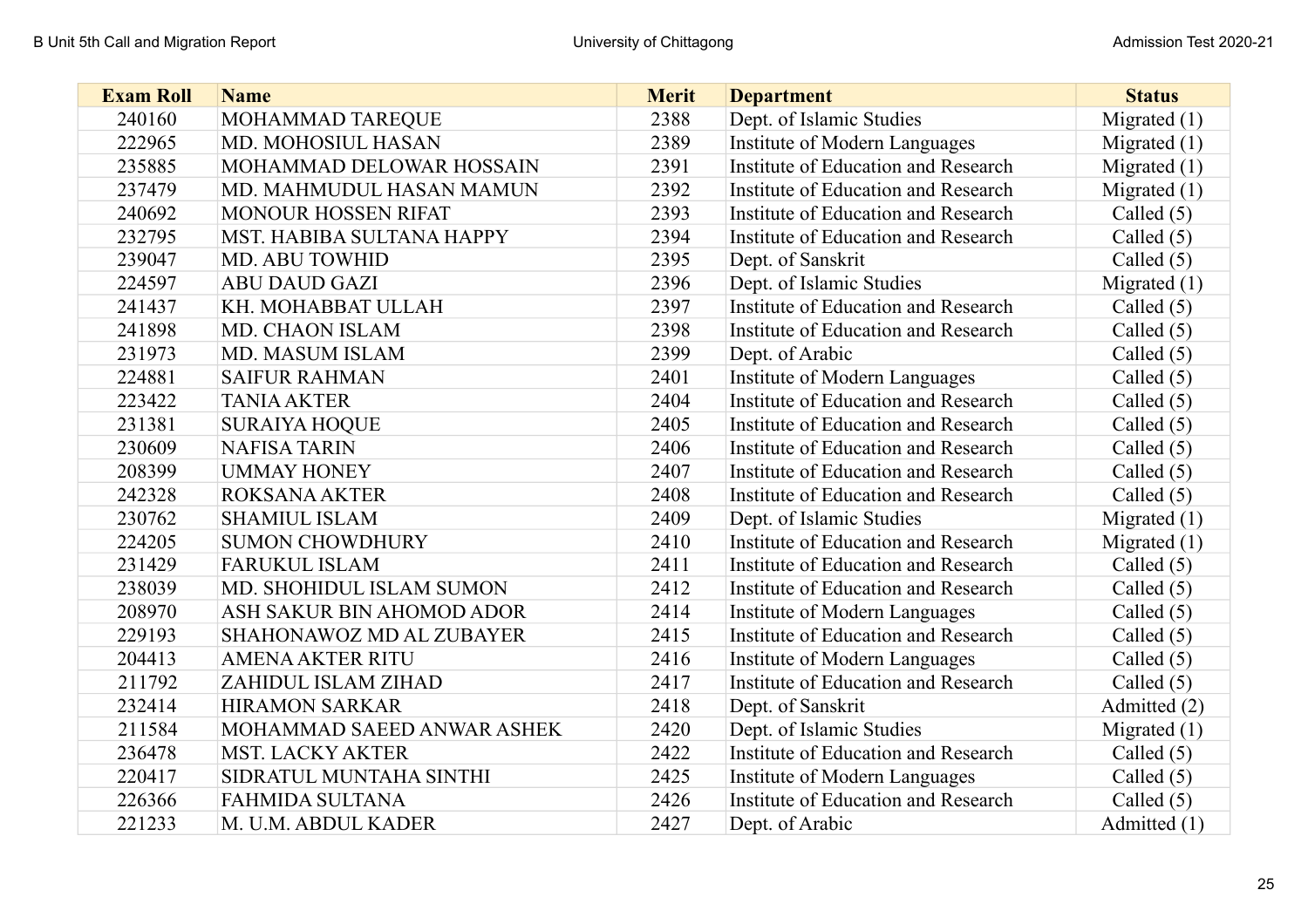| <b>Exam Roll</b> | <b>Name</b>                   | <b>Merit</b> | <b>Department</b>                      | <b>Status</b>  |
|------------------|-------------------------------|--------------|----------------------------------------|----------------|
| 235583           | MD. JUWEL AHAMED              | 2428         | Institute of Education and Research    | Called $(5)$   |
| 238164           | MD. BAYAZID BOSTAMI           | 2429         | Institute of Education and Research    | Called $(5)$   |
| 232660           | MOSTAFIZUR RAHMAN             | 2430         | Dept. of Islamic Studies               | Migrated $(1)$ |
| 236864           | <b>ABDUL MOHIMEN NOOR</b>     | 2431         | Institute of Education and Research    | Admitted (3)   |
| 229108           | <b>TAMANNA TABASSUM HRIDI</b> | 2432         | Institute of Education and Research    | Called $(5)$   |
| 238909           | PAROMITA HAQUE PRAPTY         | 2433         | Dept. of Pali                          | Called $(5)$   |
| 235157           | <b>HABIBULLAH MOLLA</b>       | 2434         | Institute of Education and Research    | Called $(5)$   |
| 237702           | <b>KASHEM MIAH</b>            | 2436         | Dept. of Persian Language & Literature | Called $(5)$   |
| 236073           | <b>RAJIN MD. BABU</b>         | 2437         | Dept. of Sanskrit                      | Called $(5)$   |
| 225692           | <b>AMENA AKTHER</b>           | 2441         | Dept. of Persian Language & Literature | Called $(5)$   |
| 211700           | MD. SHORIFUL ISLAM            | 2442         | Institute of Education and Research    | Called $(5)$   |
| 223912           | PARTHA REDOWAN                | 2447         | Institute of Modern Languages          | Called $(5)$   |
| 232213           | <b>TAMANNA TABASSUM</b>       | 2448         | Dept. of Pali                          | Called $(5)$   |
| 207468           | <b>TAHASIN TABASSUM AKTER</b> | 2449         | Institute of Education and Research    | Called $(5)$   |
| 203054           | MD. TANJIM CHOWDHURY          | 2450         | Institute of Modern Languages          | Called $(5)$   |
| 210398           | MD. IMTIAJ KHAN               | 2451         | Institute of Modern Languages          | Called $(5)$   |
| 226409           | <b>MST. RINAT TAHSIN RIAN</b> | 2453         | Institute of Modern Languages          | Called $(5)$   |
| 202065           | <b>SALMAN SAIF TAJBIR</b>     | 2454         | <b>Institute of Modern Languages</b>   | Called $(5)$   |
| 242397           | AMDAD ULLAH MOLLAH            | 2459         | Dept. of Sanskrit                      | Called $(5)$   |
| 224242           | RAHANUMA TARANNUM             | 2460         | Institute of Modern Languages          | Called $(5)$   |
| 221885           | NAZMUNNAHAR LABONI            | 2462         | Institute of Modern Languages          | Called $(5)$   |
| 233993           | <b>OMMAY SADIA</b>            | 2463         | Dept. of Persian Language & Literature | Called $(5)$   |
| 224209           | <b>SHAHADAT HOSEN</b>         | 2464         | Dept. of Sanskrit                      | Called $(5)$   |
| 231446           | RAJIA SULTANA CHOWDHURY       | 2465         | Dept. of Persian Language & Literature | Called $(5)$   |
| 225405           | BONDHAN KUMAR MONDAL          | 2466         | Dept. of Sanskrit                      | Admitted (2)   |
| 239072           | MOHAMMAD MIZAN UDDIN          | 2467         | Dept. of Islamic Studies               | Migrated $(1)$ |
| 238985           | MD. SHAHADOT HOSSAIN SWAPON   | 2468         | Dept. of Sanskrit                      | Called $(5)$   |
| 234995           | <b>MST. NAZMUN NAHAR NITU</b> | 2469         | Dept. of Persian Language & Literature | Called $(5)$   |
| 233351           | MST. SINHA SULTANA RUDOSHI    | 2471         | Institute of Modern Languages          | Called $(5)$   |
| 230329           | PURNIMA RANI DAS              | 2472         | Dept. of Sanskrit                      | Admitted (2)   |
| 236774           | ABUL HASNAT MD MOHIUDDIN      | 2474         | Dept. of Islamic Studies               | Migrated $(1)$ |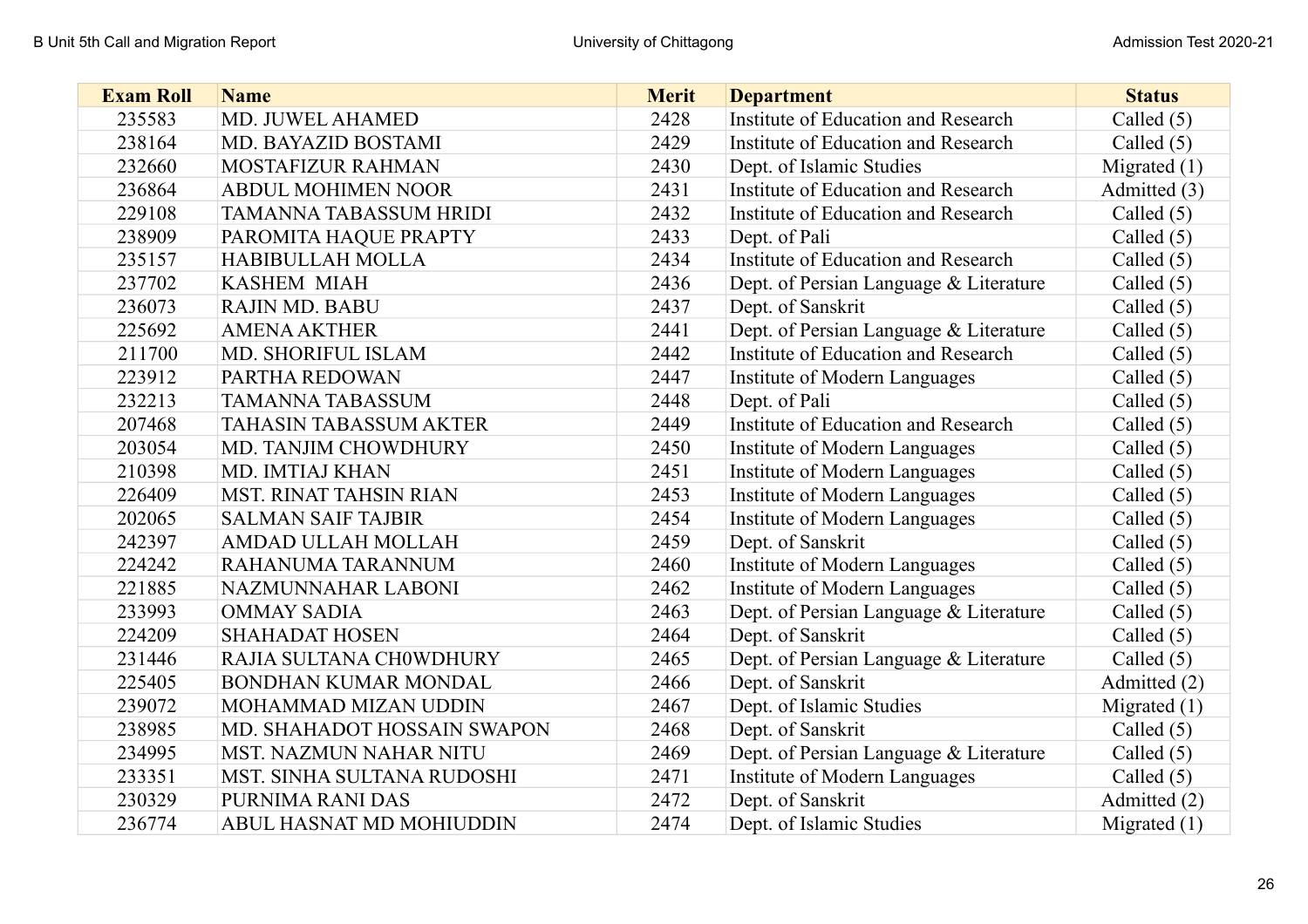| <b>Exam Roll</b> | <b>Name</b>                 | <b>Merit</b> | <b>Department</b>                      | <b>Status</b>  |
|------------------|-----------------------------|--------------|----------------------------------------|----------------|
| 216598           | MD. NAEEM HOSSAIN           | 2475         | Institute of Modern Languages          | Called $(5)$   |
| 233709           | MD. ABDULLA AL MAMUN        | 2476         | Dept. of Persian Language & Literature | Called $(5)$   |
| 202854           | MD. HRIDOY HOSSAIN          | 2477         | Institute of Modern Languages          | Called $(5)$   |
| 219661           | ARAFAT RAHMAN SHAIKAT.      | 2478         | Dept. of Persian Language & Literature | Called $(5)$   |
| 239085           | <b>BULBUL AHMED</b>         | 2479         | Dept. of Persian Language & Literature | Called $(5)$   |
| 236786           | <b>MD. ALAMIN MIA</b>       | 2480         | Dept. of Persian Language & Literature | Called $(5)$   |
| 241163           | <b>RAYHAN ISLAM</b>         | 2481         | Dept. of Persian Language & Literature | Called $(5)$   |
| 231316           | <b>SABEKUN NAHAR</b>        | 2482         | Dept. of Pali                          | Called $(5)$   |
| 220441           | <b>NURMOHAMMAD</b>          | 2483         | Dept. of Persian Language & Literature | Called $(5)$   |
| 233240           | <b>MD. ABU JAFOR</b>        | 2484         | Dept. of Persian Language & Literature | Called $(5)$   |
| 231349           | <b>BELAL UDDIN</b>          | 2485         | Dept. of Persian Language & Literature | Called $(5)$   |
| 215270           | MOMTAHA CHOWDHURY           | 2486         | Dept. of Persian Language & Literature | Called $(5)$   |
| 215550           | PRETOM CHAKRABORTI          | 2487         | Dept. of Sanskrit                      | Admitted (2)   |
| 232750           | RAYHAN AHMED CHOWDHURY      | 2488         | Dept. of Persian Language & Literature | Called $(5)$   |
| 235591           | MD. SHAHADAT HOSSEN         | 2489         | Dept. of Islamic Studies               | Migrated $(1)$ |
| 215180           | <b>ANTOR KUMAR</b>          | 2490         | Dept. of Sanskrit                      | Admitted (2)   |
| 214350           | <b>ASHRAF BIN ALAM</b>      | 2491         | Dept. of Persian Language & Literature | Called $(5)$   |
| 222652           | <b>AKIB HASAN</b>           | 2492         | Dept. of Persian Language & Literature | Called $(5)$   |
| 215255           | <b>MD. TANJIR AHMED</b>     | 2493         | Dept. of Pali                          | Called $(5)$   |
| 217417           | <b>TAHMID AHMED</b>         | 2494         | Dept. of Persian Language & Literature | Called $(5)$   |
| 221256           | MITHILA FARZANA TOMA        | 2495         | Dept. of Persian Language & Literature | Called $(5)$   |
| 236292           | MD. MEHEDI HASAN            | 2496         | Dept. of Islamic Studies               | Migrated $(1)$ |
| 235158           | <b>MD. TAREK RAHMAN</b>     | 2497         | Dept. of Persian Language & Literature | Called $(5)$   |
| 224126           | <b>SAYMA YEAN</b>           | 2500         | Dept. of Persian Language & Literature | Called $(5)$   |
| 236511           | MD. IMDADUL HASAN           | 2501         | Dept. of Persian Language & Literature | Called $(5)$   |
| 241301           | MD. IBRAHIM                 | 2502         | Dept. of Persian Language & Literature | Called $(5)$   |
| 222927           | <b>SADIA NUSRAT</b>         | 2503         | Dept. of Persian Language & Literature | Called $(5)$   |
| 211840           | <b>HAFSAAKTER</b>           | 2504         | Dept. of Persian Language & Literature | Called $(5)$   |
| 236897           | <b>MD. AZANUR ISLAM</b>     | 2505         | Dept. of Persian Language & Literature | Called $(5)$   |
| 220153           | <b>SHAHRIA AHMMED SOZIB</b> | 2506         | Dept. of Pali                          | Called $(5)$   |
| 232536           | <b>JAYNAL ABEDEN</b>        | 2507         | Dept. of Persian Language & Literature | Called $(5)$   |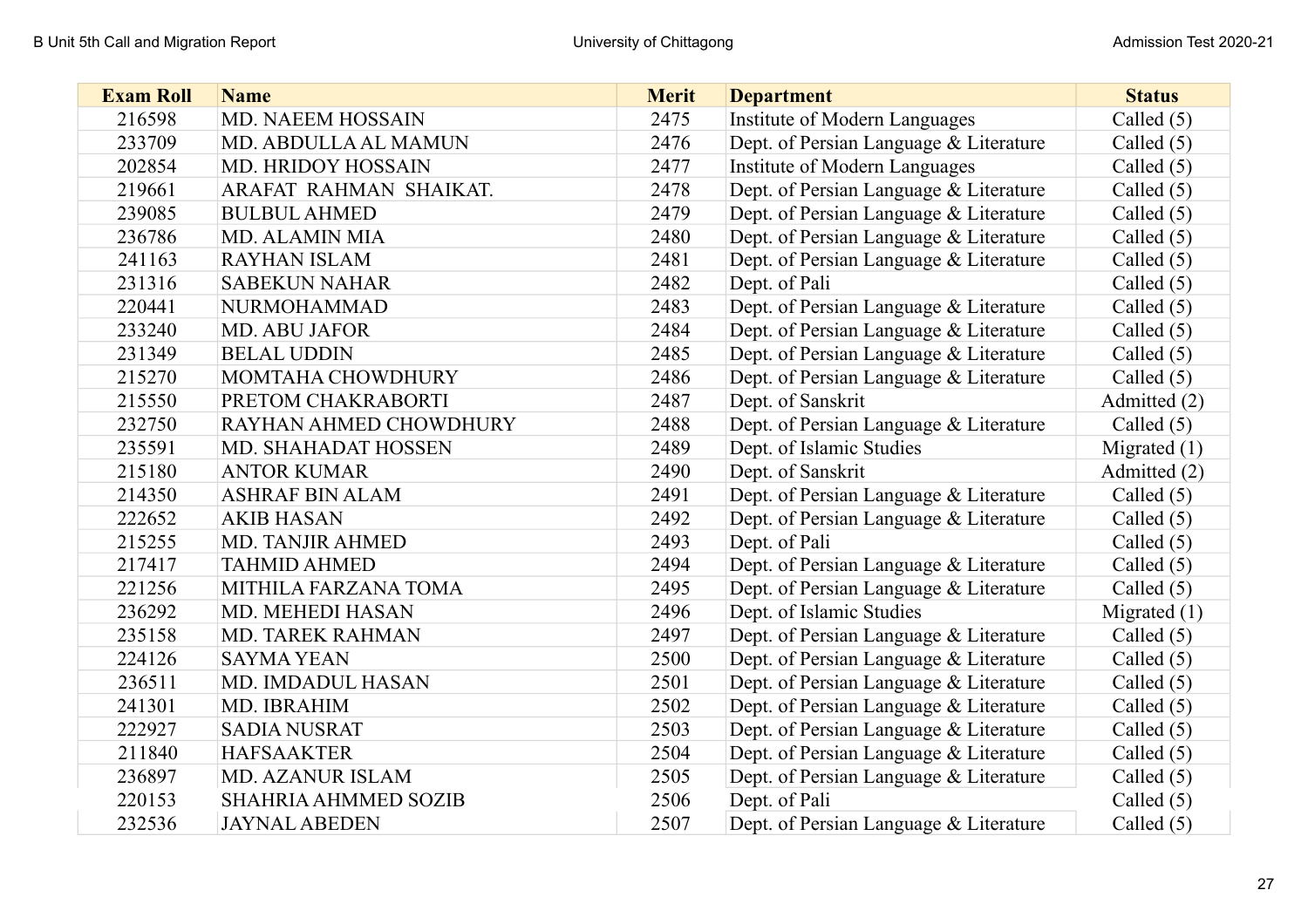| <b>Exam Roll</b> | <b>Name</b>                | <b>Merit</b> | <b>Department</b>                      | <b>Status</b>  |
|------------------|----------------------------|--------------|----------------------------------------|----------------|
| 219503           | ABDULLAH AL MAHBUB         | 2508         | Dept. of Persian Language & Literature | Called $(5)$   |
| 214251           | <b>ASHIKUR RAHMAN</b>      | 2509         | Dept. of Pali                          | Called $(5)$   |
| 235662           | <b>JAHIRUL ISLAM</b>       | 2510         | Dept. of Persian Language & Literature | Called $(5)$   |
| 229977           | <b>MUNNY HASAN</b>         | 2511         | Dept. of Persian Language & Literature | Called $(5)$   |
| 234030           | MD. JUBEAR KARIM           | 2512         | Dept. of Persian Language & Literature | Called $(5)$   |
| 238806           | SADMAN CHOWDHURY SHUVO     | 2514         | Dept. of Persian Language & Literature | Called $(5)$   |
| 221134           | <b>RASEL AKTER</b>         | 2515         | Dept. of Persian Language & Literature | Called $(5)$   |
| 236486           | <b>NOOR HASAN MIM</b>      | 2517         | Dept. of Islamic Studies               | Migrated $(1)$ |
| 231746           | <b>WASIMUL BARI ROCKY</b>  | 2518         | Dept. of Persian Language & Literature | Called $(5)$   |
| 227445           | <b>MD RUDRO TITAS</b>      | 2519         | Dept. of Persian Language & Literature | Called $(5)$   |
| 217189           | <b>MD. MAINUDDIN</b>       | 2520         | Dept. of Islamic Studies               | Migrated $(1)$ |
| 242149           | <b>SUMAN ROY</b>           | 2521         | Dept. of Sanskrit                      | Admitted (2)   |
| 221016           | NUSRAT JAHAN MAHMODA       | 2522         | Dept. of Persian Language & Literature | Called $(5)$   |
| 215737           | OMIT HASAN SAMMYA          | 2524         | Dept. of Persian Language & Literature | Called $(5)$   |
| 227711           | <b>SADIA UMMA HANY</b>     | 2527         | Institute of Education and Research    | Admitted (3)   |
| 228120           | <b>FAISAL ALAM</b>         | 2528         | Dept. of Persian Language & Literature | Called $(5)$   |
| 229553           | <b>SALMA JAHAN</b>         | 2530         | Dept. of Persian Language & Literature | Called $(5)$   |
| 224976           | <b>NISHAD HASAN</b>        | 2532         | Dept. of Persian Language & Literature | Called $(5)$   |
| 222418           | <b>MD. MAHBUB ALAM</b>     | 2533         | Dept. of Persian Language & Literature | Called $(5)$   |
| 216318           | <b>SHANJIDA AFRIN MONI</b> | 2534         | Dept. of Persian Language & Literature | Called $(5)$   |
| 223207           | MD. TAREKUL ISLAM TAREK    | 2535         | Dept. of Persian Language & Literature | Called $(5)$   |
| 232575           | AFRINA YEASMIN.            | 2536         | Dept. of Persian Language & Literature | Called $(5)$   |
| 223529           | MD.AL-HADI                 | 2537         | Dept. of Persian Language & Literature | Called $(5)$   |
| 215768           | <b>MOHAMMAD ARIF</b>       | 2538         | Dept. of Persian Language & Literature | Called $(5)$   |
| 229837           | <b>JOBYDA KHANAM</b>       | 2540         | Dept. of Islamic Studies               | Migrated $(1)$ |
| 217669           | <b>TAZUL ISLAM</b>         | 2541         | Dept. of Persian Language & Literature | Called $(5)$   |
| 229913           | <b>MANOSHI SAHA</b>        | 2542         | Dept. of Sanskrit                      | Admitted (2)   |
| 218819           | MD. FERDOUS AHAMMOD        | 2543         | Dept. of Pali                          | Called $(5)$   |
| 227548           | NOUSHIN ANJUM              | 2545         | Dept. of Pali                          | Called $(5)$   |
| 201909           | MD. POLASH MAHMUD          | 2546         | Dept. of Pali                          | Called $(5)$   |
| 218240           | <b>MD. RIFAT HOSSAIN</b>   | 2548         | Dept. of Pali                          | Called $(5)$   |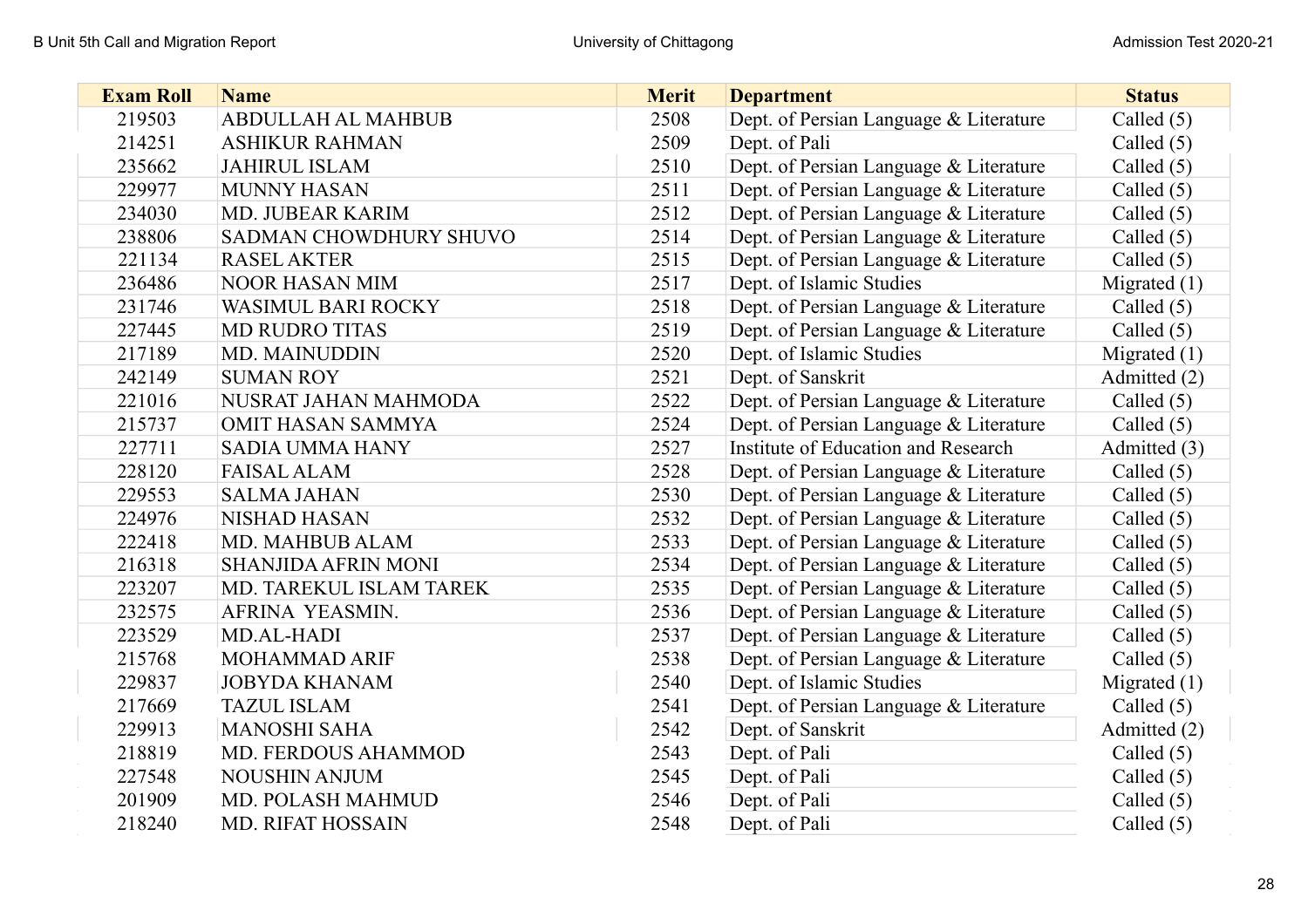| <b>Exam Roll</b> | <b>Name</b>                 | <b>Merit</b> | <b>Department</b>        | <b>Status</b>  |
|------------------|-----------------------------|--------------|--------------------------|----------------|
| 224440           | <b>MD. MAHEDI HASSAN</b>    | 2549         | Dept. of Pali            | Called $(5)$   |
| 221540           | MD. ZAKIR HOSSAIN           | 2550         | Dept. of Pali            | Called $(5)$   |
| 241944           | <b>SHAMIMA AKTER SUCHI</b>  | 2554         | Dept. of Pali            | Called $(5)$   |
| 240408           | <b>MD SAKIB</b>             | 2555         | Dept. of Pali            | Called $(5)$   |
| 217764           | MD. MOIN UDDIN              | 2557         | Dept. of Pali            | Called $(5)$   |
| 238442           | MD. MILON AHMED             | 2558         | Dept. of Pali            | Called $(5)$   |
| 240272           | MST.FARZANA AKTER SOMI      | 2559         | Dept. of Pali            | Called $(5)$   |
| 238712           | <b>MAMUN MOLLA</b>          | 2560         | Dept. of Pali            | Called $(5)$   |
| 241467           | <b>ASADUL ISLAM</b>         | 2562         | Dept. of Pali            | Called $(5)$   |
| 234649           | <b>MIZANUR RAHMAN</b>       | 2563         | Dept. of Pali            | Called $(5)$   |
| 217131           | MD. MINHAJUR RAHMAN MINER   | 2564         | Dept. of Islamic Studies | Migrated $(1)$ |
| 236043           | <b>MIJANUR RAHAMAN</b>      | 2565         | Dept. of Pali            | Called $(5)$   |
| 241242           | MOHAMMAD ASIFUZZAMAN        | 2567         | Dept. of Pali            | Called $(5)$   |
| 231749           | MD. NAZMUL HAQUE JOWEL      | 2568         | Dept. of Pali            | Called $(5)$   |
| 230717           | <b>MAHMUDUL HASAN</b>       | 2570         | Dept. of Pali            | Called $(5)$   |
| 230902           | <b>TAMANNA AKTER</b>        | 2572         | Dept. of Islamic Studies | Migrated $(1)$ |
| 200733           | <b>TANVIR AHMED</b>         | 2574         | Dept. of Pali            | Called $(5)$   |
| 239780           | <b>SYED SHAKIBUR RAHMAN</b> | 2575         | Dept. of Pali            | Called $(5)$   |
| 210405           | <b>MD SHOAWIB</b>           | 2577         | Dept. of Pali            | Called $(5)$   |
| 242298           | MD. NAFIZ MIA               | 2578         | Dept. of Pali            | Called $(5)$   |
| 217938           | MD. ARMAN                   | 2579         | Dept. of Pali            | Called $(5)$   |
| 223420           | ABU SYEED AKANDA            | 2581         | Dept. of Pali            | Called $(5)$   |
| 222544           | SHAMIMA AKTER SHAMMI        | 2583         | Dept. of Pali            | Called $(5)$   |
| 223002           | <b>MOMENUR SHEIKH</b>       | 2584         | Dept. of Pali            | Called $(5)$   |
| 238986           | MD. MUKLES MIA              | 2585         | Dept. of Pali            | Called $(5)$   |
| 215476           | MD. ARSHAD                  | 2588         | Dept. of Pali            | Called $(5)$   |
| 215923           | MOINUL ISLAM SHEHAB         | 2589         | Dept. of Pali            | Called $(5)$   |
| 217553           | MUSTAFIZUR RAHMAN           | 2591         | Dept. of Pali            | Called $(5)$   |
| 239370           | MD. MOMINUL ISLAM           | 2594         | Dept. of Pali            | Called $(5)$   |
| 218799           | SYEDA NURA JANNAT           | 2595         | Dept. of Pali            | Called $(5)$   |
| 242553           | AFSANA NIGAR NISHAT         | 2596         | Dept. of Pali            | Called $(5)$   |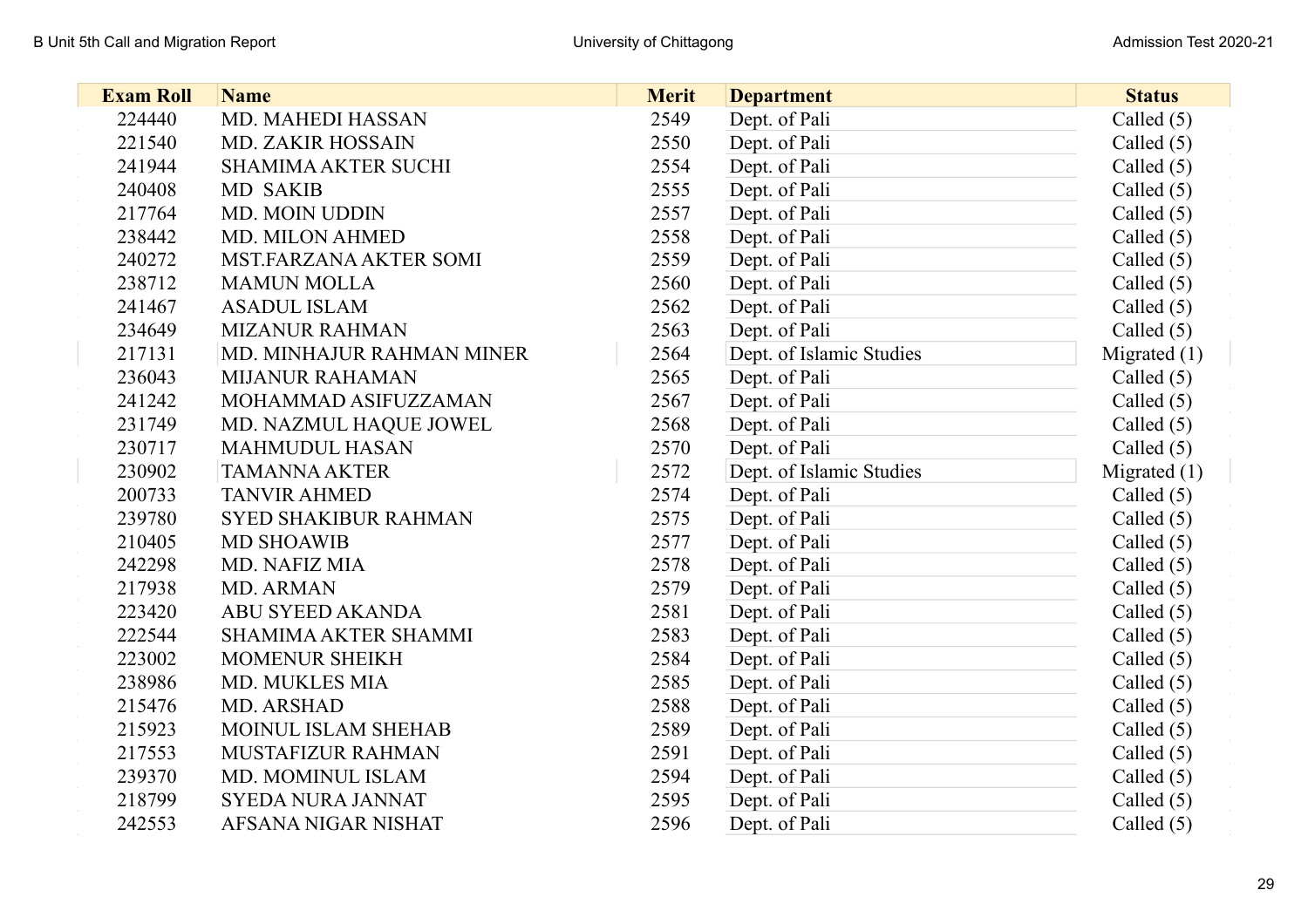| <b>Exam Roll</b> | <b>Name</b>                      | <b>Merit</b> | <b>Department</b>                   | <b>Status</b>  |
|------------------|----------------------------------|--------------|-------------------------------------|----------------|
| 202699           | MD. TAREK AZIZ                   | 2599         | Dept. of Pali                       | Called $(5)$   |
| 205126           | MD. IBRAHIM                      | 2600         | Dept. of Pali                       | Called $(5)$   |
| 203511           | <b>MALIHA TASNIM</b>             | 2601         | Dept. of Pali                       | Called $(5)$   |
| 234245           | <b>SAYED GOLAM MAHIUDDIN</b>     | 2602         | Dept. of Pali                       | Called $(5)$   |
| 228922           | <b>SADIA AKTER RUMPA</b>         | 2603         | Dept. of Pali                       | Called $(5)$   |
| 221194           | <b>SADIA ZANNAT</b>              | 2604         | Dept. of Pali                       | Called $(5)$   |
| 205993           | <b>NAIMA AKTER</b>               | 2605         | Dept. of Pali                       | Called $(5)$   |
| 228085           | MD. RAKIBUL HASSAN RAKIB         | 2606         | Dept. of Pali                       | Called $(5)$   |
| 235689           | <b>NADIA AKTER EVA</b>           | 2607         | Institute of Education and Research | Admitted (3)   |
| 241278           | <b>MD. SUZAN RANA</b>            | 2608         | Dept. of Pali                       | Called $(5)$   |
| 214256           | TASNIM SHARKAR PRANTI            | 2609         | Dept. of Pali                       | Called $(5)$   |
| 229241           | MD. MOJAHIDUL ISLAM              | 2610         | Dept. of Pali                       | Called $(5)$   |
| 218252           | <b>ADNAN SALEHIN</b>             | 2612         | Dept. of Pali                       | Called $(5)$   |
| 229326           | <b>RAFIQUL ISLAM</b>             | 2614         | Dept. of Pali                       | Called $(5)$   |
| 222259           | WAHEDUL MUSTAFA SHAHEEN          | 2615         | Dept. of Pali                       | Called $(5)$   |
| 240021           | MD. BODIUZZAMAN RAKIB            | 2616         | Dept. of Pali                       | Called $(5)$   |
| 236845           | <b>SADIA ISLAM</b>               | 2617         | Dept. of Pali                       | Called $(5)$   |
| 232280           | RAIHANA AKTER RUPA               | 2618         | Dept. of Pali                       | Called $(5)$   |
| 235128           | AYESHA SIDDIQUEA                 | 2619         | Dept. of Pali                       | Called $(5)$   |
| 235154           | <b>MD ASHIK ELAHI</b>            | 2622         | Dept. of Pali                       | Called $(5)$   |
| 234617           | MOSTAFA AMIR FAISAL              | 2648         | Dept. of Arabic                     | Admitted (1)   |
| 238855           | <b>JIAUL HOQUE NAIM</b>          | 2692         | Dept. of Islamic Studies            | Migrated $(1)$ |
| 222638           | <b>AMIT KUMAR DEBNATH</b>        | 2694         | Dept. of Sanskrit                   | Admitted (2)   |
| 215670           | MD. RABBI ISLAM                  | 2736         | Dept. of Islamic Studies            | Migrated $(1)$ |
| 228153           | <b>MD. AZIZUR RAHMAN</b>         | 2738         | Dept. of Islamic Studies            | Migrated $(1)$ |
| 234865           | <b>NUR JAHAN</b>                 | 2743         | Dept. of Islamic Studies            | Migrated $(1)$ |
| 237675           | <b>BIPLOB SARKAR</b>             | 2761         | Dept. of Sanskrit                   | Admitted (2)   |
| 220348           | <b>SIRAZUM MONIRA</b>            | 2774         | Dept. of Islamic Studies            | Admitted (2)   |
| 239339           | <b>MD. ABUL KHAYER</b>           | 2784         | Dept. of Islamic Studies            | Admitted (2)   |
| 217499           | KAZI MOHAMMAD SIRAJUM MUNIR ESHR | 2803         | Dept. of Islamic Studies            | Admitted (2)   |
| 205940           | <b>MANIK CHANDRO SHILL</b>       | 2805         | Dept. of Sanskrit                   | Admitted (2)   |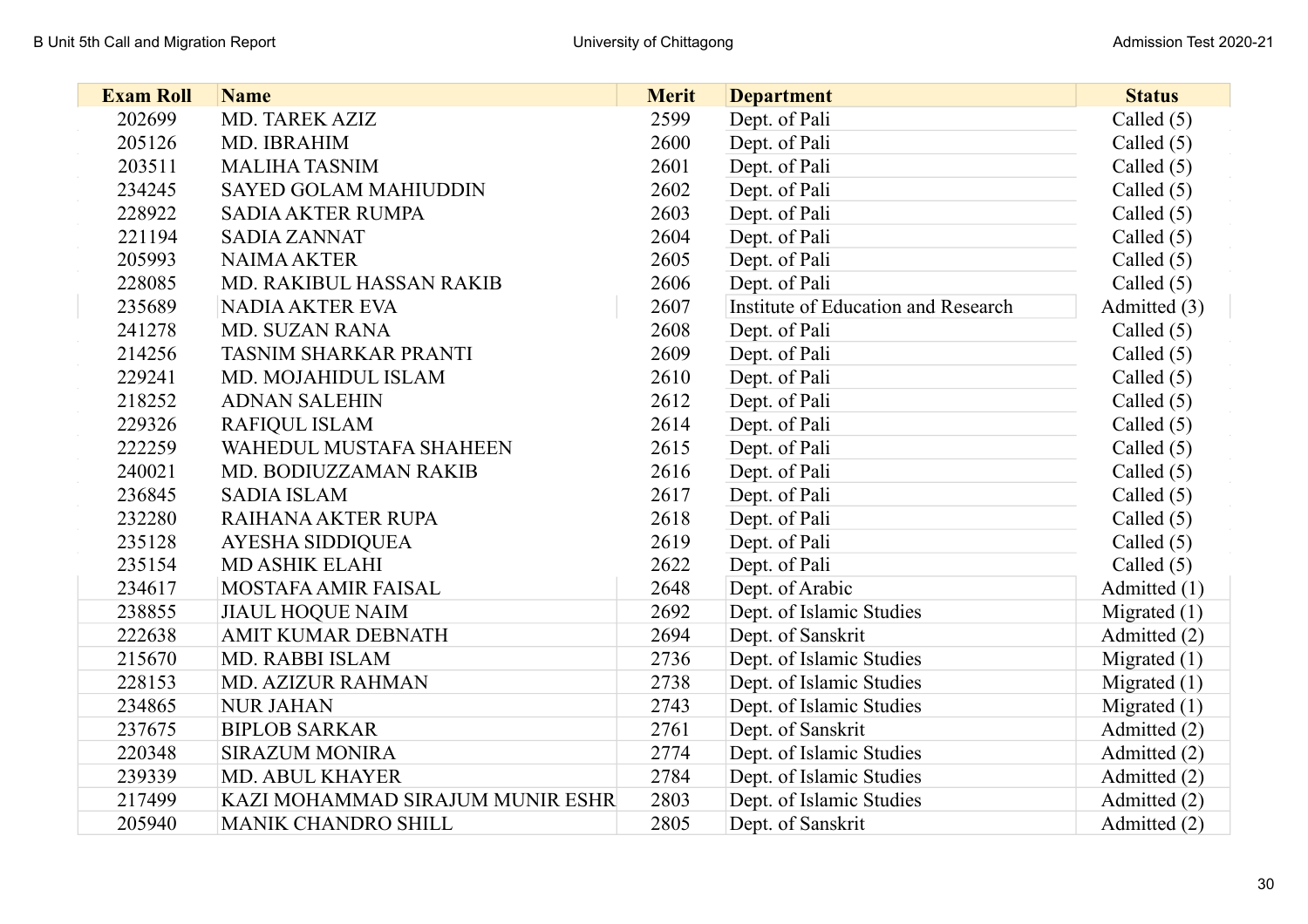| <b>Exam Roll</b> | <b>Name</b>               | <b>Merit</b> | <b>Department</b>                   | <b>Status</b>  |
|------------------|---------------------------|--------------|-------------------------------------|----------------|
| 234605           | <b>BITU DAS</b>           | 2809         | Dept. of Sanskrit                   | Admitted (2)   |
| 223949           | <b>MUTASIM BILLAH SAD</b> | 2814         | Dept. of Islamic Studies            | Admitted (2)   |
| 226397           | MOHAMMAD RIYAD HASAN      | 2817         | Dept. of Islamic Studies            | Admitted (2)   |
| 225881           | MD. TAISIRUL ISLAM        | 2842         | Dept. of Islamic Studies            | Admitted (2)   |
| 237127           | <b>RIMO DEY</b>           | 2857         | Dept. of Sanskrit                   | Admitted (2)   |
| 218523           | <b>RANJAN KUMER</b>       | 2863         | Dept. of Sanskrit                   | Admitted (2)   |
| 216895           | <b>RUMI RANI DAS</b>      | 2875         | Institute of Education and Research | Migrated $(1)$ |
| 225704           | MD. EMON ALI              | 2876         | Dept. of Islamic Studies            | Admitted (2)   |
| 229472           | KALYAN CHANDRA SINGHA     | 2882         | Dept. of Sanskrit                   | Admitted (3)   |
| 218747           | <b>ABU HURAIRA</b>        | 2894         | Dept. of Islamic Studies            | Admitted (2)   |
| 220588           | MD. KOBIR ALI             | 2920         | Dept. of Islamic Studies            | Admitted (2)   |
| 206553           | <b>SAIKAT BARUA</b>       | 2924         | Dept. of Pali                       | Admitted (1)   |
| 238946           | <b>ABIR AHMED</b>         | 2945         | Dept. of Arabic                     | Admitted (2)   |
| 238940           | ARPHI SHIL TULI           | 2951         | Dept. of Sanskrit                   | Admitted (3)   |
| 218079           | <b>ABDULLAH AL NOMAN</b>  | 2952         | Dept. of Islamic Studies            | Admitted (2)   |
| 231121           | PRANOY BAL                | 2960         | Institute of Education and Research | Admitted (3)   |
| 227263           | <b>JOYONTO BARMAN</b>     | 2966         | Dept. of Sanskrit                   | Admitted (3)   |
| 217934           | MORSHEDA KHANAM           | 2971         | Dept. of Islamic Studies            | Admitted (2)   |
| 221975           | MUBASSARA MUNTASIR        | 2981         | Institute of Education and Research | Admitted (3)   |
| 217277           | <b>NAZMUL ISLAM</b>       | 2983         | Dept. of Islamic Studies            | Admitted (2)   |
| 234858           | <b>MD. SAIF UDDIN</b>     | 2997         | Dept. of Islamic Studies            | Admitted (2)   |
| 240188           | <b>URME BARUA</b>         | 3000         | Dept. of Pali                       | Admitted (1)   |
| 226693           | <b>ARPITA RANI PAUL</b>   | 3022         | Dept. of Sanskrit                   | Admitted (3)   |
| 227460           | <b>ASMA AKTER LIPI</b>    | 3043         | Institute of Education and Research | Admitted (4)   |
| 223878           | MD. ALI AKRAM             | 3046         | Dept. of Islamic Studies            | Admitted (2)   |
| 219423           | SHANTA RANI SHREEPONNA    | 3050         | Dept. of Sanskrit                   | Admitted (3)   |
| 228791           | <b>KAKOLY MOHAJAN</b>     | 3071         | Institute of Education and Research | Migrated $(1)$ |
| 228110           | <b>AKHI RANI ROY</b>      | 3084         | Dept. of Sanskrit                   | Admitted (3)   |
| 242503           | MOHAMMAD ABDUL KYUM       | 3089         | Dept. of Islamic Studies            | Admitted (2)   |
| 225076           | MAHMUDUL HASAN ZOBAYER    | 3111         | Dept. of Islamic Studies            | Admitted (2)   |
| 242111           | RIPAN CHANDRA SEN TAPU    | 3115         | Dept. of Sanskrit                   | Admitted (3)   |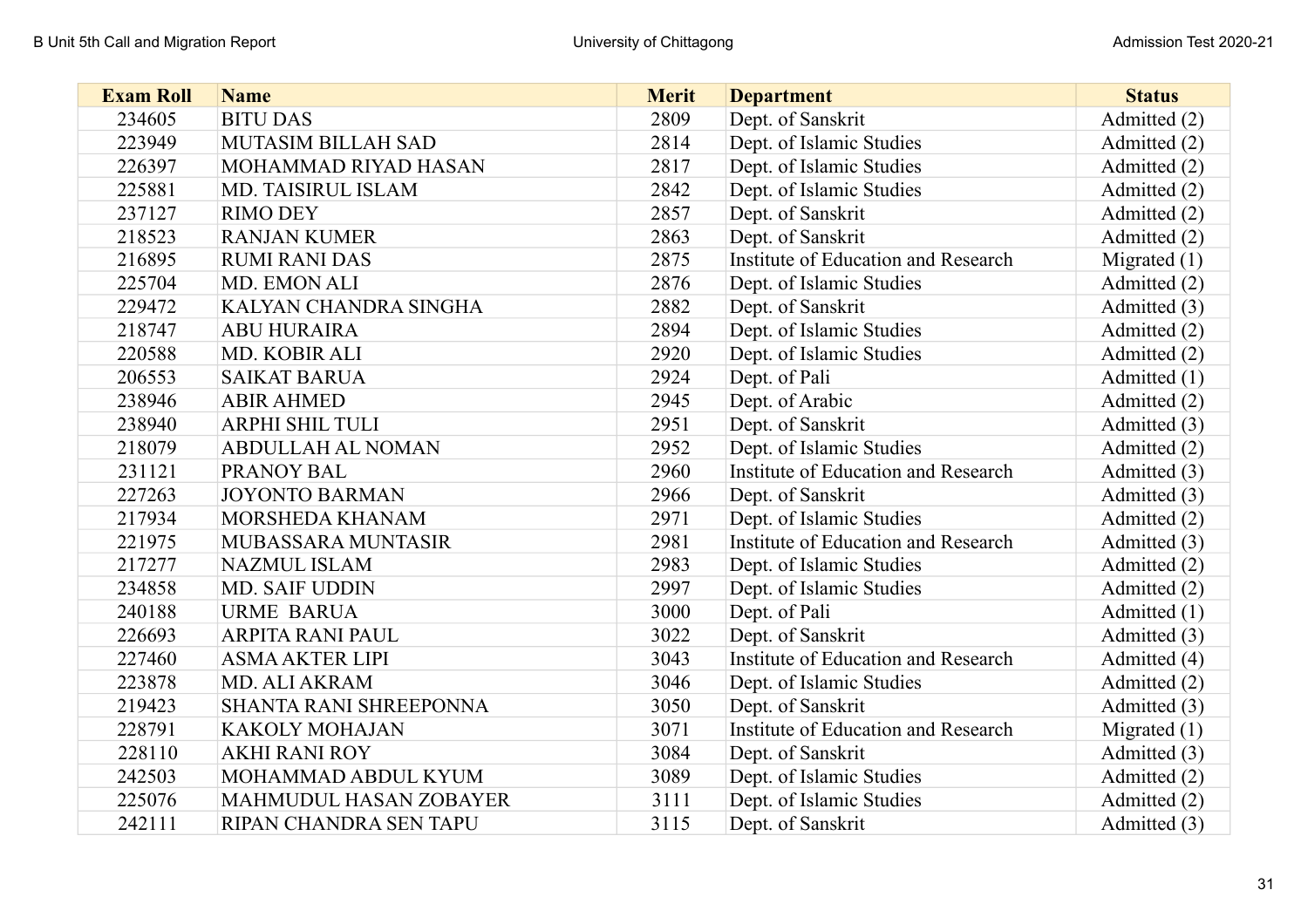| <b>Exam Roll</b> | <b>Name</b>                   | <b>Merit</b> | <b>Department</b>                   | <b>Status</b>  |
|------------------|-------------------------------|--------------|-------------------------------------|----------------|
| 225763           | <b>RAQIBUL ISLAM</b>          | 3119         | Dept. of Islamic Studies            | Migrated $(1)$ |
| 236685           | <b>MD. JABER HOSSEN</b>       | 3121         | Dept. of Arabic                     | Admitted (2)   |
| 217422           | MOHAMMAD KAWSAR MARWAN        | 3126         | Dept. of Islamic Studies            | Migrated $(1)$ |
| 242577           | <b>JOY SARKER</b>             | 3127         | Dept. of Sanskrit                   | Admitted (3)   |
| 225471           | <b>JAKIA KHATUN</b>           | 3133         | Dept. of Islamic Studies            | Migrated $(1)$ |
| 229207           | <b>MAHFUJA AKTAR</b>          | 3134         | Dept. of Islamic Studies            | Migrated $(1)$ |
| 240252           | <b>SATHI RANI</b>             | 3145         | Dept. of Sanskrit                   | Admitted (3)   |
| 221961           | MD. MOFIZUR RAHMAN            | 3163         | Dept. of Arabic                     | Admitted (2)   |
| 218682           | <b>MD. ABDUL HALIM</b>        | 3164         | Dept. of Islamic Studies            | Migrated $(1)$ |
| 221633           | <b>SANJIT GHOSH</b>           | 3171         | Dept. of Sanskrit                   | Admitted (3)   |
| 236380           | <b>KANAK ROY</b>              | 3203         | Dept. of Sanskrit                   | Admitted (3)   |
| 201415           | MOHAIMINUL ANWER              | 3226         | Dept. of Islamic Studies            | Migrated $(1)$ |
| 239570           | <b>KANIKA DAS</b>             | 3231         | Dept. of Sanskrit                   | Admitted (3)   |
| 237366           | HIMEL CHANDRA BARMAN          | 3256         | Dept. of Sanskrit                   | Admitted (3)   |
| 239090           | MOHAMMAD SALAH UDDIN          | 3280         | Dept. of Islamic Studies            | Migrated $(1)$ |
| 213098           | <b>ARMAN HOSSAIN</b>          | 3296         | Dept. of Islamic Studies            | Migrated $(1)$ |
| 238942           | <b>MD. ABU SAYED</b>          | 3299         | Dept. of Islamic Studies            | Migrated $(1)$ |
| 216278           | <b>MD. RAKIB HOSSAIN</b>      | 3307         | Dept. of Islamic Studies            | Migrated $(1)$ |
| 223058           | <b>SAYED ABDULLAH</b>         | 3308         | Dept. of Islamic Studies            | Migrated $(1)$ |
| 234803           | MOHAMMAD ULLAH                | 3315         | Dept. of Islamic Studies            | Migrated $(1)$ |
| 240046           | NOOR MOHAMMAD SHARIF          | 3317         | Dept. of Islamic Studies            | Migrated $(1)$ |
| 220949           | <b>MD. ABDUL GAFFAR</b>       | 3319         | Dept. of Islamic Studies            | Migrated $(1)$ |
| 240352           | <b>DIPTE RANI RAY</b>         | 3322         | Dept. of Sanskrit                   | Admitted (3)   |
| 239906           | MD. TANJIM HASAN              | 3326         | Dept. of Islamic Studies            | Migrated $(1)$ |
| 217011           | <b>JANNATUL FERDOUS PROMI</b> | 3327         | Institute of Education and Research | Admitted (4)   |
| 242163           | <b>MD. ABU BAKAR SIDDIK</b>   | 3338         | Dept. of Islamic Studies            | Migrated $(1)$ |
| 230839           | ABDULLAH AL ASHRAFUL ISLAM    | 3345         | Dept. of Islamic Studies            | Migrated $(1)$ |
| 226753           | MOHAMMAD REDUANUL HOQUE       | 3383         | Dept. of Islamic Studies            | Migrated $(1)$ |
| 214339           | <b>MD. SABUJ SARDER</b>       | 3398         | Dept. of Sanskrit                   | Admitted (3)   |
| 219969           | <b>TAHSINA RAHMAN</b>         | 3409         | Institute of Education and Research | Admitted (4)   |
| 222823           | <b>TASFIA SULTANA</b>         | 3454         | Institute of Education and Research | Admitted (4)   |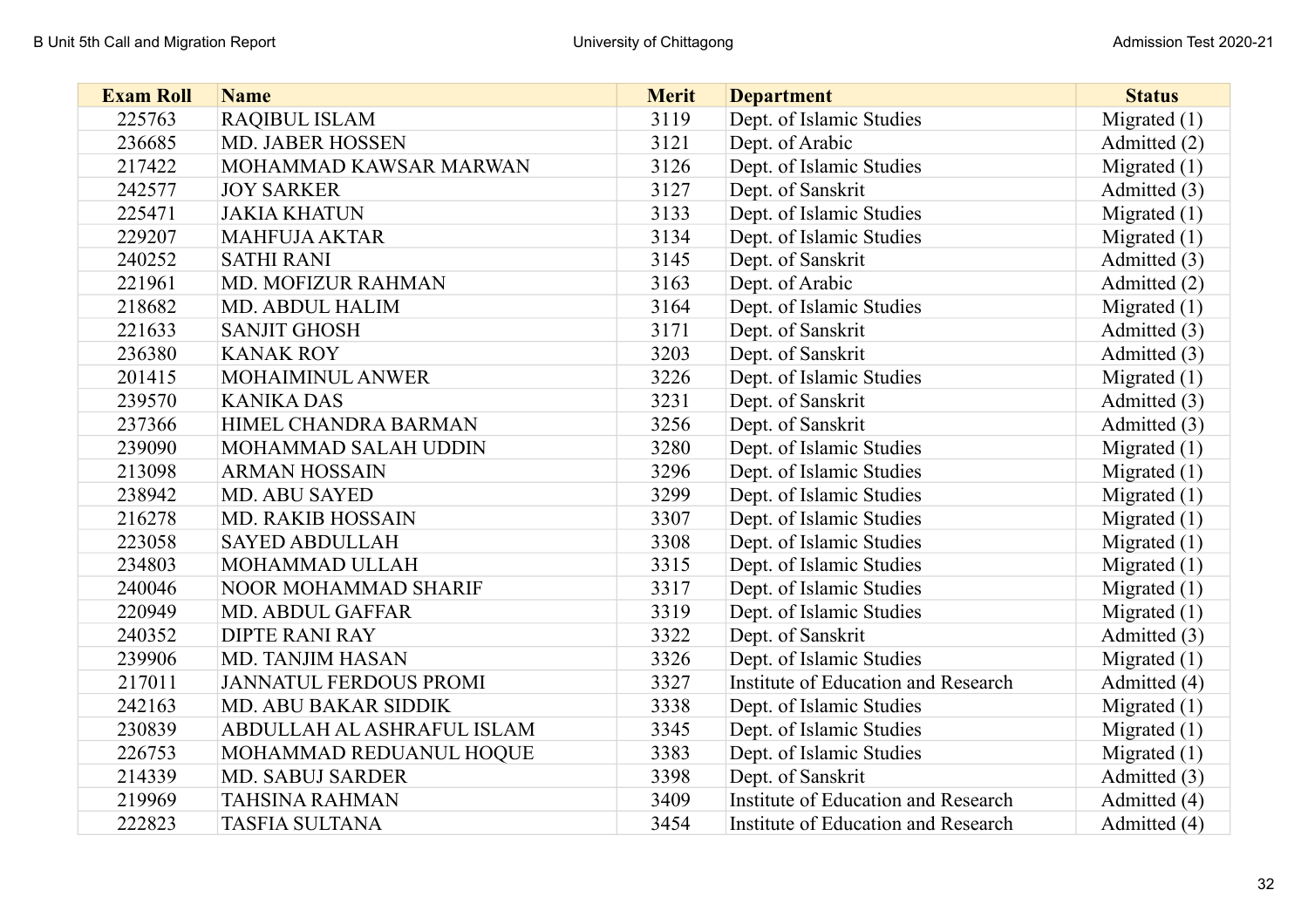| <b>Exam Roll</b> | <b>Name</b>                | <b>Merit</b> | <b>Department</b>                   | <b>Status</b>  |
|------------------|----------------------------|--------------|-------------------------------------|----------------|
| 223646           | <b>ISRAT SULTANA RIPA</b>  | 3457         | Dept. of Islamic Studies            | Migrated $(1)$ |
| 221388           | ANKITA BHATTACHARJEE       | 3465         | Dept. of Sanskrit                   | Admitted (3)   |
| 225940           | <b>CASPEYA YEASMIN</b>     | 3495         | Institute of Education and Research | Admitted (4)   |
| 230647           | MD. NURAY ALAM SIDDIK      | 3499         | Dept. of Islamic Studies            | Migrated $(1)$ |
| 235766           | <b>ISMAIL HOSSEN</b>       | 3503         | Dept. of Islamic Studies            | Migrated $(1)$ |
| 236187           | <b>FARUQUE HOSSAIN</b>     | 3505         | Dept. of Islamic Studies            | Migrated $(1)$ |
| 224361           | <b>SUJON ROY</b>           | 3507         | Dept. of Sanskrit                   | Admitted (3)   |
| 228453           | MD. RIYAD UDDIN            | 3524         | Dept. of Islamic Studies            | Migrated $(1)$ |
| 200716           | MD. SAKIB MAHMUD           | 3538         | Dept. of Arabic                     | Admitted (2)   |
| 223323           | <b>ABDUR RAHMAN JIHAN</b>  | 3541         | Institute of Education and Research | Admitted (4)   |
| 223584           | <b>SWASTIKA SACHI PUJA</b> | 3548         | Dept. of Sanskrit                   | Admitted (3)   |
| 237758           | <b>NAZMUL HODA</b>         | 3552         | Dept. of Islamic Studies            | Migrated $(1)$ |
| 226392           | MD. ABDULLAH AL MAMUN      | 3559         | Dept. of Islamic Studies            | Migrated $(1)$ |
| 220134           | <b>HASNA HENA JINUR</b>    | 3572         | Institute of Education and Research | Called $(5)$   |
| 238796           | NOMAN AN ASIF MONCI        | 3593         | Dept. of Arabic                     | Admitted (2)   |
| 207453           | <b>ALAMGIR KOBIR</b>       | 3609         | Dept. of Islamic Studies            | Migrated $(1)$ |
| 200710           | MOHAMMAD LEYAKAT ALI       | 3617         | Institute of Education and Research | Called $(5)$   |
| 242281           | MD. MURAD ISLAM            | 3623         | Institute of Education and Research | Called $(5)$   |
| 203242           | MD.MERAJUL AKON            | 3626         | Institute of Education and Research | Called $(5)$   |
| 225123           | <b>SARAF JAHAN FARIN</b>   | 3628         | Institute of Education and Research | Called $(5)$   |
| 228132           | YEAKUB HOSSAIN             | 3636         | Dept. of Islamic Studies            | Migrated $(1)$ |
| 220833           | NURUL ISLAM CHOWDHURY      | 3657         | Institute of Education and Research | Called $(5)$   |
| 241928           | <b>API PAUL</b>            | 3672         | Dept. of Sanskrit                   | Admitted (3)   |
| 238366           | MD. ZIHADI HASAN           | 3682         | Dept. of Islamic Studies            | Migrated $(1)$ |
| 238150           | SHAHIBUL ALAM CHOWDHURY    | 3688         | Institute of Education and Research | Called $(5)$   |
| 232526           | <b>JANNATUL FERDOUS</b>    | 3696         | Institute of Education and Research | Called $(5)$   |
| 216655           | <b>MOHAMMAD KISAR</b>      | 3706         | Dept. of Islamic Studies            | Migrated $(1)$ |
| 228503           | <b>ROBIUL HOSSAIN</b>      | 3716         | Dept. of Islamic Studies            | Migrated $(1)$ |
| 224074           | MOHAMMAD ANISULLAH         | 3718         | Institute of Education and Research | Called $(5)$   |
| 223545           | MIFTAHUL JANNAT RINVE      | 3734         | Institute of Education and Research | Called $(5)$   |
| 239735           | <b>SUMIYA RAHMAN</b>       | 3737         | Institute of Education and Research | Called $(5)$   |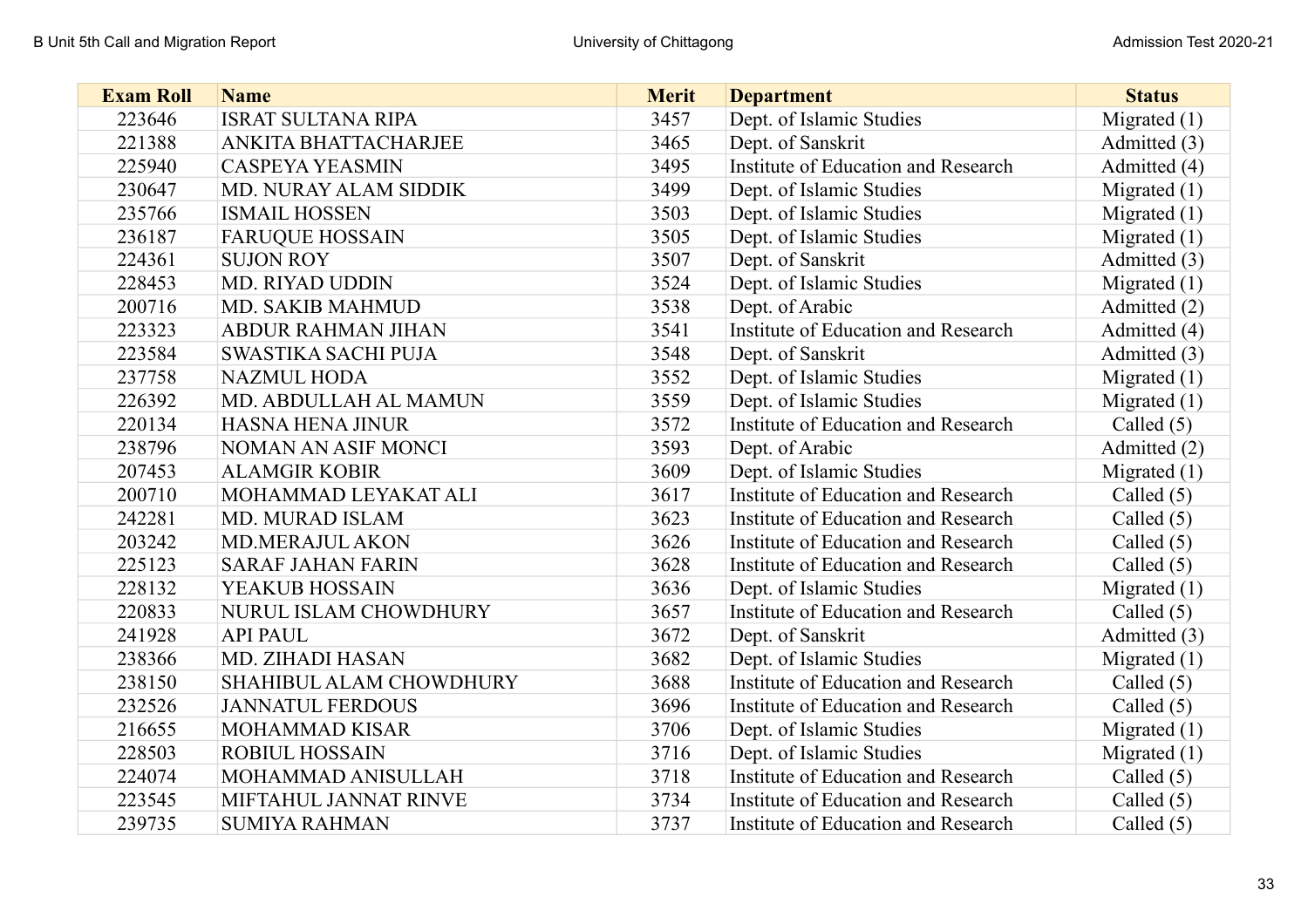| <b>Exam Roll</b> | <b>Name</b>                  | <b>Merit</b> | <b>Department</b>                   | <b>Status</b>  |
|------------------|------------------------------|--------------|-------------------------------------|----------------|
| 231539           | MOHAMMAD JAMSHEDUL ALAM      | 3748         | Institute of Education and Research | Called $(5)$   |
| 231407           | M. SAJIDUL ISLAM             | 3756         | Dept. of Islamic Studies            | Migrated $(1)$ |
| 240917           | <b>MAHMODA AKTER</b>         | 3769         | Dept. of Islamic Studies            | Migrated $(1)$ |
| 225292           | SADHON CHANDRA MONDAL        | 3772         | Dept. of Sanskrit                   | Admitted (4)   |
| 241237           | <b>TASNIMUL JANNAT</b>       | 3777         | Dept. of Islamic Studies            | Migrated $(1)$ |
| 217552           | MOHAMMAD ADNAN CHOWDHURY     | 3780         | Institute of Education and Research | Called $(5)$   |
| 241520           | <b>ISRAT JAHAN TABITA</b>    | 3781         | Institute of Education and Research | Called $(5)$   |
| 219156           | <b>AHMAD NUR</b>             | 3785         | Dept. of Islamic Studies            | Migrated $(1)$ |
| 231999           | <b>BISHNO KUMAR GHOSH</b>    | 3787         | Dept. of Sanskrit                   | Admitted (4)   |
| 226312           | MD. NOMAN IBN SABIT          | 3794         | Dept. of Islamic Studies            | Migrated $(1)$ |
| 223124           | <b>ATIKUR RAHMAN</b>         | 3798         | Dept. of Islamic Studies            | Migrated $(1)$ |
| 240371           | <b>TRESHA GUHA</b>           | 3800         | Dept. of Sanskrit                   | Admitted (4)   |
| 222050           | <b>ABDUL KAYUM</b>           | 3807         | Dept. of Islamic Studies            | Migrated $(1)$ |
| 216643           | <b>HADIUL ISLAM</b>          | 3814         | Dept. of Islamic Studies            | Migrated $(1)$ |
| 225008           | <b>JANNATUL MAWA RONY</b>    | 3836         | Institute of Education and Research | Called $(5)$   |
| 208525           | <b>MOHAMMAD AMIN</b>         | 3843         | Institute of Education and Research | Called $(5)$   |
| 218180           | <b>MAHARUN AKTER FALGONY</b> | 3850         | Institute of Education and Research | Called $(5)$   |
| 241991           | RAJKUMAR KAYAL               | 3856         | Dept. of Sanskrit                   | Admitted (4)   |
| 232025           | <b>NOYON CHANDRA GOUP</b>    | 3862         | Dept. of Sanskrit                   | Admitted (4)   |
| 241622           | MST. JANNATUL FERDOUSI JEMI  | 3868         | Institute of Education and Research | Called $(5)$   |
| 237358           | SYEDA MIFTAHUL JANNAT        | 3879         | Institute of Education and Research | Called $(5)$   |
| 222579           | <b>MD. RABIUL HOSEN</b>      | 3880         | Institute of Education and Research | Called $(5)$   |
| 209580           | ABDUR RAHIM AL MAMUN         | 3892         | Dept. of Arabic                     | Admitted (2)   |
| 230692           | MOHAMMAD NASIR UDDIN         | 3902         | Dept. of Islamic Studies            | Migrated $(1)$ |
| 239714           | <b>BADHON CHANDRA SARKER</b> | 3937         | Dept. of Sanskrit                   | Admitted (4)   |
| 233918           | <b>SOUMITRA KUMER NAG</b>    | 3938         | Dept. of Sanskrit                   | Admitted (4)   |
| 216859           | <b>MILY DEY</b>              | 3940         | Dept. of Sanskrit                   | Admitted (4)   |
| 239940           | <b>SURANJIT ADHIKARI</b>     | 3945         | Dept. of Sanskrit                   | Admitted (4)   |
| 225882           | <b>SHAHADAT ULLAH</b>        | 3952         | Dept. of Islamic Studies            | Migrated $(1)$ |
| 242342           | MD. NAJMUT TARIF             | 3954         | Dept. of Arabic                     | Admitted (2)   |
| 217963           | <b>HABIBUR RAHMAN</b>        | 3955         | Dept. of Islamic Studies            | Migrated (1)   |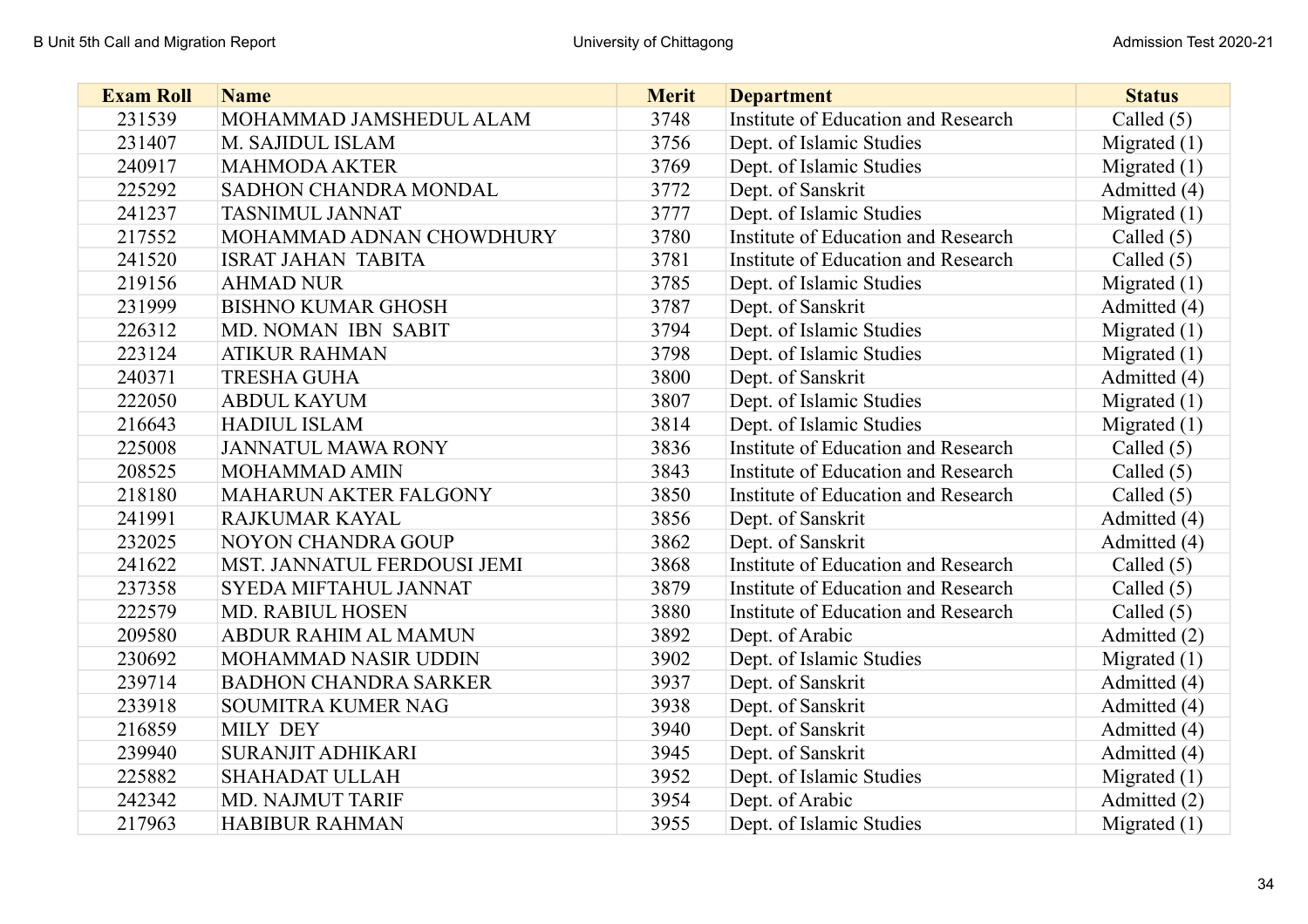| <b>Exam Roll</b> | <b>Name</b>                 | <b>Merit</b> | <b>Department</b>        | <b>Status</b>  |
|------------------|-----------------------------|--------------|--------------------------|----------------|
| 235909           | <b>ROBIUL ISLAM</b>         | 3964         | Dept. of Islamic Studies | Migrated $(1)$ |
| 217139           | <b>MD. RAKIB HOSEN</b>      | 3971         | Dept. of Islamic Studies | Migrated $(1)$ |
| 240086           | <b>FAHAMIDA HASAN EMA</b>   | 3976         | Dept. of Islamic Studies | Migrated $(1)$ |
| 227015           | <b>DIPALI RANI RAY</b>      | 3987         | Dept. of Sanskrit        | Called $(5)$   |
| 220384           | MD. ARIFUL ISLAM            | 3993         | Dept. of Arabic          | Admitted (2)   |
| 235617           | MD. NAYEM HASSAN            | 4011         | Dept. of Islamic Studies | Migrated $(1)$ |
| 224465           | <b>MD. ABDUL WAHID</b>      | 4019         | Dept. of Islamic Studies | Migrated $(1)$ |
| 208421           | <b>MAHMUDUL HASAN</b>       | 4023         | Dept. of Islamic Studies | Migrated $(1)$ |
| 241140           | <b>JAKARIA</b>              | 4029         | Dept. of Islamic Studies | Migrated $(1)$ |
| 236788           | <b>JISHU ROY</b>            | 4030         | Dept. of Sanskrit        | Called $(5)$   |
| 204623           | <b>MATIUR MAHMUD FARHAD</b> | 4031         | Dept. of Islamic Studies | Migrated $(1)$ |
| 216641           | MOHAMMAD MIZANUR RAHMAN     | 4053         | Dept. of Islamic Studies | Migrated $(1)$ |
| 238315           | MOHAMMAD TAUHIDUL ISLAM     | 4055         | Dept. of Islamic Studies | Migrated $(1)$ |
| 227114           | <b>KANAK SUTRADHAR</b>      | 4066         | Dept. of Sanskrit        | Called $(5)$   |
| 235697           | <b>MD. MASUM BILLAH</b>     | 4075         | Dept. of Islamic Studies | Migrated $(1)$ |
| 240281           | <b>ASHMITA MONDAL</b>       | 4087         | Dept. of Sanskrit        | Called $(5)$   |
| 205837           | <b>JABA RANI RAY</b>        | 4093         | Dept. of Sanskrit        | Called $(5)$   |
| 230958           | <b>NOBO DAS</b>             | 4114         | Dept. of Sanskrit        | Called $(5)$   |
| 220918           | MD. RUHUL AMIN              | 4132         | Dept. of Islamic Studies | Migrated (1)   |
| 226143           | <b>CHIOTY MOJUMDER</b>      | 4138         | Dept. of Sanskrit        | Called $(5)$   |
| 234370           | <b>TANMOYEE SARKER</b>      | 4145         | Dept. of Sanskrit        | Called $(5)$   |
| 242351           | <b>MONI KRISHNA RAY</b>     | 4148         | Dept. of Sanskrit        | Called $(5)$   |
| 213617           | MD. SHAFIQUL ISLAM          | 4150         | Dept. of Islamic Studies | Migrated $(1)$ |
| 221926           | <b>SAJAL MUHURI</b>         | 4157         | Dept. of Sanskrit        | Called $(5)$   |
| 231363           | MD. SUMON                   | 4161         | Dept. of Islamic Studies | Migrated (1)   |
| 240455           | <b>RAHNOMA TABASSUM</b>     | 4171         | Dept. of Arabic          | Admitted (2)   |
| 221350           | MD. MOSTAFIZUR RAHMAN       | 4177         | Dept. of Islamic Studies | Migrated $(1)$ |
| 218060           | <b>JAMADIUL AOWAL</b>       | 4185         | Dept. of Islamic Studies | Migrated $(1)$ |
| 221811           | <b>KAMORUN NESA</b>         | 4200         | Dept. of Islamic Studies | Migrated $(1)$ |
| 225782           | MD. JUBAYAR JAHAN           | 4209         | Dept. of Arabic          | Admitted (2)   |
| 215725           | MUHAMMAD TAWHIDUL ISLAM     | 4217         | Dept. of Arabic          | Admitted (2)   |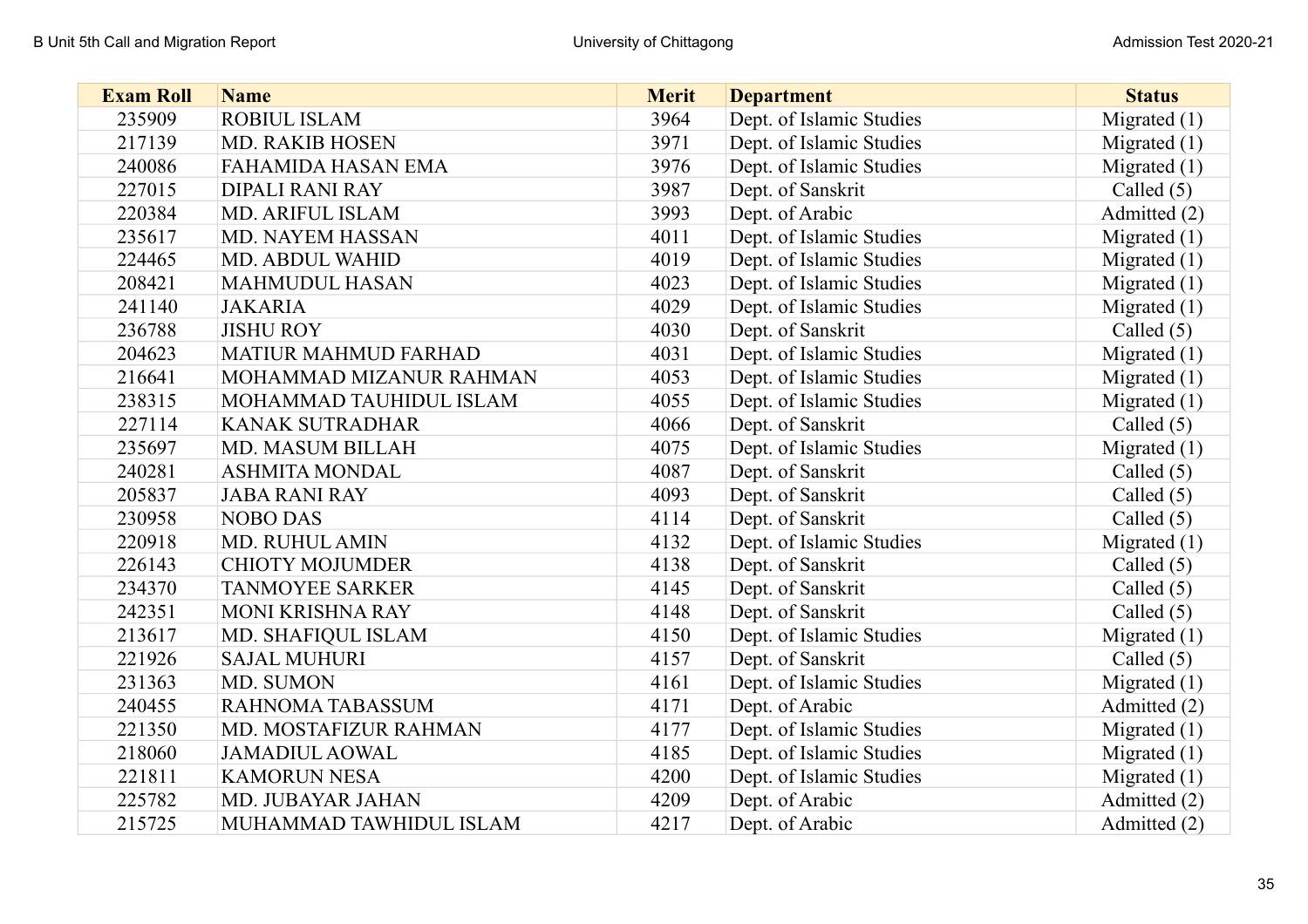| <b>Exam Roll</b> | <b>Name</b>                 | <b>Merit</b> | <b>Department</b> | <b>Status</b> |
|------------------|-----------------------------|--------------|-------------------|---------------|
| 222912           | MD. KHALID SAYFULLAH RAIHAN | 4222         | Dept. of Arabic   | Admitted (2)  |
| 232766           | PUNAM MAZUMDER DOLA         | 4224         | Dept. of Sanskrit | Called $(5)$  |
| 225381           | MD. NEZAM UDDIN             | 4231         | Dept. of Arabic   | Admitted (2)  |
| 235074           | <b>NIKASH SARKER</b>        | 4237         | Dept. of Sanskrit | Called $(5)$  |
| 234763           | <b>MD. MASUD RANA</b>       | 4239         | Dept. of Arabic   | Admitted (2)  |
| 238719           | MAHMUDUL HASAN SARWAR       | 4242         | Dept. of Arabic   | Admitted (2)  |
| 240033           | <b>PUJA SARKAR</b>          | 4246         | Dept. of Sanskrit | Called $(5)$  |
| 215405           | ABONTEE SARKAR TIRTHO       | 4248         | Dept. of Sanskrit | Called $(5)$  |
| 222175           | KUMARY PINGKY RANI          | 4249         | Dept. of Sanskrit | Called $(5)$  |
| 215314           | PRASENJIT CHAKRABORTY       | 4272         | Dept. of Sanskrit | Called $(5)$  |
| 234771           | <b>SAGOR</b>                | 4279         | Dept. of Arabic   | Admitted (2)  |
| 235397           | <b>SUNJEDA AFROSS</b>       | 4282         | Dept. of Arabic   | Admitted (3)  |
| 228075           | PRASANJIT DEB               | 4285         | Dept. of Sanskrit | Called $(5)$  |
| 228253           | <b>ANUPURBA SARKAR</b>      | 4287         | Dept. of Sanskrit | Called $(5)$  |
| 221848           | <b>GOLAP RANI DAS</b>       | 4289         | Dept. of Sanskrit | Called $(5)$  |
| 234438           | <b>MD. ARMAN HOSEN</b>      | 4292         | Dept. of Arabic   | Admitted (3)  |
| 211723           | <b>SUSMITA RANI BHOUMIK</b> | 4298         | Dept. of Sanskrit | Called $(5)$  |
| 202249           | POLY RANI MOJUMDER          | 4307         | Dept. of Sanskrit | Called $(5)$  |
| 221766           | TAMANNA SULTANA             | 4309         | Dept. of Arabic   | Admitted (3)  |
| 229281           | <b>SAIDUR RAHMAN</b>        | 4315         | Dept. of Arabic   | Admitted (3)  |
| 230526           | <b>TOMA RANI BARMAN</b>     | 4334         | Dept. of Sanskrit | Called $(5)$  |
| 230199           | MD. NAIM ISLAM              | 4336         | Dept. of Arabic   | Admitted (3)  |
| 216484           | <b>AFZAL HOSEN</b>          | 4351         | Dept. of Arabic   | Admitted (3)  |
| 231655           | MD. AHAD                    | 4357         | Dept. of Arabic   | Admitted (3)  |
| 229914           | MD. MERAJUL ISLAM           | 4371         | Dept. of Arabic   | Admitted (3)  |
| 220034           | <b>SADIA JAHAN</b>          | 4372         | Dept. of Arabic   | Admitted (3)  |
| 224773           | <b>HABIBUL BASAR SALMAN</b> | 4392         | Dept. of Arabic   | Admitted (3)  |
| 226172           | MD. HAFIZUL ISLAM           | 4404         | Dept. of Arabic   | Admitted (3)  |
| 231230           | MD. LUTFUR RAHMAN           | 4449         | Dept. of Arabic   | Admitted (3)  |
| 217239           | <b>TAJMERI AKHTER</b>       | 4452         | Dept. of Arabic   | Admitted (3)  |
| 233201           | MD. ABDULLAH                | 4464         | Dept. of Arabic   | Admitted (3)  |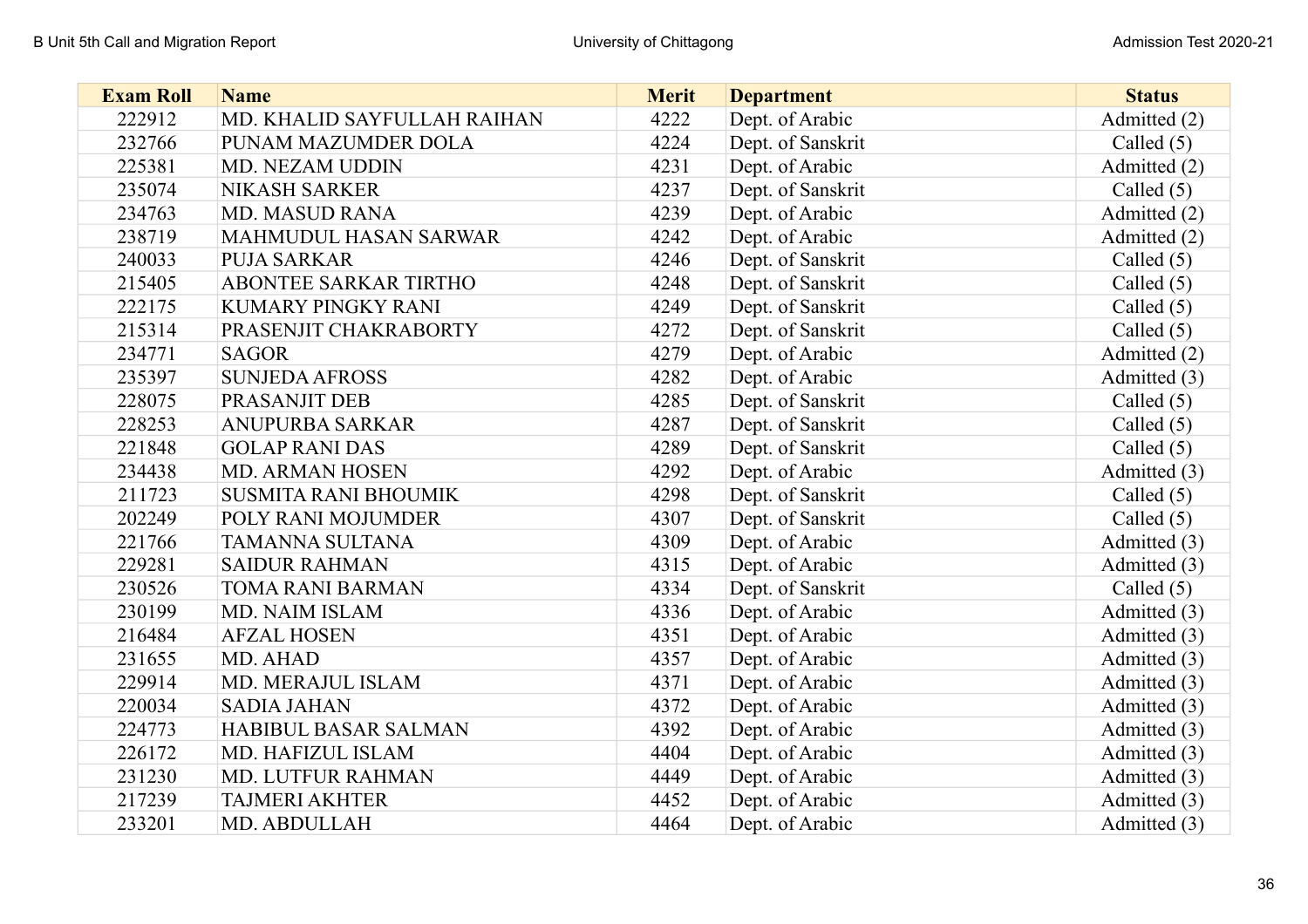| <b>Exam Roll</b> | <b>Name</b>                | <b>Merit</b> | <b>Department</b> | <b>Status</b> |
|------------------|----------------------------|--------------|-------------------|---------------|
| 219169           | <b>BITHI BARUA</b>         | 4511         | Dept. of Pali     | Admitted (1)  |
| 201992           | <b>NASIR UDDIN</b>         | 4523         | Dept. of Arabic   | Admitted (3)  |
| 205792           | MD. EKRAMUL HOQUE          | 4586         | Dept. of Arabic   | Admitted (3)  |
| 219242           | <b>AZIZUL HAQUE</b>        | 4587         | Dept. of Arabic   | Admitted (3)  |
| 230474           | <b>SHAHEDUL ISLAM</b>      | 4599         | Dept. of Arabic   | Admitted (3)  |
| 213204           | <b>KAFAYET ULLAH</b>       | 4640         | Dept. of Arabic   | Admitted (3)  |
| 215837           | MOHAMMAD MOSTAFA           | 4660         | Dept. of Arabic   | Admitted (3)  |
| 215236           | <b>JANNATUN NAIMA</b>      | 4666         | Dept. of Arabic   | Admitted (3)  |
| 220356           | <b>SAH MD. BAREK ULLAH</b> | 4671         | Dept. of Arabic   | Admitted (3)  |
| 202655           | MOHAMMED SHAKER HOSSEN     | 4672         | Dept. of Arabic   | Admitted (3)  |
| 238158           | PRATTAY BARUA              | 4711         | Dept. of Pali     | Admitted (1)  |
| 200400           | MOHAMMAD WALEED AIMAN      | 4741         | Dept. of Arabic   | Admitted (3)  |
| 213681           | <b>MD. JAHID HOSSAIN</b>   | 4745         | Dept. of Arabic   | Admitted (3)  |
| 200860           | MOHAMMAD ABDULLAH AL-MARUF | 4747         | Dept. of Arabic   | Admitted (3)  |
| 228017           | PARESH CHAKMA              | 4810         | Dept. of Pali     | Admitted (1)  |
| 231852           | <b>UMME HABIBAH MIM</b>    | 4819         | Dept. of Arabic   | Admitted (3)  |
| 216771           | MOHAMMAD NAYEM UDDIN       | 4825         | Dept. of Arabic   | Admitted (3)  |
| 234943           | <b>MAHMUDUL HASAN</b>      | 4827         | Dept. of Arabic   | Admitted (3)  |
| 212744           | MOHAMMAD JAWAD AFNAN       | 4878         | Dept. of Arabic   | Admitted (3)  |
| 240649           | HEDAYET BIN RIAD           | 4883         | Dept. of Arabic   | Admitted (3)  |
| 238555           | YASIN PATWARY ROBIN        | 4907         | Dept. of Arabic   | Admitted (3)  |
| 216744           | MUHAMMAD SAIDUL HAQUE      | 4967         | Dept. of Arabic   | Admitted (3)  |
| 226236           | MIFTAHUL JANNAT            | 5022         | Dept. of Arabic   | Admitted (3)  |
| 213348           | <b>MD. ASRAF UDDIN</b>     | 5036         | Dept. of Arabic   | Admitted (3)  |
| 231251           | MUHAMMAD MUBINUL HOQUE     | 5043         | Dept. of Arabic   | Admitted (3)  |
| 223815           | <b>AL-AMIN</b>             | 5099         | Dept. of Arabic   | Admitted (3)  |
| 239831           | <b>AHSAN HABIB</b>         | 5133         | Dept. of Arabic   | Admitted (3)  |
| 218321           | MD. ABU NAYEM JIHAD        | 5157         | Dept. of Arabic   | Admitted (3)  |
| 214342           | MD. RAFIQUL ISLAM          | 5207         | Dept. of Arabic   | Admitted (3)  |
| 204609           | NURUN NAHAR BEGUM          | 5213         | Dept. of Arabic   | Admitted (3)  |
| 223847           | <b>SOHANUR RHAMAN</b>      | 5255         | Dept. of Arabic   | Admitted (3)  |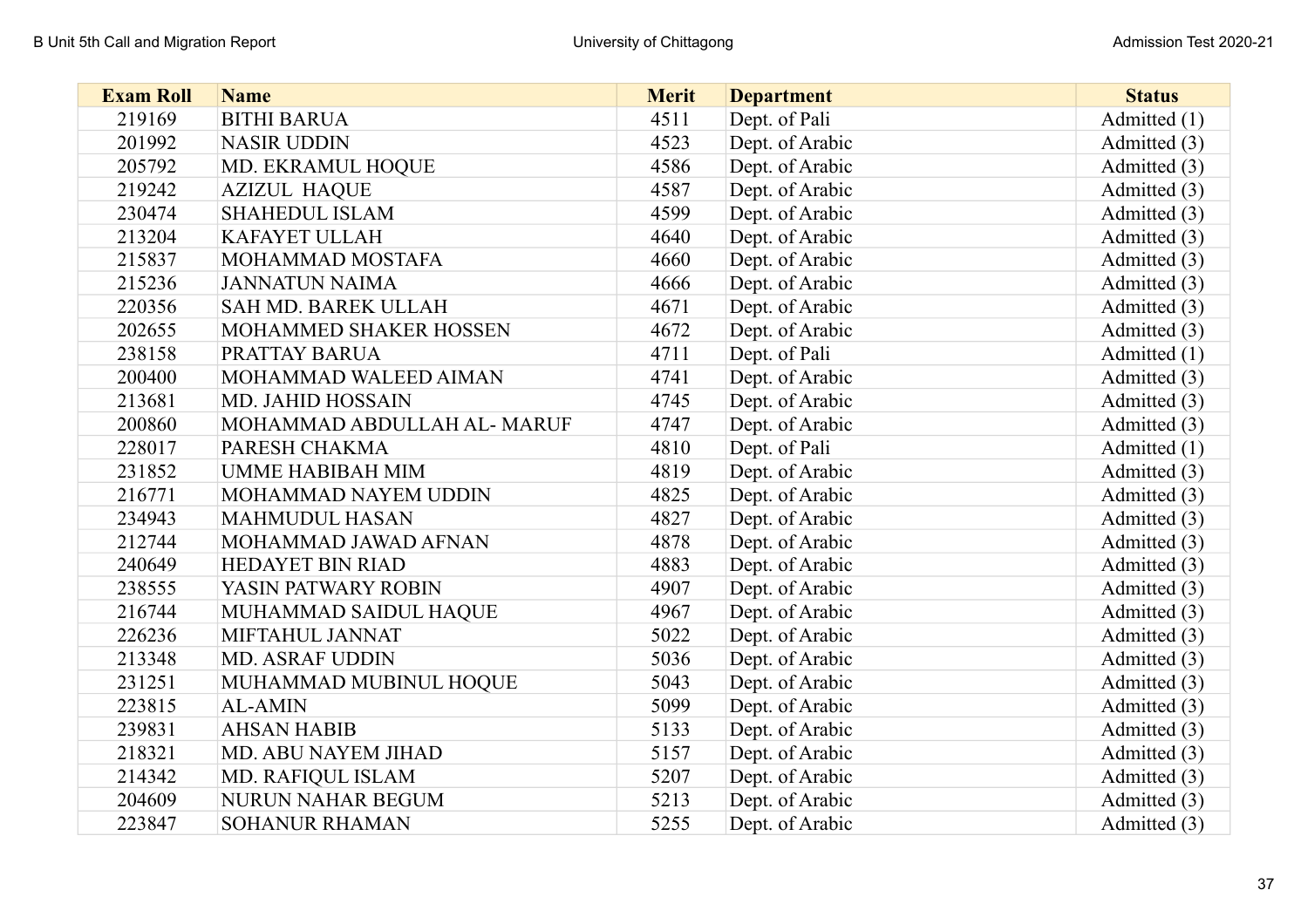| <b>Exam Roll</b> | <b>Name</b>                     | <b>Merit</b> | <b>Department</b> | <b>Status</b> |
|------------------|---------------------------------|--------------|-------------------|---------------|
| 220712           | SAIKAT BARUA UTSHA              | 5263         | Dept. of Pali     | Admitted (1)  |
| 229081           | <b>RASED UL ISLAM</b>           | 5269         | Dept. of Arabic   | Admitted (3)  |
| 217232           | ATIK MD. ABU NAYEEM             | 5291         | Dept. of Arabic   | Admitted (3)  |
| 219694           | RIFA TAMANNA KAKOL              | 5294         | Dept. of Arabic   | Admitted (3)  |
| 242278           | MOHAMMAD MONIR UDDIN HASAN KHAN | 5325         | Dept. of Arabic   | Admitted (4)  |
| 227946           | <b>AKLIMA KHATUN</b>            | 5335         | Dept. of Arabic   | Admitted (4)  |
| 230458           | MD. DELOWAR HOSSAIN             | 5343         | Dept. of Arabic   | Admitted (4)  |
| 240104           | S. M. SAIDUL HASAN              | 5392         | Dept. of Arabic   | Admitted (4)  |
| 230082           | <b>AL AMIN</b>                  | 5394         | Dept. of Arabic   | Admitted (4)  |
| 227153           | <b>NAZMUL HASAN RANA</b>        | 5414         | Dept. of Arabic   | Admitted (4)  |
| 237853           | MUHAMMAD JUNAID AL KAFI         | 5426         | Dept. of Arabic   | Admitted (4)  |
| 225742           | MUSTAFIZUR RAHMAN               | 5452         | Dept. of Arabic   | Admitted (4)  |
| 224766           | MD. SHARIFUL ISLAM              | 5458         | Dept. of Arabic   | Admitted (4)  |
| 237106           | <b>MD. TANVIR HOSSAIN</b>       | 5476         | Dept. of Arabic   | Admitted (4)  |
| 226376           | <b>SAMIN NAHAR</b>              | 5578         | Dept. of Arabic   | Admitted (4)  |
| 237278           | <b>ISRAT JAHAN</b>              | 5588         | Dept. of Arabic   | Admitted (4)  |
| 223115           | MUHAMMAD ABDUL MOIN KHAN        | 5601         | Dept. of Arabic   | Admitted (4)  |
| 237983           | MOHAMMAD ABRARUL HOQUE          | 5613         | Dept. of Arabic   | Admitted (4)  |
| 232822           | <b>SAIMON HASAN</b>             | 5615         | Dept. of Arabic   | Admitted (4)  |
| 222412           | <b>SYEDA MAISATUN NAHAR</b>     | 5617         | Dept. of Arabic   | Admitted (4)  |
| 224118           | <b>MD. SABBIR HOSSAIN</b>       | 5629         | Dept. of Arabic   | Admitted (4)  |
| 220372           | MD. ABU TALHA JUBAIR            | 5633         | Dept. of Arabic   | Admitted (4)  |
| 242102           | <b>AKIB AL HASAN</b>            | 5682         | Dept. of Arabic   | Admitted (4)  |
| 226885           | MUHAMMAD HELAL UDDIN            | 5709         | Dept. of Arabic   | Admitted (4)  |
| 240970           | <b>MD. MARUF BILLAH</b>         | 5715         | Dept. of Arabic   | Admitted (4)  |
| 203996           | <b>SAMANTA BARUA</b>            | 5716         | Dept. of Pali     | Admitted (1)  |
| 238483           | MD. MOSTAFIJUR RAHMAN           | 5717         | Dept. of Arabic   | Admitted (4)  |
| 238889           | <b>TANJIL ISLAM</b>             | 5723         | Dept. of Arabic   | Admitted (4)  |
| 214793           | PRAPA BARUA                     | 5801         | Dept. of Pali     | Admitted (1)  |
| 226297           | <b>CHANDRIMA BARUA</b>          | 5847         | Dept. of Pali     | Admitted (1)  |
| 239017           | MD. HASIBUL HOSSAIN             | 5862         | Dept. of Arabic   | Called $(5)$  |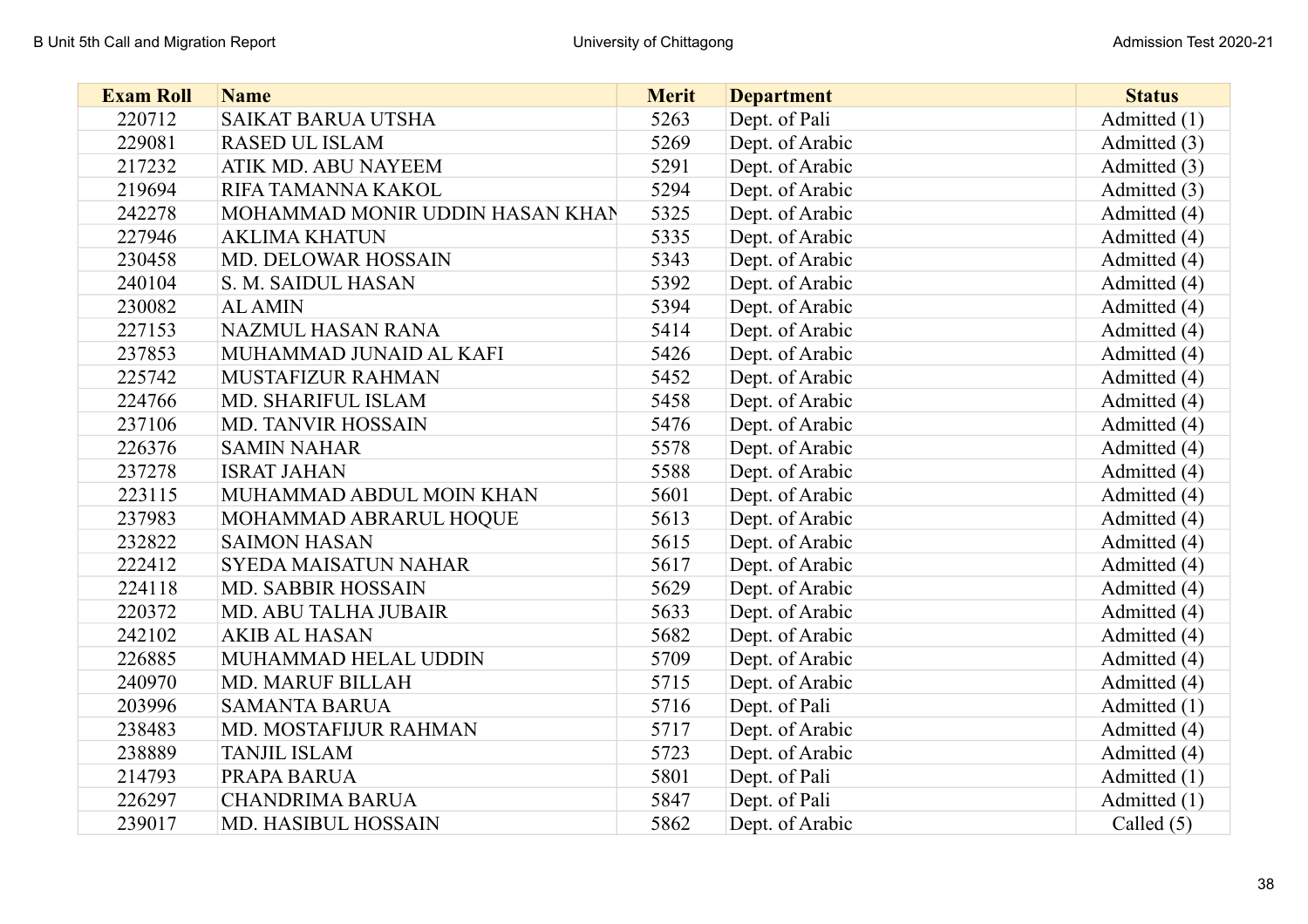| <b>Exam Roll</b> | <b>Name</b>               | <b>Merit</b> | <b>Department</b> | <b>Status</b> |
|------------------|---------------------------|--------------|-------------------|---------------|
| 221107           | <b>TASKIA KHAN</b>        | 5863         | Dept. of Arabic   | Called $(5)$  |
| 206604           | MD. NAZMUL HAQUE          | 5884         | Dept. of Arabic   | Called $(5)$  |
| 226493           | <b>AFLATUN KAWSAR</b>     | 5900         | Dept. of Arabic   | Called $(5)$  |
| 239266           | MOHAMMED ABDULLAH AL KAFI | 5901         | Dept. of Arabic   | Called $(5)$  |
| 236216           | <b>ABU BAKAR SIDDIK</b>   | 5914         | Dept. of Arabic   | Called $(5)$  |
| 235876           | MUSTOFA KAMAL             | 5943         | Dept. of Arabic   | Called $(5)$  |
| 221795           | MD. GIES UDDIN            | 5974         | Dept. of Arabic   | Called $(5)$  |
| 229201           | <b>UMME HABIBA</b>        | 5981         | Dept. of Arabic   | Called $(5)$  |
| 239653           | MD. RAFIQUL               | 5991         | Dept. of Arabic   | Called $(5)$  |
| 219272           | <b>ABDULLAH ALJIHAN</b>   | 6001         | Dept. of Arabic   | Called $(5)$  |
| 232803           | NUSRAT JAHAN RIFAT        | 6002         | Dept. of Arabic   | Called $(5)$  |
| 238027           | MD. RABBI                 | 6003         | Dept. of Arabic   | Called $(5)$  |
| 222297           | MOHAMMAD ROBIUL HASAN     | 6004         | Dept. of Arabic   | Called $(5)$  |
| 242082           | <b>MD. READUL AREFIN</b>  | 6017         | Dept. of Arabic   | Called $(5)$  |
| 237642           | MD. MEHEDI HASAN MASUM    | 6018         | Dept. of Arabic   | Called $(5)$  |
| 210189           | MD. KAMRUDDIN             | 6040         | Dept. of Arabic   | Called $(5)$  |
| 224481           | MD. AZIZUL HOQUE          | 6054         | Dept. of Arabic   | Called $(5)$  |
| 216396           | MD. EBRAHIM HOSSAIN       | 6063         | Dept. of Arabic   | Called $(5)$  |
| 215459           | <b>MINHAJ UDDIN</b>       | 6067         | Dept. of Arabic   | Called $(5)$  |
| 229054           | <b>MD. NAHID MIA</b>      | 6069         | Dept. of Arabic   | Called $(5)$  |
| 240744           | MD. SADEKUR RAHMAN        | 6078         | Dept. of Arabic   | Called $(5)$  |
| 219772           | MD. MIRAN HOSSAN          | 6080         | Dept. of Arabic   | Called $(5)$  |
| 233133           | <b>TANVIR AHMED KHAN</b>  | 6092         | Dept. of Arabic   | Called $(5)$  |
| 223394           | UMMA SALMA SHIFA          | 6105         | Dept. of Arabic   | Called $(5)$  |
| 228932           | MOHAMMAD RIDOANUL HOQUE   | 6108         | Dept. of Arabic   | Called $(5)$  |
| 218422           | MOHAMMAD SAIFUL KHAN      | 6110         | Dept. of Arabic   | Called $(5)$  |
| 242186           | <b>SUJATA BARUA</b>       | 6470         | Dept. of Pali     | Admitted (1)  |
| 234152           | <b>DOLON BARUA</b>        | 6725         | Dept. of Pali     | Admitted (1)  |
| 231172           | KAINUMONG TONGCHONGYA     | 6902         | Dept. of Pali     | Admitted (1)  |
| 214014           | PARTHA BARUA BABU         | 7115         | Dept. of Pali     | Admitted (1)  |
| 215858           | <b>DIBBO BARUA</b>        | 7335         | Dept. of Pali     | Admitted (1)  |